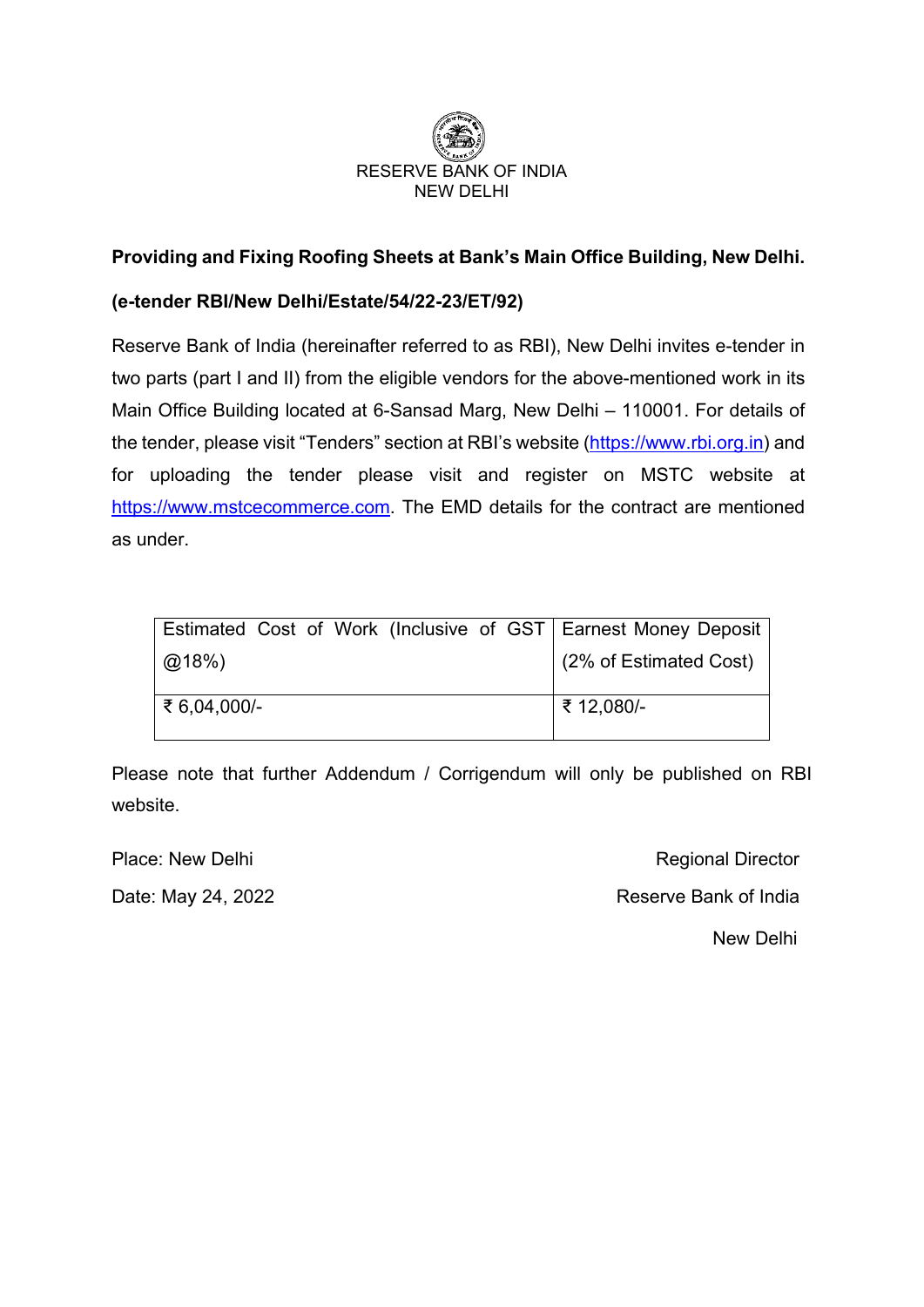| 1.<br>Tender name |                                                                              | Providing and Fixing Roofing Sheets at Bank's Main<br><b>Office Building, New Delhi.</b>                                                                                                                                                          |  |  |
|-------------------|------------------------------------------------------------------------------|---------------------------------------------------------------------------------------------------------------------------------------------------------------------------------------------------------------------------------------------------|--|--|
| 2.                | Mode of Tender                                                               | Website<br>through https://www.rbi.org.in                                                                                                                                                                                                         |  |  |
| 3.                | Estimated value of tender<br>(including Taxes)                               | Rs 6.04 Lakh (Rupees Six Lakh Four Thousand<br>Only)                                                                                                                                                                                              |  |  |
| 4.                | Uploading the information<br>on Bank Website                                 | May 24, 2022                                                                                                                                                                                                                                      |  |  |
| 5.                | <b>Earnest Money Deposit</b><br>(EMD)                                        | ₹12,080.00 (Rupees Twelve Thousand Eighty only), by<br>NEFT towards:<br>Beneficiary Name: Reserve Bank of India,<br><b>New Delhi</b><br>Beneficiary A/c No: 186003001<br>IFSC: RBIS0NDPA01 (5 <sup>th</sup> and 10 <sup>th</sup> digits areZeros) |  |  |
| 6.                | Last date for submission<br>of EMD                                           | Only from successful bidder                                                                                                                                                                                                                       |  |  |
| 7.                | Last date for downloading<br>of Tender                                       | May 31, 2022 (1200 Hrs)                                                                                                                                                                                                                           |  |  |
| 8.                | Last date for submission<br>of Tender                                        | May 31, 2022 (1400 Hrs)                                                                                                                                                                                                                           |  |  |
| 9.                | Date & Time of opening<br>of Part- I, i.e., Techno<br><b>Commercial Bid.</b> | May 31, 2022 (1500 Hrs);                                                                                                                                                                                                                          |  |  |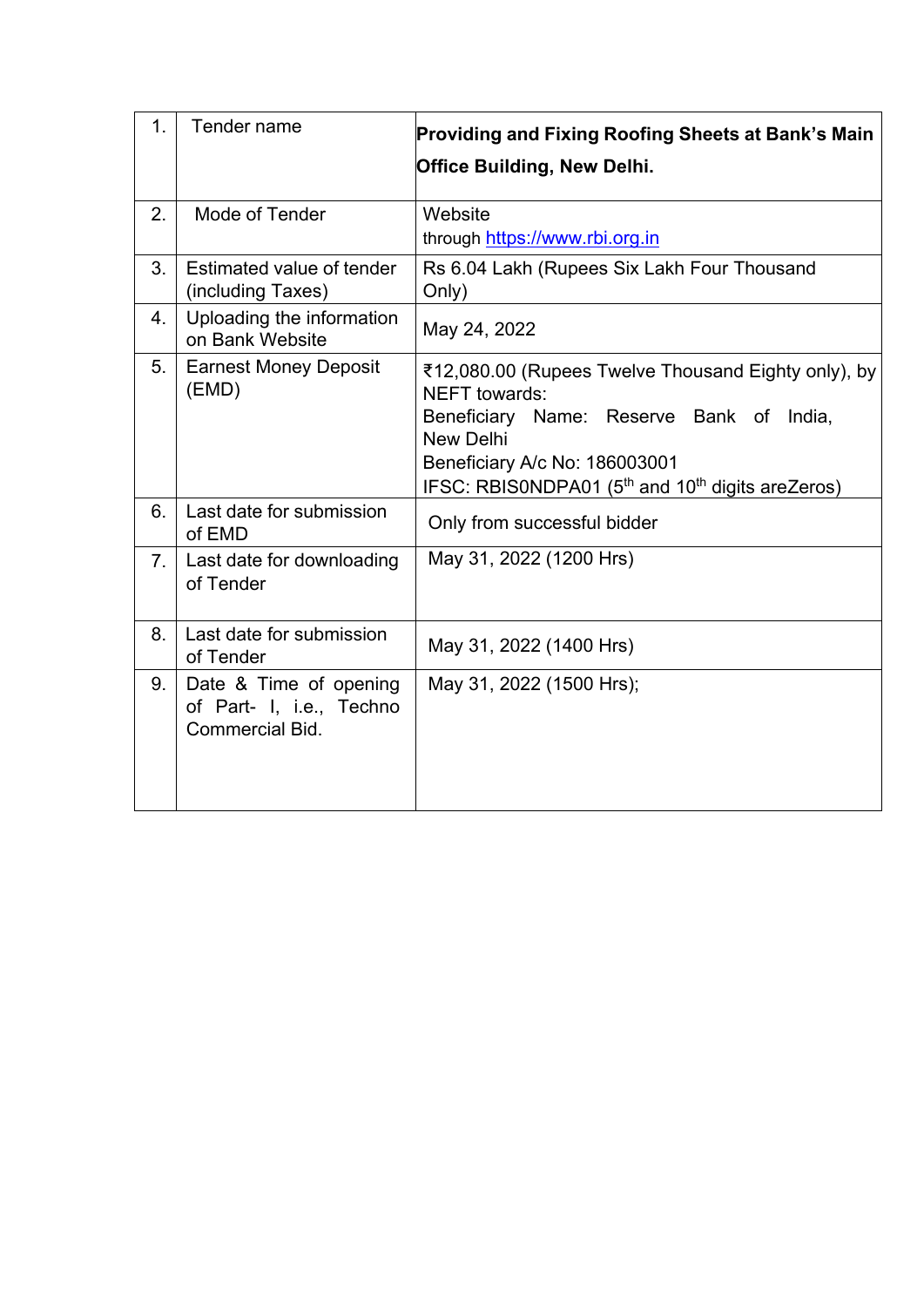

# **Tender**

**For**

**Providing and Fixing Roofing Sheets at Bank's Main Office Building, New Delhi**

# **PART- I**

**(Terms & Conditions and Technical Specifications)**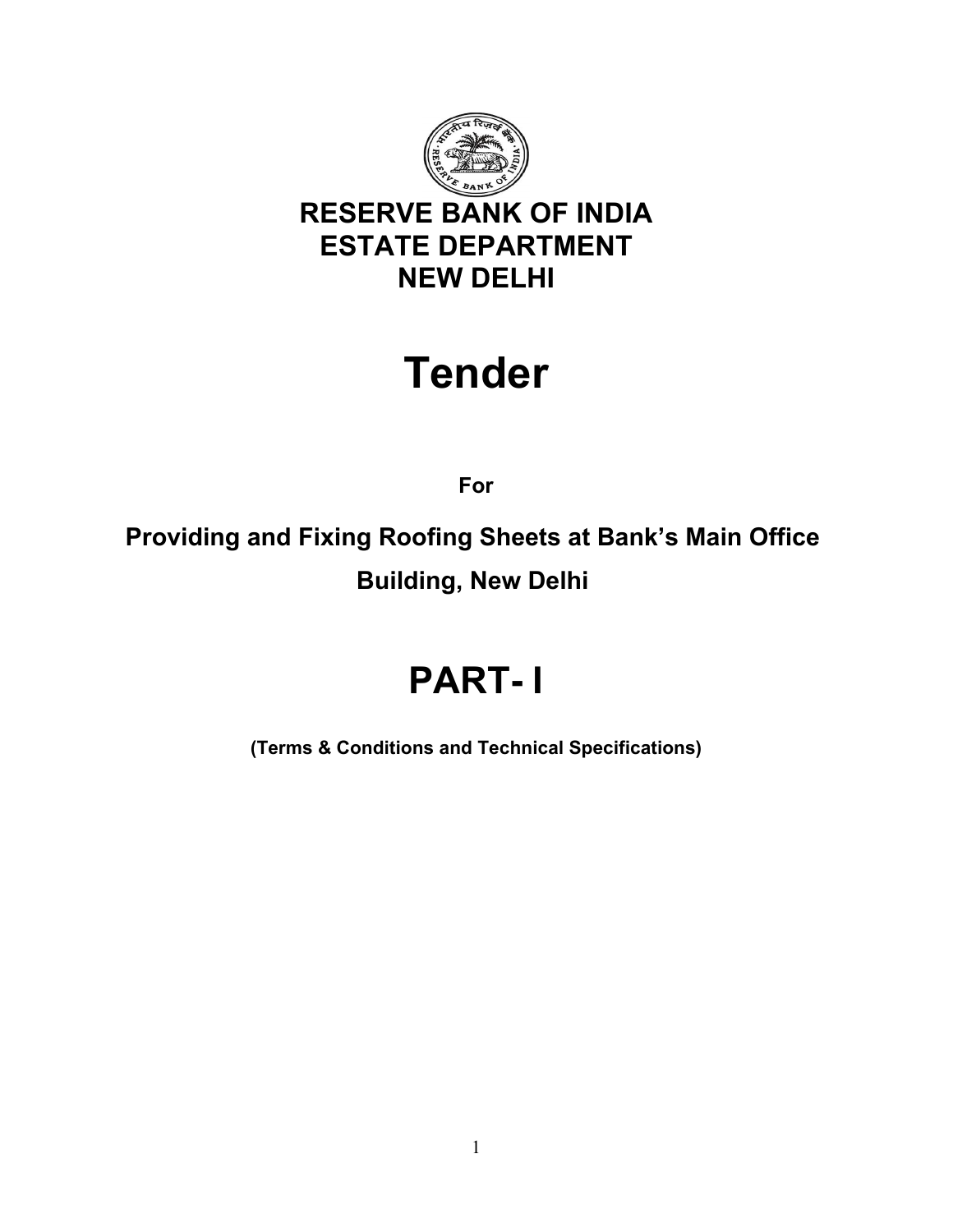#### **RESERVE BANK OF INDIA ESTATE DEPARTMENT NEW DELHI**

NOTICE INVITING TENDER (Only through e-procurement)

### **SCHEDULE OF TENDER (SOT)**

**NOTE: THIS IS A LIMITED TENDER ENQUIRY. ONLY THOSE BIDDERS/VENDORS WHO ARE EMPANELLED AS VENDORS WITH RBI FOR SUCH WORKS GIVEN BELOW UNDER THE RESPECTIVE CATEGORY ARE ELIGIBLE TO PARTICIPATE IN THIS TENDER. BIDDERS ARE ADVISED TO CHECK WITH RBI REGARDING THEIR ELIGIBILITY FOR THIS TENDER BEFORE PARTICIPATING.**

| a. Name of Work:                                              | Providing and Fixing Roofing Sheets at Bank's Main<br>Office Building, New Delhi                                                                                                                                                                                                                                                                                     |
|---------------------------------------------------------------|----------------------------------------------------------------------------------------------------------------------------------------------------------------------------------------------------------------------------------------------------------------------------------------------------------------------------------------------------------------------|
| b. Tender Specification No                                    | DEL.ESTT.ADM.No.S43/01-01-001/2022-2023                                                                                                                                                                                                                                                                                                                              |
| c. Mode of Tender                                             | e-Procurement System<br>(Online Part I - Techno-Commercial Bid and<br>Part II - Price Bid through<br>www.mstcecommerce.com/eprochome/rbind of<br><b>MSTC Ltd.</b>                                                                                                                                                                                                    |
| d. E-Tender NO                                                | RBI NEW DELHI/ESTATE/54/22-23/ET/92                                                                                                                                                                                                                                                                                                                                  |
| e. Date of NIT available to<br>parties to download            | May 24, 2022                                                                                                                                                                                                                                                                                                                                                         |
| i) Estimated Cost of Work                                     | ₹6.04 Lakh                                                                                                                                                                                                                                                                                                                                                           |
| ii) Earnest Money Deposit                                     | ₹12,080/- (Rupees twelve thousand and Eighty<br>Rupees only) by the successful bidder<br>except<br><b>Micro</b><br><b>Small Enterprises (MSEs)</b><br>having<br>and<br>Udyam Registration Number (Udyog Aadhar<br>Memorandum Number) should deposit before<br>issue of work order. (documentary evidence to be<br>submitted along with Part I of the tender) through |
| iii) Transaction Fee<br><b>Important Note:</b>                | NEFT in favour of Reserve Bank of India, New Delhi<br>in the 186004001 & IFSC - RBIS0NDPA01                                                                                                                                                                                                                                                                          |
| Please note that vendor can<br>access the online e-tender     | ₹1000/- (Rupees One Thousand only) plus GST<br>@18%.                                                                                                                                                                                                                                                                                                                 |
| only after<br>payment<br>of<br>Transaction<br>fee<br>by       | The payment of Transaction fee has to be made by<br>the NEFT or RTGS or any other E-payment system                                                                                                                                                                                                                                                                   |
| NEFT/RTGS<br>in favour<br>of<br><b>MSTC Limited, Kolkata.</b> | in favour of MSTC LIMITED (refer clause. No. 4 of<br>Annexure - I). Vendors are advised to contact MSTC<br>Ltd. to know the exact amount of transaction fee,<br>mode of payment, etc. in this regard.                                                                                                                                                                |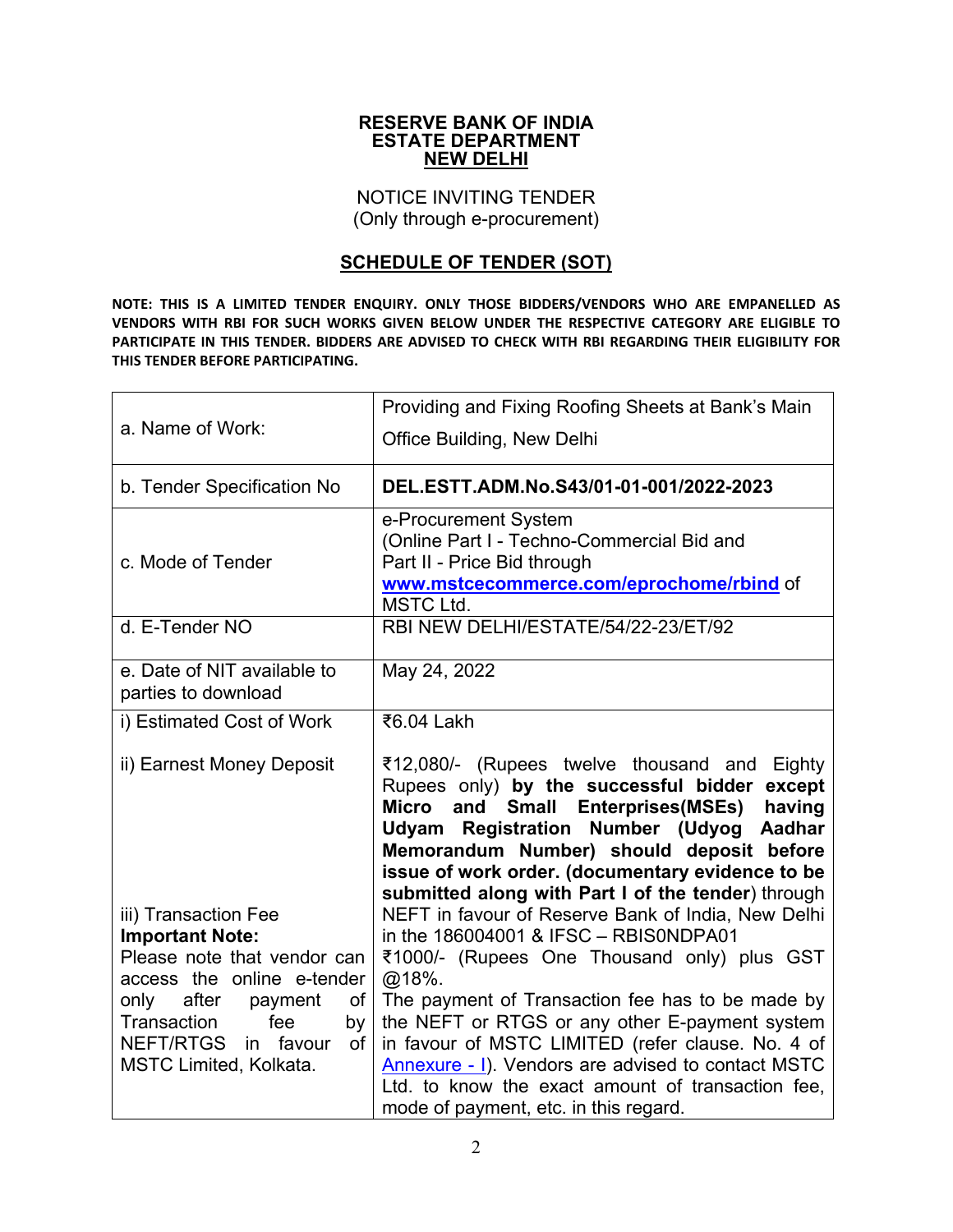| g. Last date of submission of<br>EMD at the office of RBI,<br>New Delhi<br>h. Last date of submission of<br>through<br>Transaction fee<br>NEFT in favor of MSTC<br>Limited, Kolkata. | ₹12,080/- (Rupees twelve thousand and Eighty<br>Rupees only) by the successful bidder except Micro<br>and Small Enterprises(MSEs) having Udyam<br><b>Number</b><br>(Udyog<br>Aadhar<br>Registration<br><b>Memorandum Number).</b><br>1(one working day) before the last date of closing of<br>e-tender. |
|--------------------------------------------------------------------------------------------------------------------------------------------------------------------------------------|---------------------------------------------------------------------------------------------------------------------------------------------------------------------------------------------------------------------------------------------------------------------------------------------------------|
| i. Schedule of online pre-bid<br>meeting                                                                                                                                             | N/A                                                                                                                                                                                                                                                                                                     |
| j. Date of Starting of $e$ -<br>Tender for submission of on<br>line Techno-Commercial Bid<br><b>Bid</b><br>price<br>and<br>at<br>www.mstcecommerce.com/e<br>prochome/rbind           | May 24, 2022<br>$(18.00$ Hrs.)                                                                                                                                                                                                                                                                          |
| k. Date of closing of online e-  <br>tender for submission of<br>Techno-Commercial Bid<br>- &<br>Price Bid.                                                                          | May 31, 2022<br>$(14.00$ Hrs.)                                                                                                                                                                                                                                                                          |
| I. Date & time of opening of   May 31, 2022<br>Techno-<br>(i.e.<br>Part-I<br>Commercial Bid)<br>Part-II (i.e. Price Bid)                                                             | $(15.00$ Hrs.)                                                                                                                                                                                                                                                                                          |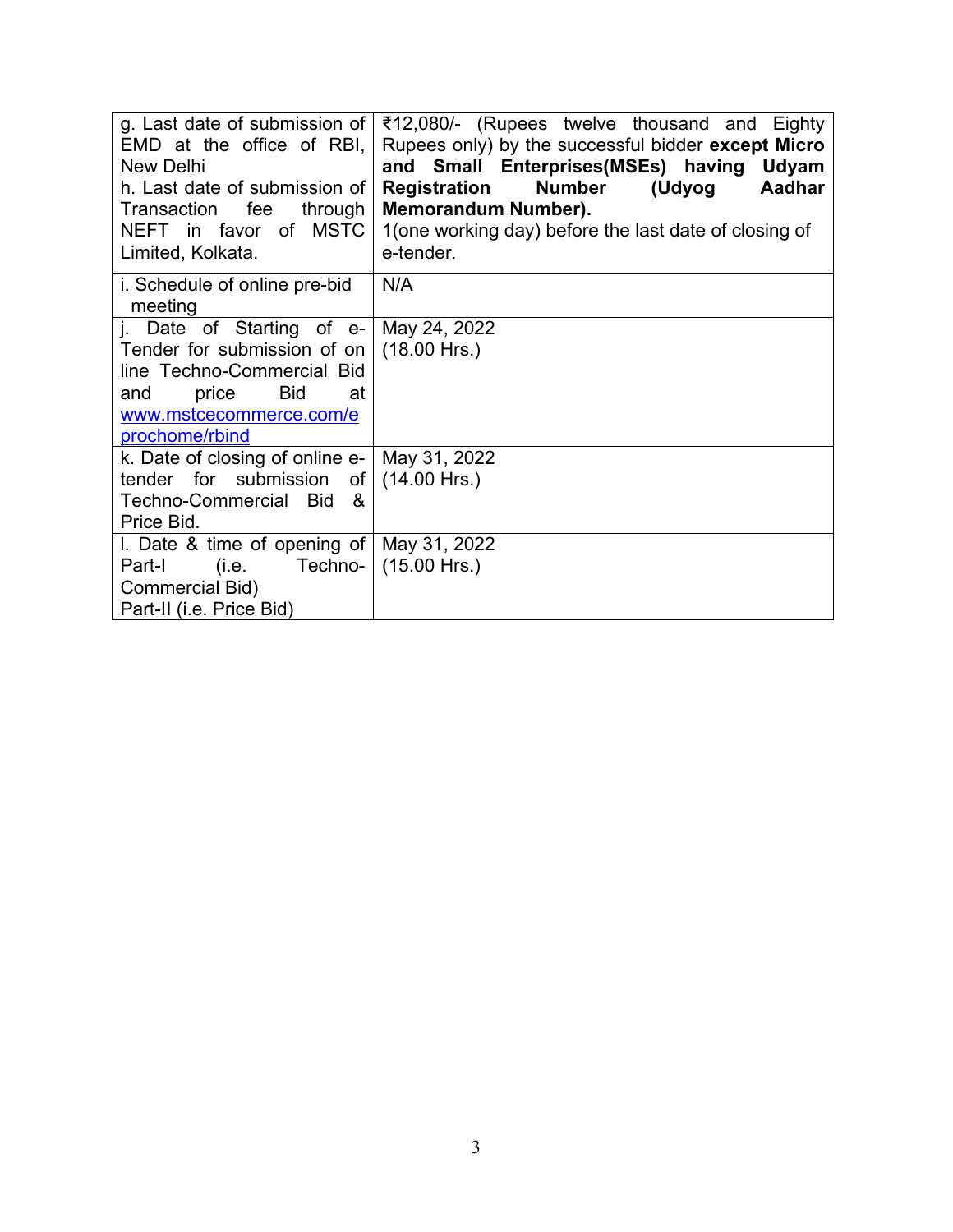# **Details of Sections**

| <b>Details</b>                                                                                                              |                      | <b>Section No.</b> |
|-----------------------------------------------------------------------------------------------------------------------------|----------------------|--------------------|
| Important instruction to bidders                                                                                            | t                    | Section 1          |
| Form of Tender                                                                                                              | t                    | Section 2          |
| Article of Agreement                                                                                                        | t                    | Section 3          |
| General Instructions to tenderers and special conditions (To be<br>read in relevance to e-tendering process only)           |                      | Section 4          |
| <b>Safety Code</b>                                                                                                          | ÷                    | Section 5          |
| The Conditions Herein after Referred To                                                                                     | t                    | Section 6          |
| Appendix Hereinbefore Referred To                                                                                           |                      | Section 7          |
| Detailed Scope of Work                                                                                                      | t                    | Section 8          |
| <b>Materials</b>                                                                                                            | t                    | Section 9          |
| <b>List of Approved Makes</b>                                                                                               |                      | Section 10         |
| Performa of Undertaking in connection with payment of<br>advance on materials brought by the contractor to the site.        | $\ddot{\phantom{a}}$ | Section 11         |
| Proforma of Bank Guarantee for Security Deposit                                                                             | ÷                    | Section 12         |
| Draft format of undertaking/Declaration/Certificate<br>the<br>by<br>Bidder regarding country sharing land border with India |                      | Section 13         |
| Preamble to Part - II of tender                                                                                             | t                    | Section 14         |
| Part -II                                                                                                                    |                      | Section 15         |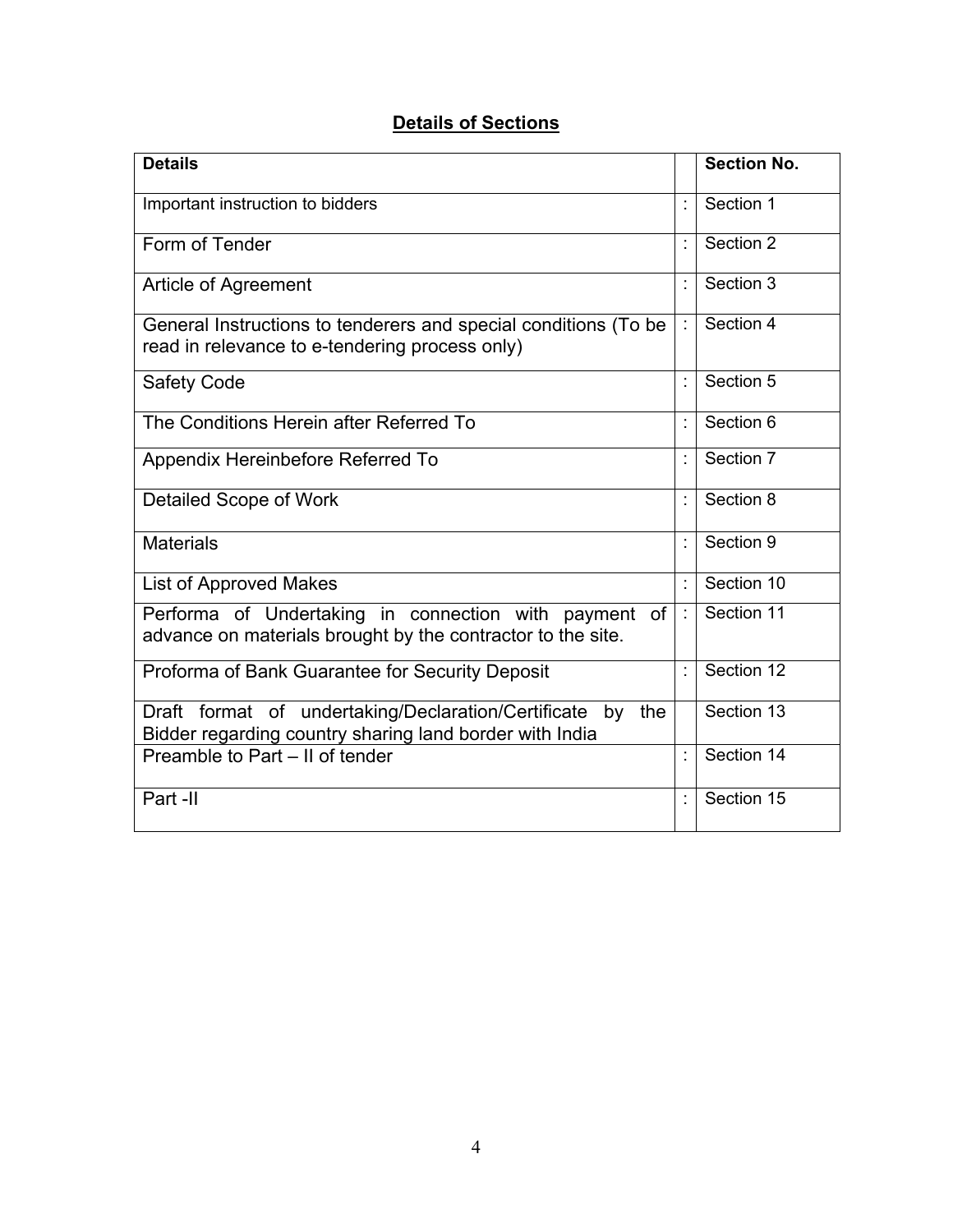# **Section 1**

#### **Important instructions to bidders**

This is an e-procurement event of Reserve Bank of India, New Delhi. The e-procurement service provider is MSTC Limited.

You are requested to read and understand the Notice Inviting Tender and subsequent Corrigendum, if any, before submitting your online tender. Tenderers who do not comply with the conditions with documentary proof (wherever required) will not qualify in the Tender for opening of price bid.

#### 1. **Process of E-tender:**

**A) Registration:** The process involves vendor's registration with MSTC e-procurement portal which is free of cost. Only after registration, the vendor(s) can submit his/their bids electronically. Electronic Bidding for submission of Techno-Commercial Bid as well as Price Bid over the internet will be done. The Vendor should possess Class III signing type digital certificate. Vendors are to make their own arrangement for bidding from a P.C. connected with Internet. MSTC/RBI, NEW DELHI is not responsible for making such arrangement. (Bids will not be recorded without Digital Signature).

**SPECIAL NOTE: THE PRICE BID AND THE COMMERCIAL BID HAS TO BE SUBMITTED ON-LINE ONLY AT [www.mstcecommerce.com/eprochome/rbind](https://www.mstcecommerce.com/eprochome/rbind)**

1).Vendors are required to register themselves online with **[www.mstcecommerce.com](https://www.mstcecommerce.com/)**→ e-Procurement→PSU /govt depts→ RBI New Delhi→Register as Vendor Filling up details and creating own user id and password $\rightarrow$  Submit.

2). Vendors will receive a system generated mail confirming their registration in their email which has been provided while filling the registration form.

In case of any clarification, please contact MSTC/RBI, NEW DELHI, (before the scheduled time of the e- tender).

#### **Contact person (MSTC):**

1) Mr. Arindam Bhattacharjee 2) Mr. Sabyasachi Mukherjee

 Deputy Manager (NRO) Junior Manager (NRO) Mobile no: 09971668889 Mobile no- 9910302626 Landline-01132068276 Landline-01123217850

5.) Setudutt Sharma (Mob.:7878055855) 6) Archana (Mobile: 9990673698)

### **Contact persons (RBI New Delhi):**

 Asst. Manager (E-commerce) Junior Manager (E-commerce) MobileNo:9330102643 Mobile- 7278030407 Landline-03322901004 Email- <u>[arindam@mstcindia.co.in](mailto:arindam@mstcindia.co.in)</u><br>
3) Mr Umesh Chandra (3) Mr Umesh Chandra (3) Mr Umesh Chandra (3) Mr Umesh Chandra (3) Mr Umesh Chandra (3) Mr Umesh Chandra (3) Mr Umesh Chandra (3) Mr Umesh Chandra (3) Mr Umesh Chandra

- 4) Shri Sanjay Mohanta Email: [umesh@mstcindia.co.in](mailto:umesh@mstcindia.co.in) Email- [smohanta@mstcindia.co.in](mailto:smohanta@mstcindia.co.in) Email: [umesh@mstcindia.co.in](mailto:umesh@mstcindia.co.in) Email- [smohanta@mstcindia.co.in](mailto:smohanta@mstcindia.co.in)
	-
	- 1. Shri Basab Bhattacharya, Manager, Mob.:9810605806

#### **B) System Requirement:**

- i) Windows XP-SP3 & above/Windows 7 Operating System
- ii) IE-7 and above Internet browser.
- iii) Signing type digital signature
- iv) JRE 7 update 9 and above software to be downloaded and installed in the system.
- To enable ALL active X controls and disable 'use pop up blocker' under Tools→Internet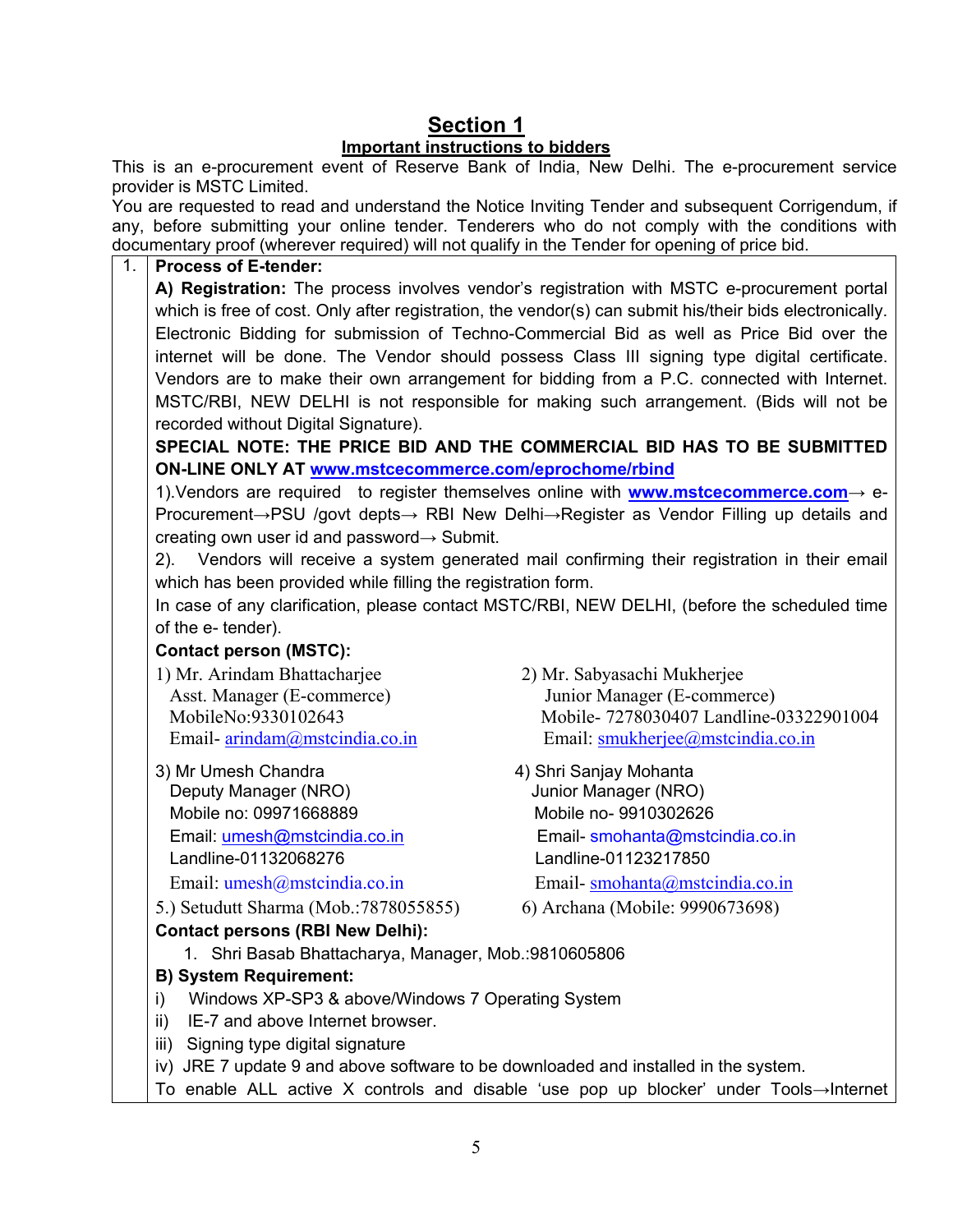|    | Options $\rightarrow$ custom level                                                                                                                                                           |  |  |  |  |
|----|----------------------------------------------------------------------------------------------------------------------------------------------------------------------------------------------|--|--|--|--|
|    | For more details, vendor may refer to the <b>Vendor Guide</b> and <b>FAQ</b> available at                                                                                                    |  |  |  |  |
|    | www.mstcecommerce.com/eprochome.                                                                                                                                                             |  |  |  |  |
| 2. | (A) Part I Techno-Commercial bid will be opened electronically on specified date and time as                                                                                                 |  |  |  |  |
|    | given in the NIT.                                                                                                                                                                            |  |  |  |  |
|    | (B) Part II Price bid will be opened electronically of only those bidder(s) whose Part I Techno-                                                                                             |  |  |  |  |
|    | Commercial Bid is found to be Techno-Commercially acceptable by RBI, NEW DELHI. Such                                                                                                         |  |  |  |  |
|    | bidder(s) will be intimated date of opening of Part II Price bid, through valid email confirmed by                                                                                           |  |  |  |  |
|    | them.                                                                                                                                                                                        |  |  |  |  |
|    | Note:                                                                                                                                                                                        |  |  |  |  |
|    | The tenderers are advised to offer their best possible rates. There would generally be no                                                                                                    |  |  |  |  |
|    | negotiations hence please submit your most competitive prices while submitting the price bid.                                                                                                |  |  |  |  |
|    | However, in case the lowest rate appears to be reasonable taking into account the prevailing                                                                                                 |  |  |  |  |
|    | market conditions, the order may be awarded to the lowest bidder and if the rate is still                                                                                                    |  |  |  |  |
|    | considered high, action as per prevailing instruction/guideline shall be taken.                                                                                                              |  |  |  |  |
| 3. | All entries in the tender should be entered in online Technical & Commercial Formats without                                                                                                 |  |  |  |  |
|    | any ambiguity.                                                                                                                                                                               |  |  |  |  |
| 4. | Special Note towards Transaction fee: PAYMENT OF Transaction fee BY NEFT/RTGS in                                                                                                             |  |  |  |  |
|    | favour of MSTC Limited. The transaction fee can be paid by generating a challan for                                                                                                          |  |  |  |  |
|    | RTGS/NEFT or through e-payment link given in the Vendor Login on MSTC portal.                                                                                                                |  |  |  |  |
|    | After making the payment for transaction fee, the vendor should enter the transaction fee details                                                                                            |  |  |  |  |
|    | by using the "Transaction Fee entry" Link under "My Menu" in the vendor login. Here the vendor                                                                                               |  |  |  |  |
|    | may select the particular tender in which they want to participate by clicking on the tick box at                                                                                            |  |  |  |  |
|    | the right and then Clicking on the "Submit" Button at the bottom of the page. Then the page<br>appears where the vendors are required to fill up the transaction details, namely the UTR No, |  |  |  |  |
|    | Date of Transaction, And the Remitting Bank in the given fields and then clicking on the                                                                                                     |  |  |  |  |
|    | "Confirm" Button.                                                                                                                                                                            |  |  |  |  |
|    | NOTE: The bidders should submit the transaction fee well in advance before the last date of                                                                                                  |  |  |  |  |
|    | submission of tender as they will be activated for bid submission only after receipt of transaction                                                                                          |  |  |  |  |
|    | fee by MSTC.                                                                                                                                                                                 |  |  |  |  |
|    | Vendors are advised not to deposit cash in bank as it becomes difficult to ascertain the details of                                                                                          |  |  |  |  |
|    | the remitter from such cash transactions.                                                                                                                                                    |  |  |  |  |
|    | <b>Contact Details:</b>                                                                                                                                                                      |  |  |  |  |
|    | Fax No.: 033-22831002 Email ids:<br>sanjibpoddar@mstcindia.co.in, arindam@mstcindia.co.in,                                                                                                   |  |  |  |  |
|    | smukherjee@mstcindia.co.in.<br>rpradhan@mstcindia.co.in,<br>umesh@mstcindia.co.in.                                                                                                           |  |  |  |  |
|    | smohanta@mstcindia.co.in                                                                                                                                                                     |  |  |  |  |
|    | Bidders may please note that the transaction fee should be deposited by debiting the account of                                                                                              |  |  |  |  |
|    | the bidder only; transaction fee deposited from or by debiting any other party's account will not                                                                                            |  |  |  |  |
|    | be accepted. Transaction fee is non-refundable.                                                                                                                                              |  |  |  |  |
|    | In case of failure to make payment towards Transaction fee for any reason, the vendor, in term,                                                                                              |  |  |  |  |
|    | will not have the access to online e-tender.                                                                                                                                                 |  |  |  |  |
| 5. | Bidder(s) are advised to make remittance of tender fee, transaction fee and EMD as applicable.                                                                                               |  |  |  |  |
|    | Vendors are instructed to use <i>Upload Documents</i> link in My menu to upload documents in                                                                                                 |  |  |  |  |
|    | document library. Multiple documents can be uploaded. Maximum size of single document for                                                                                                    |  |  |  |  |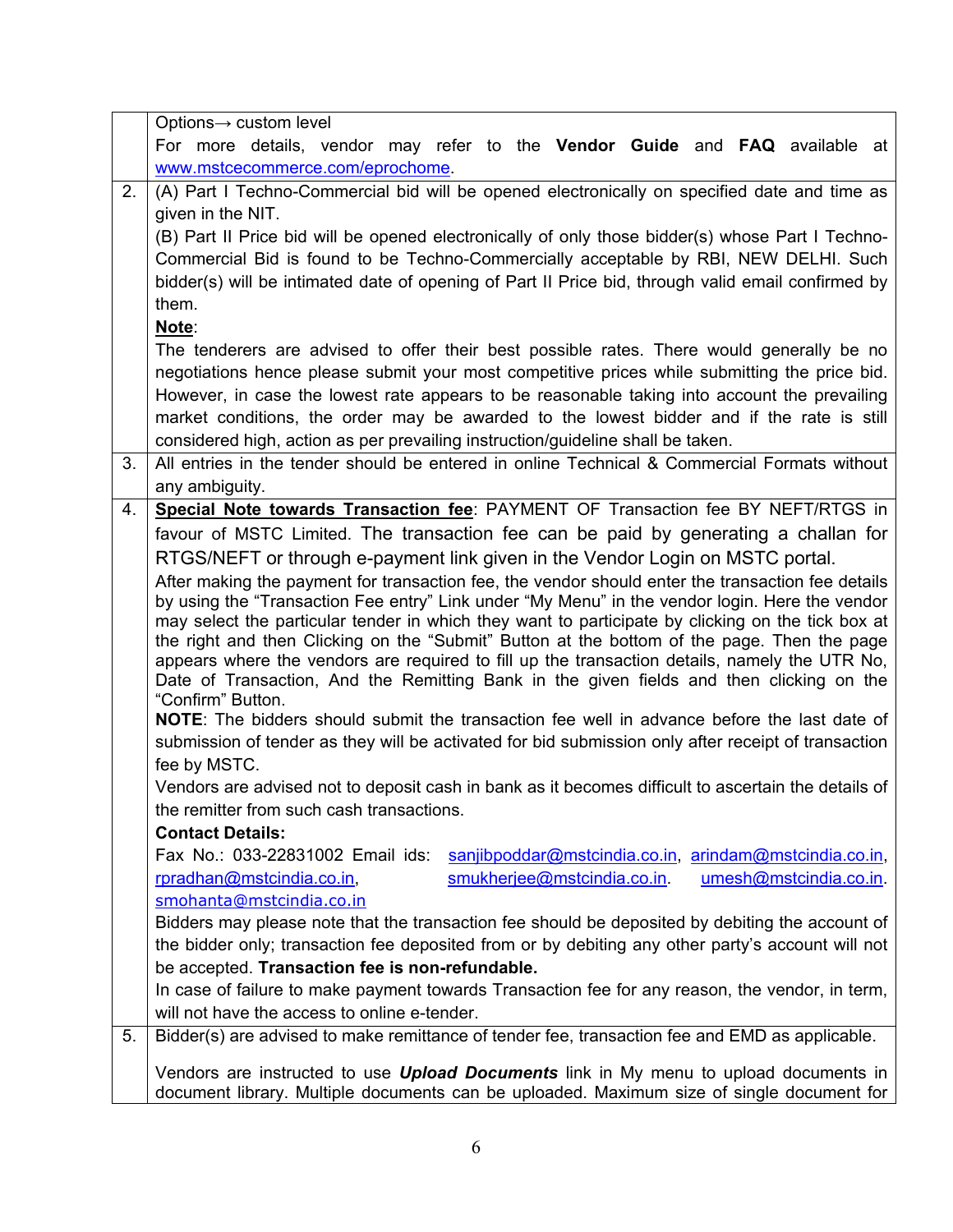|    | upload is 5 MB.                                                                                                                                  |  |  |  |
|----|--------------------------------------------------------------------------------------------------------------------------------------------------|--|--|--|
|    | Once documents are uploaded in the library, vendors can attach documents through <b>Attach</b>                                                   |  |  |  |
|    | <b>Document</b> link against the particular tender. Please note that if the documents are not attached                                           |  |  |  |
|    | to any tender, the same cannot be downloaded by RBI New Delhi and it will be deemed that the                                                     |  |  |  |
|    | vendor has not submitted the documents. For further assistance please follow instructions of                                                     |  |  |  |
|    | vendor guide.                                                                                                                                    |  |  |  |
| 6. | All notices and correspondence to the bidder(s) shall be sent by email only during the process till                                              |  |  |  |
|    | finalization of tender by RBI, NEW DELHI as well as by MSTC (e-procurement service provider).                                                    |  |  |  |
|    | Hence the bidders are required to ensure that their email address provided is valid and updated                                                  |  |  |  |
|    | at the stage of registration of vendor with MSTC (i.e. Service Provider). Bidders are also                                                       |  |  |  |
|    | requested to ensure validity of their DSC (Digital Signature Certificate).                                                                       |  |  |  |
| 7. | (i)<br>Please note that there is no provision to take out the list of parties downloading the tender                                             |  |  |  |
|    | document from the web site mentioned in NIT. As such, bidders are requested to see the                                                           |  |  |  |
|    | web site once again before the due date of tender opening to ensure that they have not                                                           |  |  |  |
|    |                                                                                                                                                  |  |  |  |
|    | missed any corrigendum uploaded against the said tender after downloading the tender                                                             |  |  |  |
|    | document. The responsibility of downloading the related corrigenda, if any, will be                                                              |  |  |  |
|    | of the bidders only.                                                                                                                             |  |  |  |
|    | No separate intimation in respect of corrigendum to this NIT (if any) will be sent to tenderer<br>(ii)                                           |  |  |  |
|    | (s) who have downloaded the documents from web site. Please see website                                                                          |  |  |  |
|    | www.mstcecommerce.com/eprochome/rbind of MSTC Ltd.                                                                                               |  |  |  |
|    |                                                                                                                                                  |  |  |  |
| 8. | E-tender cannot be accessed after the due date and time mentioned in NIT.                                                                        |  |  |  |
| 9. | <b>Bidding in e-tender</b>                                                                                                                       |  |  |  |
|    |                                                                                                                                                  |  |  |  |
|    | a) Bidder(s) need to submit necessary EMD, Tender fees (If ANY) and Transaction                                                                  |  |  |  |
|    | separately for the e-tender. Tender fees and Transaction fees are non-refundable. No                                                             |  |  |  |
|    | interest will be paid on EMD. The process involves Electronic Bidding for submission of                                                          |  |  |  |
|    | Techno Commercial Bid as well as Price Bid.                                                                                                      |  |  |  |
|    | b) The bidder(s) who have submitted the above fees can only submit their Techno                                                                  |  |  |  |
|    | Commercial<br><b>Bids</b><br><b>Bid</b><br>internet<br><b>MSTC</b><br>website<br>and<br>Price<br>through<br>in                                   |  |  |  |
|    | <b>www.mstcecommerce.com</b> $\rightarrow$ e-procurement $\rightarrow$ PSU /Govt Depts $\rightarrow$ RBI New Delhi                               |  |  |  |
|    | Login $\rightarrow$ My menu $\rightarrow$ Auction Floor Manager $\rightarrow$ live event $\rightarrow$ Selection of the live event $\rightarrow$ |  |  |  |
|    | Techno Commercial Bid.                                                                                                                           |  |  |  |
|    | The bidder should allow to run an application namely en Apple by accepting the risk and<br>C)                                                    |  |  |  |
|    | clicking on run. This exercise has to be done twice immediately after reaching the bid                                                           |  |  |  |
|    |                                                                                                                                                  |  |  |  |
|    | floor. If this application is not run, then the bidder will not be able to save/submit his bid                                                   |  |  |  |
|    | (for details refer vendor guide & FAQ).                                                                                                          |  |  |  |
|    | d) First the vendor needs to fill up the Commercial specification if any and save it. Then the                                                   |  |  |  |
|    | vendor should fill up the Techno-commercial bid. After filling the Techno-Commercial Bid,                                                        |  |  |  |
|    | bidder should click 'save' for recording their Techno-Commercial bid. Once the same is                                                           |  |  |  |
|    | done, the Price Bid link becomes active and the same has to filled up and then bidder                                                            |  |  |  |
|    | should click on "save" to record their price bid. Then once both the Techno-Commercial                                                           |  |  |  |
|    | bid & price bid has been saved, the bidder can click on the "Final Submission" button to                                                         |  |  |  |
|    | register their bid.                                                                                                                              |  |  |  |
|    |                                                                                                                                                  |  |  |  |
|    | NOTE: - After clicking the final submission two more options will show up,                                                                       |  |  |  |

7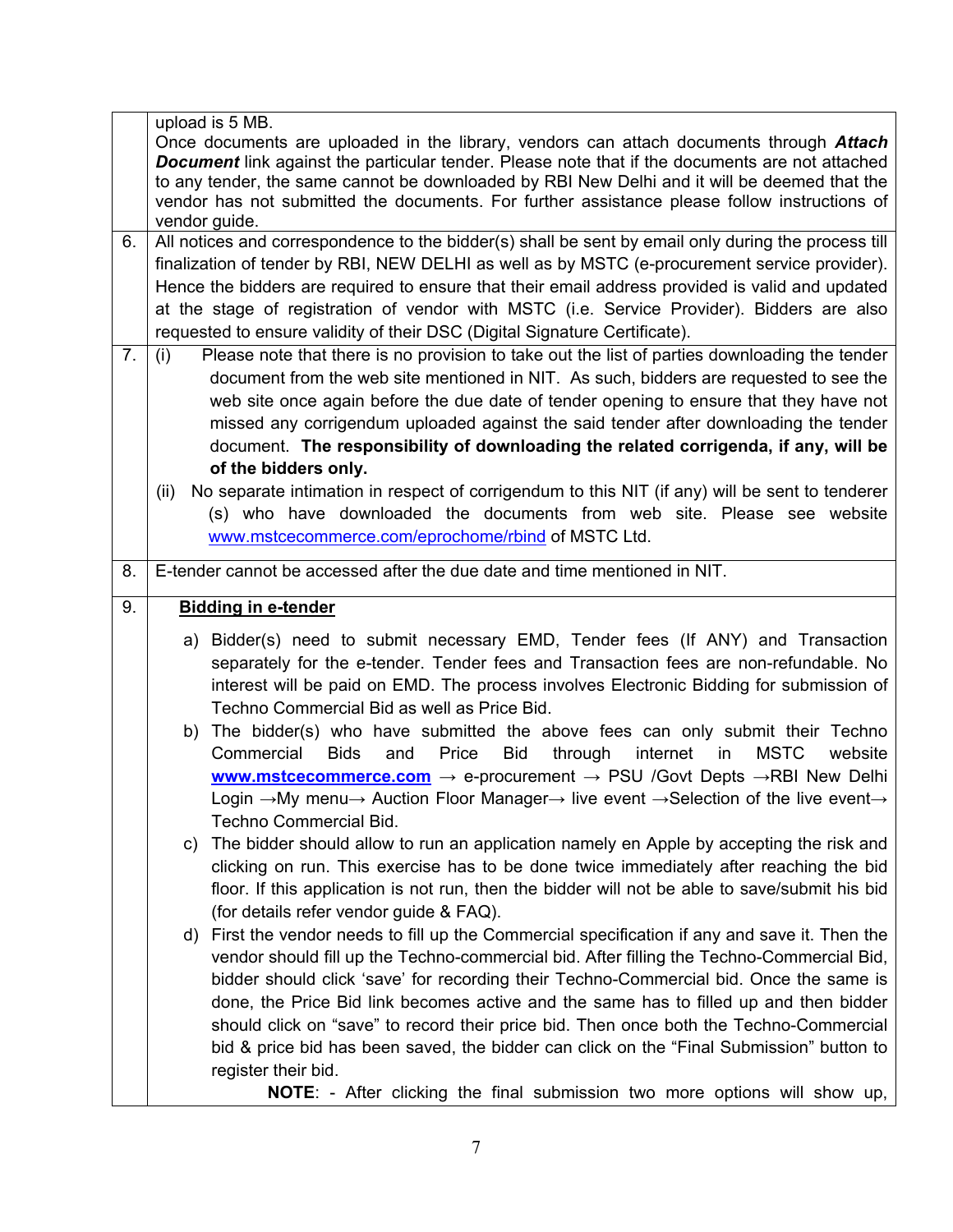|     |         | "Withdraw bid" and "Delete bid". If the vendor wants to withdraw its bid                          |
|-----|---------|---------------------------------------------------------------------------------------------------|
|     |         | permanently then they should click withdraw bid link. He/she will not be able to                  |
|     |         | bid again. If the vendor wants to delete the bid after final submission and re                    |
|     |         | submit the bid then he/she should click delete bid and resubmit the same and                      |
|     |         | again click final submission.                                                                     |
|     |         | e) In all cases, bidder should use their own ID and Password along with Digital Signature at      |
|     |         | the time of submission of their bid.                                                              |
|     | f)      | During the entire e-tender process, the bidders will remain completely anonymous to one           |
|     |         | another and also to everybody else.                                                               |
|     |         | g) The e-tender floor shall remain open from the pre-announced date & time and for as             |
|     |         | much duration as mentioned above.                                                                 |
|     |         | h) All electronic bids submitted during the e-tender process shall be legally binding on the      |
|     |         | bidder. Any bid will be considered as the valid bid offered by that bidder and acceptance         |
|     |         | of the same by the Buyer will form a binding contract between Buyer and the Bidder for            |
|     |         | execution of supply/work. Such successful tenderer shall be called hereafter                      |
|     |         | SUPPLIER/CONTRACTOR.                                                                              |
|     | i)      | It is mandatory that all the bids are submitted with digital signature certificate otherwise      |
|     |         | the same will not be accepted by the system.                                                      |
|     | j)      | Buyer reserves the right to cancel or reject or accept or withdraw or extend the tender in        |
|     |         | full or part as the case may be without assigning any reason thereof.                             |
|     |         | k) No deviation of the terms and conditions of the tender document is acceptable.                 |
|     |         | Submission of bid in the e-tender floor by any bidder confirms his acceptance of terms &          |
|     |         | conditions for the tender.                                                                        |
|     | $\vert$ | Unit of Measure (UOM) is indicated in the e-tender Floor. Rate to be quoted should be in          |
|     |         | Indian Rupee as per UOM indicated in the e-tender floor/tender document.                          |
| 10. |         | Any order resulting from this open e-tender shall be governed by the terms and conditions         |
|     |         | mentioned therein.                                                                                |
| 11. |         | No deviation to the technical and commercial terms & conditions are allowed.                      |
| 12. |         | RBI, NEW DELHI has the right to cancel this e-tender or extend the due date of receipt of bid(s)  |
|     |         | without assigning any reason thereof.                                                             |
|     |         | 13. The online tender should be submitted strictly as per the terms and conditions and procedures |
|     |         | laid down in the website www.mstcecommerce.com/eprochome/rbind of MSTC Ltd.                       |
| 14. |         | The bidders must upload all the documents required as per terms of NIT. Any other document        |
|     |         | uploaded which is not required as per the terms of the NIT shall not be considered.               |
| 15. |         | The bid will be evaluated based on the filled-in technical & commercial formats.                  |
| 16. |         | The documents uploaded by bidder(s) will be scrutinized. In case any of the information           |
|     |         | furnished by the bidder is found to be false during scrutiny, EMD of defaulting bidder(s) will be |
|     |         | forfeited. Punitive action including suspension and banning of business can also be taken         |
|     |         | against defaulting bidders.                                                                       |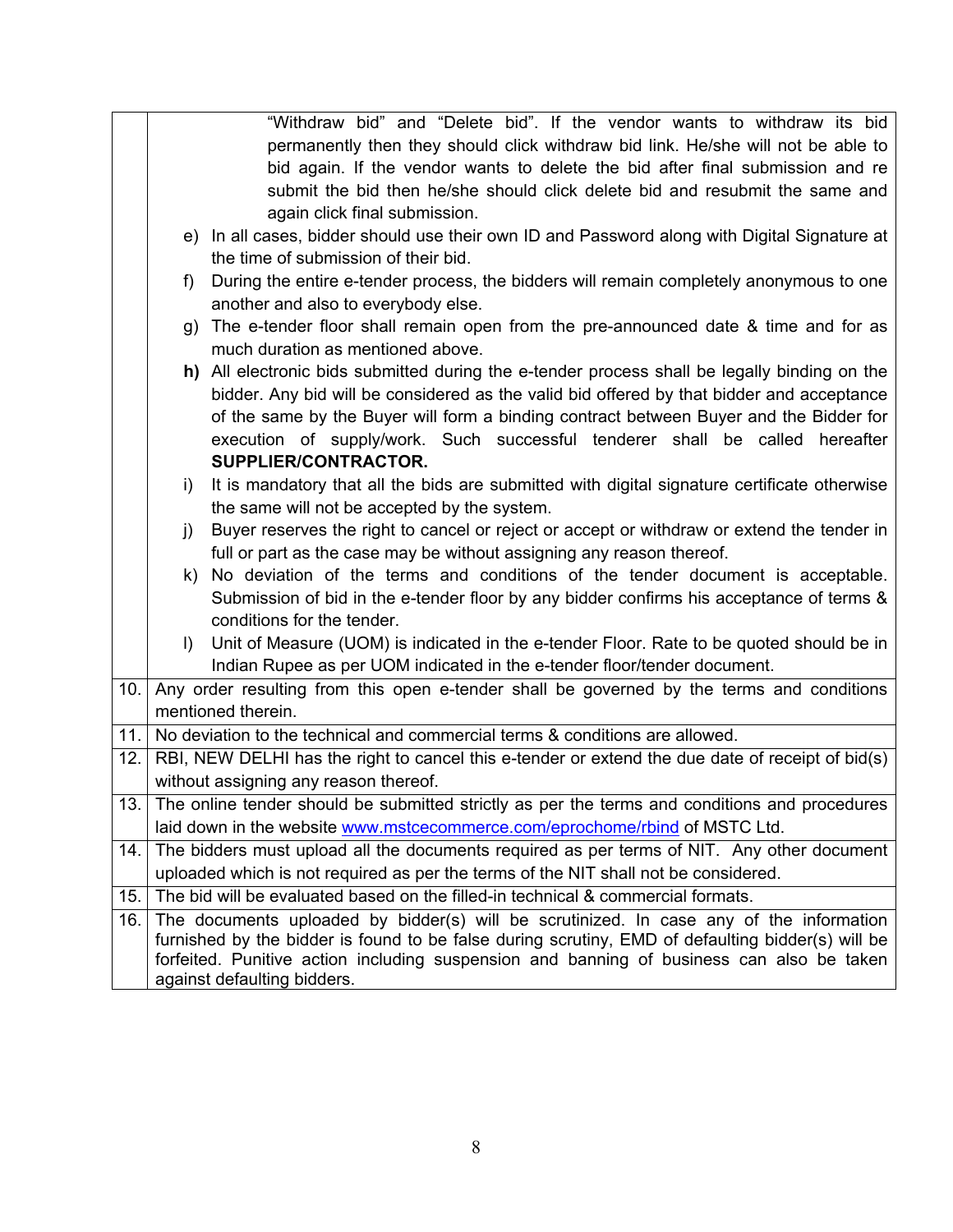# **Section - 2**

### **Form of Tender**

**Shri Vivek Aggarwal, Regional Director, Reserve Bank of India, New Delhi.**

Dear Sir,

Having examined the specifications and schedule of quantities relating to the works specified in the memorandum hereinafter set out and having examined the site of the works specified in the said memorandum and having acquired the requisite information relating thereto as affecting the tender, I/We hereby offer to execute the works specified in the said memorandum within the time specified in the said memorandum at the rates mentioned in the attached schedule of quantities and in accordance in all respects with the specifications and instructions in writing referred to in the Article of Agreement, General Instructions & Special Conditions, Commercial Conditions, Detailed scope of works to the tenderers, Schedule of quantities and conditions of contract and with such materials as are provided for, by and in all other respects in accordance with such conditions so far as they may be applicable.

# **Memorandum**

| Serial no.     | <b>Item</b>                                                                                                                                  | <b>Details of items</b>                                                                                                    |  |  |
|----------------|----------------------------------------------------------------------------------------------------------------------------------------------|----------------------------------------------------------------------------------------------------------------------------|--|--|
|                | Description of work:                                                                                                                         | Providing and Fixing Roofing Sheets at Bank's                                                                              |  |  |
|                |                                                                                                                                              | Main Office Building, New Delhi                                                                                            |  |  |
| $\overline{2}$ | Estimated cost:                                                                                                                              | ₹6.04 Lakh                                                                                                                 |  |  |
| 3              | Earnest Money:                                                                                                                               | ₹12,080/- (Rupees Twelve thousand and Eighty<br>only) to be deposited as per the instructions<br>given in NIT & section-I. |  |  |
| $\overline{4}$ | Percentage, if any,<br>to be deducted from<br>each R/A bill:                                                                                 | 5%                                                                                                                         |  |  |
| 5              | for $ $<br>allowed<br>Time<br>completion of the work<br>(from the tenth day of<br>the date of the written<br>order to commence the<br>work): | 3 (Three) months                                                                                                           |  |  |

2. Should this tender be accepted, I/We hereby agree to abide by and fulfill the terms and provisions of the said Conditions of Contract annexed hereto so far as they may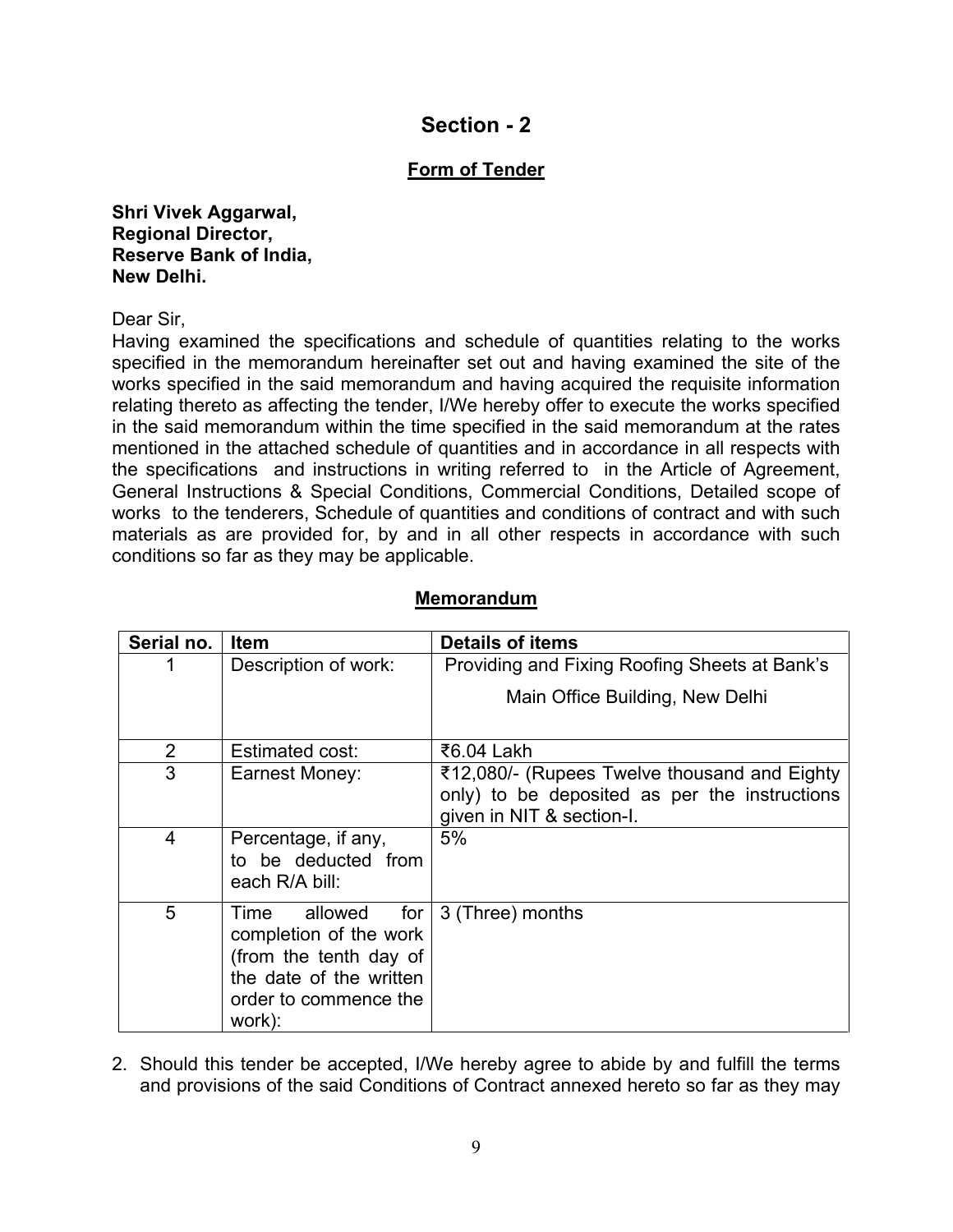be applicable or in default thereof to forfeit and pay to the Reserve Bank of India the amount mentioned in the said conditions.

- 3. We also agree that our tender will remain valid for acceptance by the Bank for 90 days from the date of opening of **Part- II** tender and this period of validity can be extended for such period as may be mutually agreed between the Bank and us in writing. We also agree to keep the Bank Guarantee towards Earnest Money / Security Deposit, valid for the entire period of validity of tender.
- 4. The conditions of these specifications will be binding on us. Wherever clauses are specifically written they shall prevail over CPWD specifications or relevant IS Codes and the clause given in these specifications will govern. No deviation shall be permissible unless specifically approved by the Bank's Engineer in writing. We are well aware and familiar with CPWD Schedule of Rates and their specifications i.e. CPWD Specifications – (Volume –I and Volume II), BIS publication and National Building Code which shall apply to this contract to supplement any missing details/specifications in this contract in order of preference.
- 5. Our bankers are (full address):

| $\sim$ $\sim$ $\sim$ |  |
|----------------------|--|
| 7: : 1               |  |

The names of partners of our firm are:

| $\cdots$ |  |
|----------|--|

| Name of the partner of the firm authorized to sign     |  |
|--------------------------------------------------------|--|
| <b>OR</b>                                              |  |
| Name of person having power of Attorney to sign the    |  |
| Contract (certified true copy of the Power of Attorney |  |
| should be attached)                                    |  |

Yours faithfully,

Signature of Contractor with seal: Address: Contact nos.:

#### **Signatures and addresses of witnesses:**

|          | Signature | Address |
|----------|-----------|---------|
| $\cdots$ |           |         |
|          |           |         |
| (iii)    |           |         |
|          |           |         |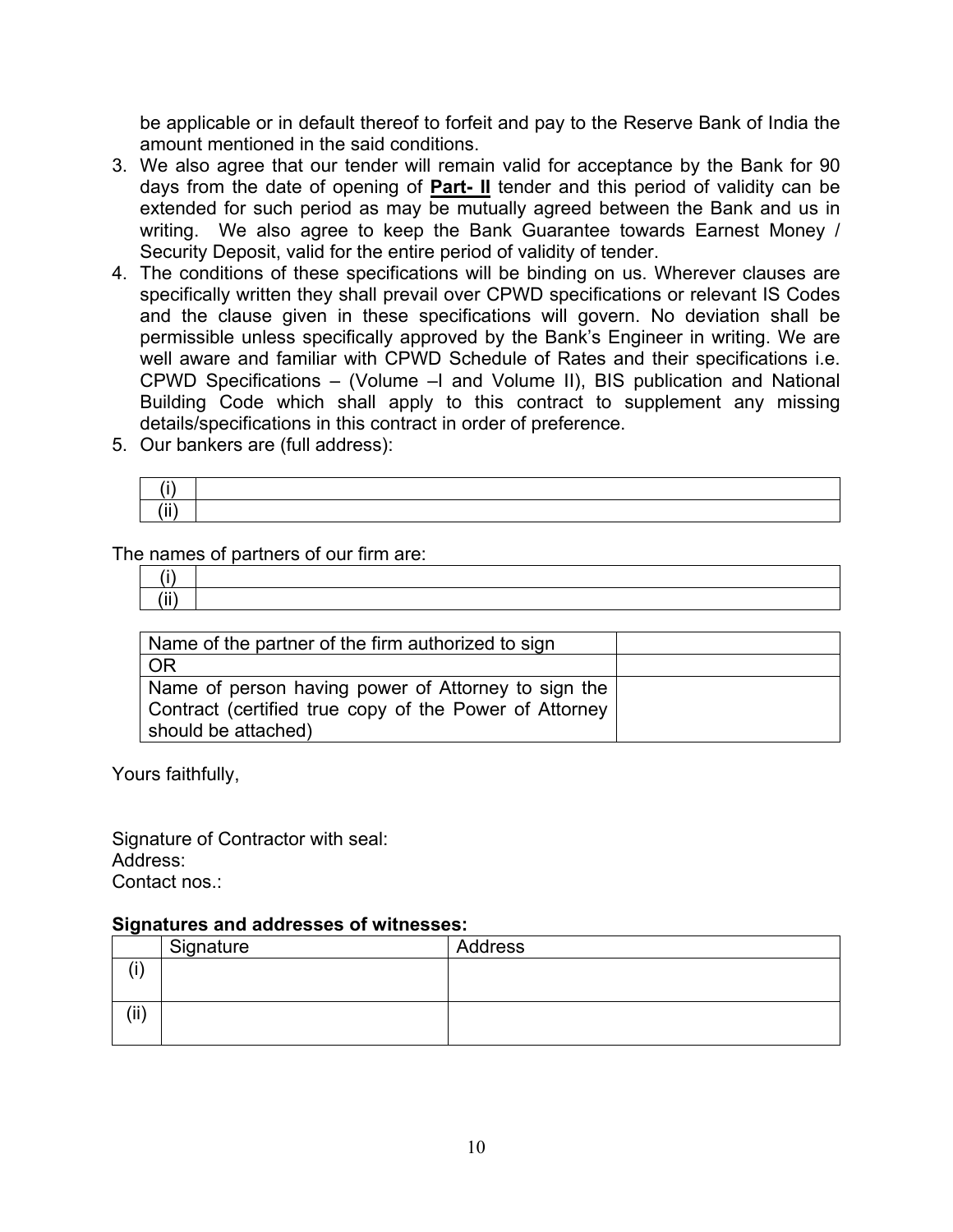# **Section: 3**

### **Articles of Agreement**

ARTICLES OF AGREEMENT made the day of between the Reserve Bank of India, having its Office at 6, Sansad Marg, New Delhi-110001 (hereinafter called "the Employer") of the one part and \_\_\_\_\_\_\_\_\_\_\_\_\_\_\_\_\_\_\_\_\_\_\_\_\_\_\_ (hereinafter called "the Contractor") of the other part.

WHEREAS the Employer is desirous of "Providing and Fixing Roofing Sheets at Bank's Main Office Building, New Delhi" and has the specifications describing the works to be done and prepared by Architect/Bank AND WHEREAS the said the Specifications and the Schedule of Quantities have been signed by or on behalf of the parties hereto.

AND WHEREAS the Contractor has agreed to execute upon and subject to the Conditions set forth herein and to the Conditions set forth in the Special Conditions and in the Schedule of Quantities and Conditions of Contract (all of which are collectively hereinafter referred to as "the said Conditions") the works described in the said Specification and included in the Schedule of Quantities at the Respective rate therein set forth amounting to the sum as therein arrived at or such other sum as shall become payable there under (hereinafter referred to as "the said Contract Amount").

### **NOW IT IS HEREBY AGREED AS FOLLOWS:**

| 1 <sub>1</sub> | In considerations of the said Contract Amount to be paid at the times and in<br>the manner set forth in the said Conditions, the Contractors shall upon and<br>subject to the said Conditions execute and complete the work as described in<br>the said Specifications and the Schedule of Quantities. |  |  |  |
|----------------|--------------------------------------------------------------------------------------------------------------------------------------------------------------------------------------------------------------------------------------------------------------------------------------------------------|--|--|--|
| 2.             | The Employer shall pay the Contractor, the said Contract Amount or such                                                                                                                                                                                                                                |  |  |  |
|                | other sum as shall become payable, at the times and in the manner specified                                                                                                                                                                                                                            |  |  |  |
|                | in the said Conditions.                                                                                                                                                                                                                                                                                |  |  |  |
| 3.             | The Reserve Bank of India will administer and directly arrange for supervision                                                                                                                                                                                                                         |  |  |  |
|                | of works, certification of bills, making payments and implementation of various                                                                                                                                                                                                                        |  |  |  |
|                | terms, conditions and stipulations of the contract. For this purpose, the term<br>"Architect" in the said conditions regarding execution of the work, quality of                                                                                                                                       |  |  |  |
|                | construction, quality of materials, progress and completion of the works etc.                                                                                                                                                                                                                          |  |  |  |
|                | shall mean the General Manager (Technical), Estate Department, RBI, New                                                                                                                                                                                                                                |  |  |  |
|                | Delhi or any other person deputed by the Bank for the purpose. As far as the                                                                                                                                                                                                                           |  |  |  |
|                | operation of the provision under clauses of the contact viz. clause relating to                                                                                                                                                                                                                        |  |  |  |
|                | settlement of disputes through arbitration, the term "Architect" shall be read as                                                                                                                                                                                                                      |  |  |  |
|                | the General Manager-in-charge of Estate Department, Reserve Bank of India,                                                                                                                                                                                                                             |  |  |  |
|                | New Delhi.                                                                                                                                                                                                                                                                                             |  |  |  |
| 4.             | The said conditions and Appendix thereto shall be read and construed as                                                                                                                                                                                                                                |  |  |  |
|                | forming part of this agreement, and the parties hereto shall respectively abide                                                                                                                                                                                                                        |  |  |  |
|                | by, submit themselves to the said Conditions and perform the agreements on                                                                                                                                                                                                                             |  |  |  |
|                | their part respectively in the said Conditions contained.                                                                                                                                                                                                                                              |  |  |  |
| 5.             | The Contractor shall afford every reasonable facility for the carrying out of all                                                                                                                                                                                                                      |  |  |  |
|                | works relating to civil works and other ancillary works in the manner laid down                                                                                                                                                                                                                        |  |  |  |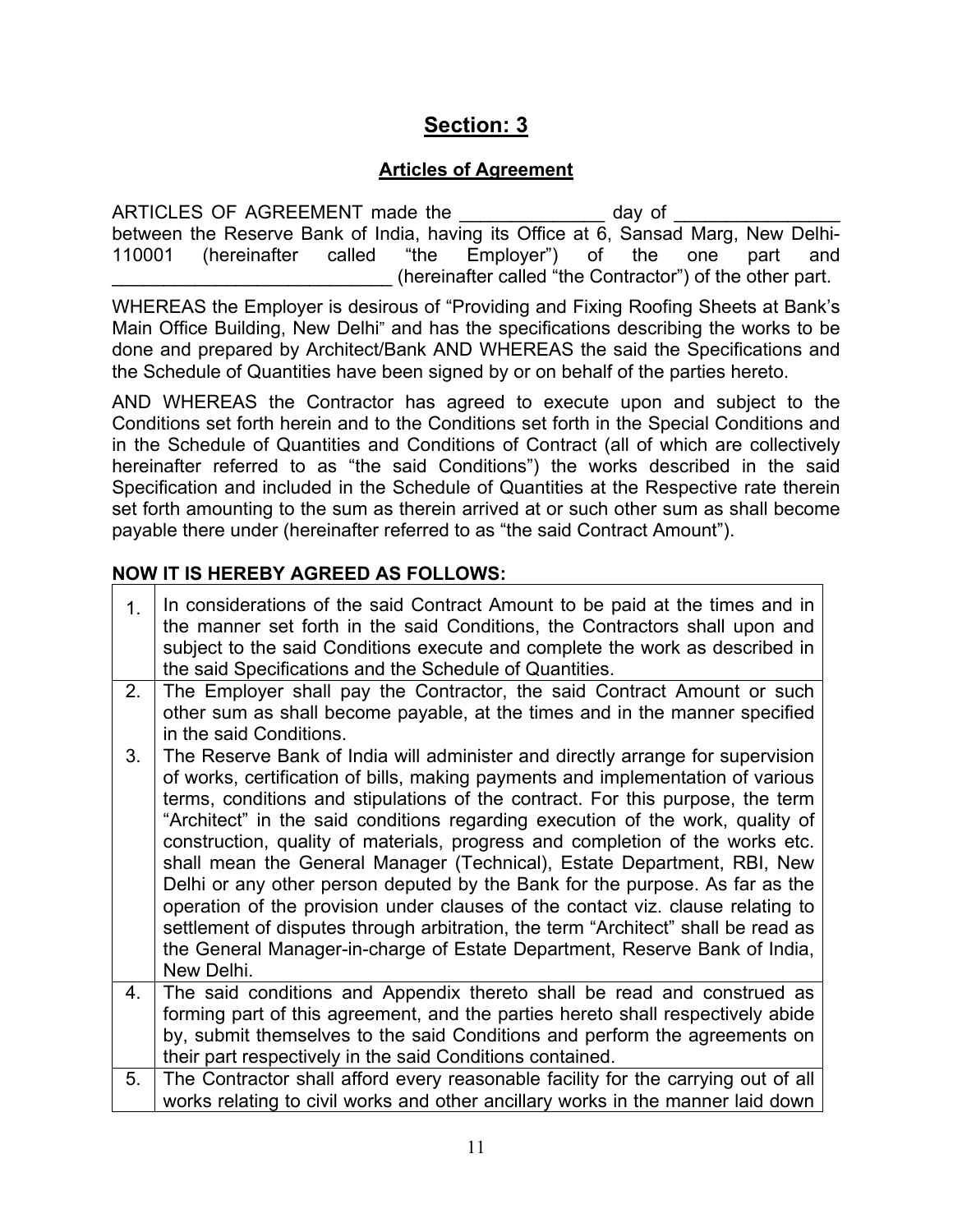|      | in the said conditions and shall make god any damages done to walls, floors<br>etc. after the completion of such works.                                                                                                                                                                                                                                                                                                                                                                                                                                                                                                                                                                                                                                                                                                                                                                                                                                                                                                                                                                                                                                                                                                                                      |  |  |
|------|--------------------------------------------------------------------------------------------------------------------------------------------------------------------------------------------------------------------------------------------------------------------------------------------------------------------------------------------------------------------------------------------------------------------------------------------------------------------------------------------------------------------------------------------------------------------------------------------------------------------------------------------------------------------------------------------------------------------------------------------------------------------------------------------------------------------------------------------------------------------------------------------------------------------------------------------------------------------------------------------------------------------------------------------------------------------------------------------------------------------------------------------------------------------------------------------------------------------------------------------------------------|--|--|
| 6.   | The Employer reserves to itself the right of altering the nature of the work by<br>adding to or omitting any items of work or having portions of the same carried<br>out without prejudice to this contract.                                                                                                                                                                                                                                                                                                                                                                                                                                                                                                                                                                                                                                                                                                                                                                                                                                                                                                                                                                                                                                                 |  |  |
| 7.   | Time shall be considered as the essence of this Contract and the Contractor<br>hereby agrees to commence the work soon after the site is handed over to him<br>or from tenth day of issue of formal work order as provided for in the said<br>conditions whichever is later and to complete the entire work within 3 (three)<br>months subject nevertheless to the provisions for extension of time.                                                                                                                                                                                                                                                                                                                                                                                                                                                                                                                                                                                                                                                                                                                                                                                                                                                         |  |  |
| 8.   | All payments by the Employer under this Contract will be made only at New<br>Delhi.                                                                                                                                                                                                                                                                                                                                                                                                                                                                                                                                                                                                                                                                                                                                                                                                                                                                                                                                                                                                                                                                                                                                                                          |  |  |
| 9.   | All disputes arising out of or in any way connected with this agreement shall be<br>deemed to have arisen at New Delhi and only Courts in New Delhi shall have<br>jurisdiction to determine the same.                                                                                                                                                                                                                                                                                                                                                                                                                                                                                                                                                                                                                                                                                                                                                                                                                                                                                                                                                                                                                                                        |  |  |
| 10.1 | That the several parts of this Contract have been read by the Contractor and<br>fully understood by the Contractor. The Contractor shall not be entitled for the<br>payment for the quantities beyond the tendered quantities unless ordered for<br>by specific written instructions from the Bank's competent authority.                                                                                                                                                                                                                                                                                                                                                                                                                                                                                                                                                                                                                                                                                                                                                                                                                                                                                                                                    |  |  |
| 11.  | The Sexual Harassment of women at work place:<br>The Contractor / Agency shall be solely responsible for full compliance with the<br>provision of "the Sexual Harassment of women at work place (Prevention,<br>Prohibition and Redressal) Act, 2013.<br>In case of any complaint of sexual harassment against its employee within the<br>premises of the Bank, the complaint will be filed before the Internal Complaints<br>Committee constituted by the Contractor / Agency and the Contractor / Agency<br>shall ensure appropriate action under the-said Act in respect to the complaint.<br>Any complaint of sexual harassment from any aggrieved employee of the<br>contractor against any employee of the Bank shall be taken cognizance of by<br>the Regional Complaints Committee constituted by the Bank.<br>The contractor shall be responsible for any monetary Compensation that may<br>need to be paid in case the incident involves the employees of the contractor,<br>for instance any monetary relief to Bank's employee, if sexual violence by the<br>employee of the contractor is proved.<br>The contractor shall be responsible for educating its employees about<br>prevention of sexual harassment at work place and related issues. |  |  |
| 12.  | Non-Disclosure:<br>The contractor shall not disclose directly or indirectly any information,<br>materials and details of the Bank's infrastructure/ system / equipment's etc.<br>which may come to the profession or knowledge of the contractor during the<br>course of discharging its contractual obligations in connection with the<br>agreement, to any third party and shall at all times hold the same in strictest<br>confidence. The contractor shall treat the details of the contract as private and                                                                                                                                                                                                                                                                                                                                                                                                                                                                                                                                                                                                                                                                                                                                              |  |  |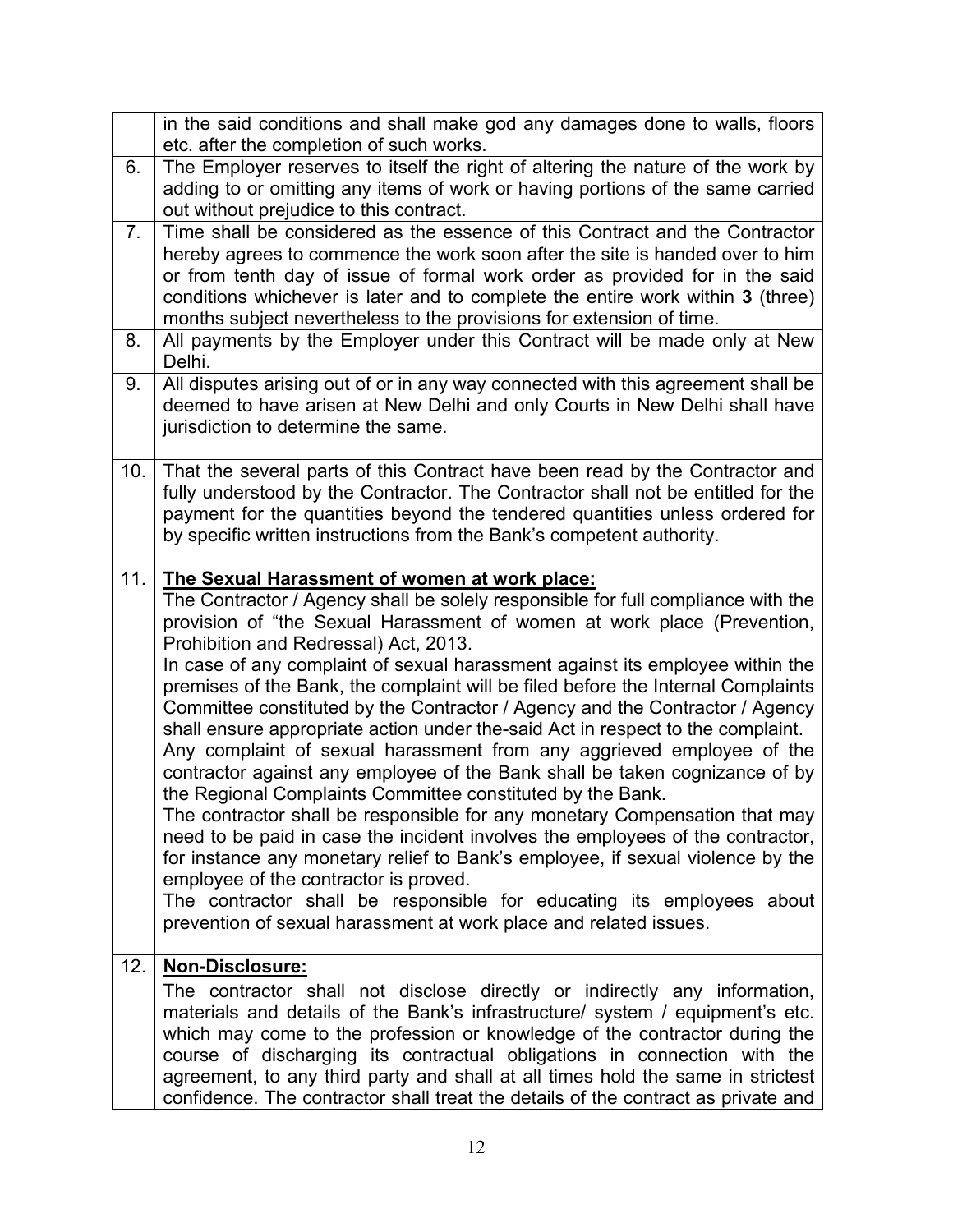confidential, except to the extent necessary to carry out the obligations under it or to comply with applicable laws. The contractor shall not publish, permit to be publish, or disclose any particulars of the works in any trade or technical paper or elsewhere without the prior written consent of the Employer. The contractor shall indemnify the Employer for any loss suffered by the Employer as a result of disclosure of any confidential information. Failure to observe the above shall be treated as breach of contract on the part of the contractor and the Employer shall be entitled to claim damages and pursue legal remedies. The contractor shall take all appropriate actions with respect to its employees to ensure that the obligations of non-disclosure of confidential information under this agreement are fully satisfied. The contractor's obligations with respect to nondisclosure and confidentiality will survive the expiry or termination of this agreement for whatever reason.

IN WITNESS WHEREOF the Employer and the Contractor have set their respective hands to these presents and two duplicates hereof the day and year first hereinabove written.

IN WITNESS WHEREOF the Employer has set its hands to these presents through its duly authorized official and the Contractor has caused its common seal to be affixed hereunto and the said duplicate/ has caused these presents and the said two duplicates hereof to be executed on its behalf, the day and year first hereinabove written.

### **Signature Clause**

SIGNED AND DELIVERED by the Reserve bank of India by the hand of Shri

*(Name and designation)* In the presence of (1) Address (2) Address

### **Witness:**

In the presence of (1) Address

If the contractor is a partnership or an individual.

If the contractor is a company.

SIGNED AND DELIVERED by If the party is partnership firm or an individual should be signed by all or on behalf of all the partners.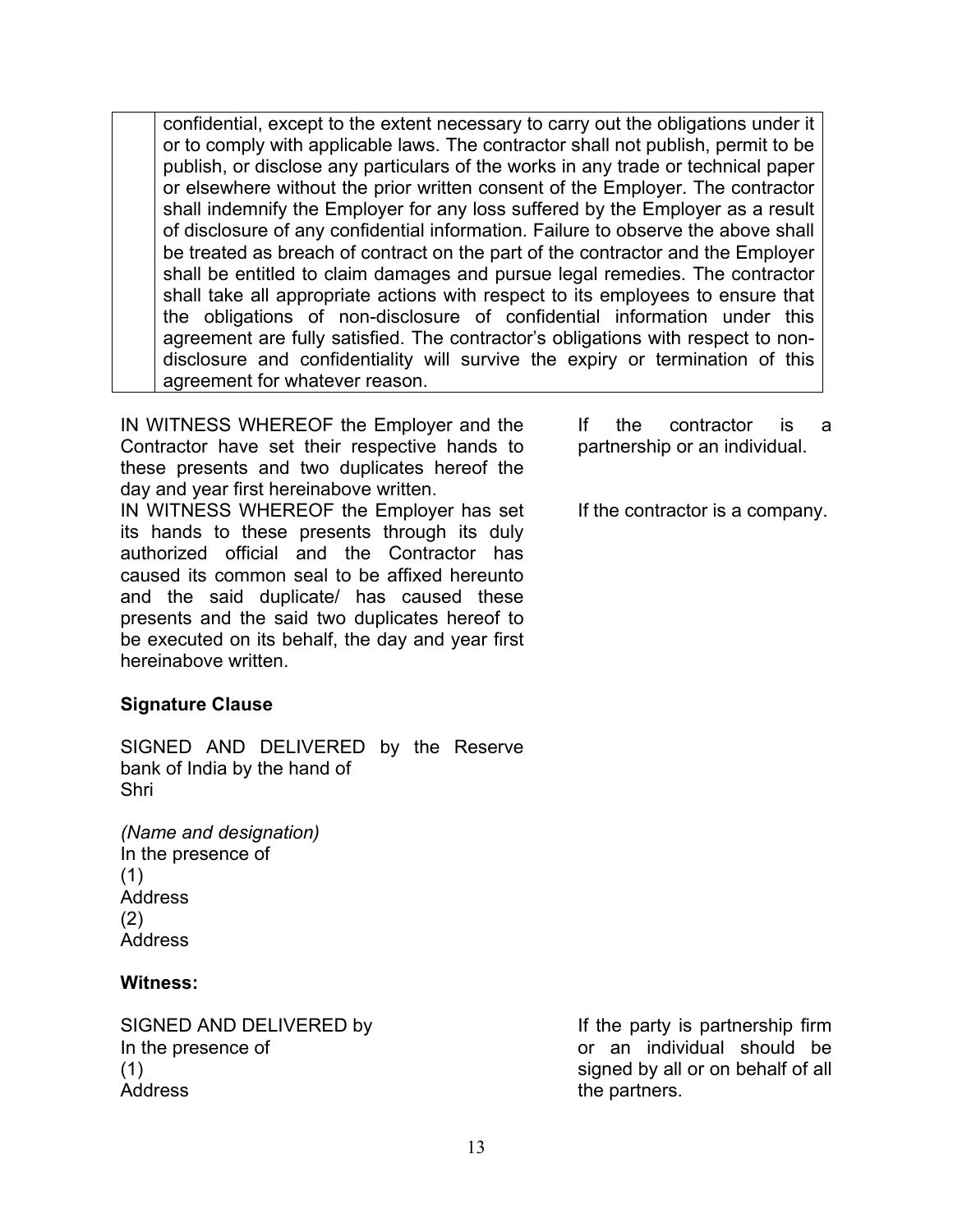(2) Address **Witness** 

THE COMMON SEAL OF Was hereunto affixed pursuant to the resolutions passed by its Board of Directors at the meeting held on **the intervalue of the structure of the in** the presence of

(1)

(2)

Directors who have signed these presents in token thereof in the presence of (1)

(2)

SIGNED AND DELIVERED BY the Contractor by the hand of Shri \_\_\_\_\_\_\_\_\_\_\_\_\_\_\_\_\_\_\_\_\_\_\_\_\_\_\_\_\_\_\_\_ and duly constituted attorney.

If the Contractor signs under its common seal, the signature clause should tally with the sealing clause in the Articles of Association.

If the Contractor is signing by hand of power of Attorney, whether a company or individual.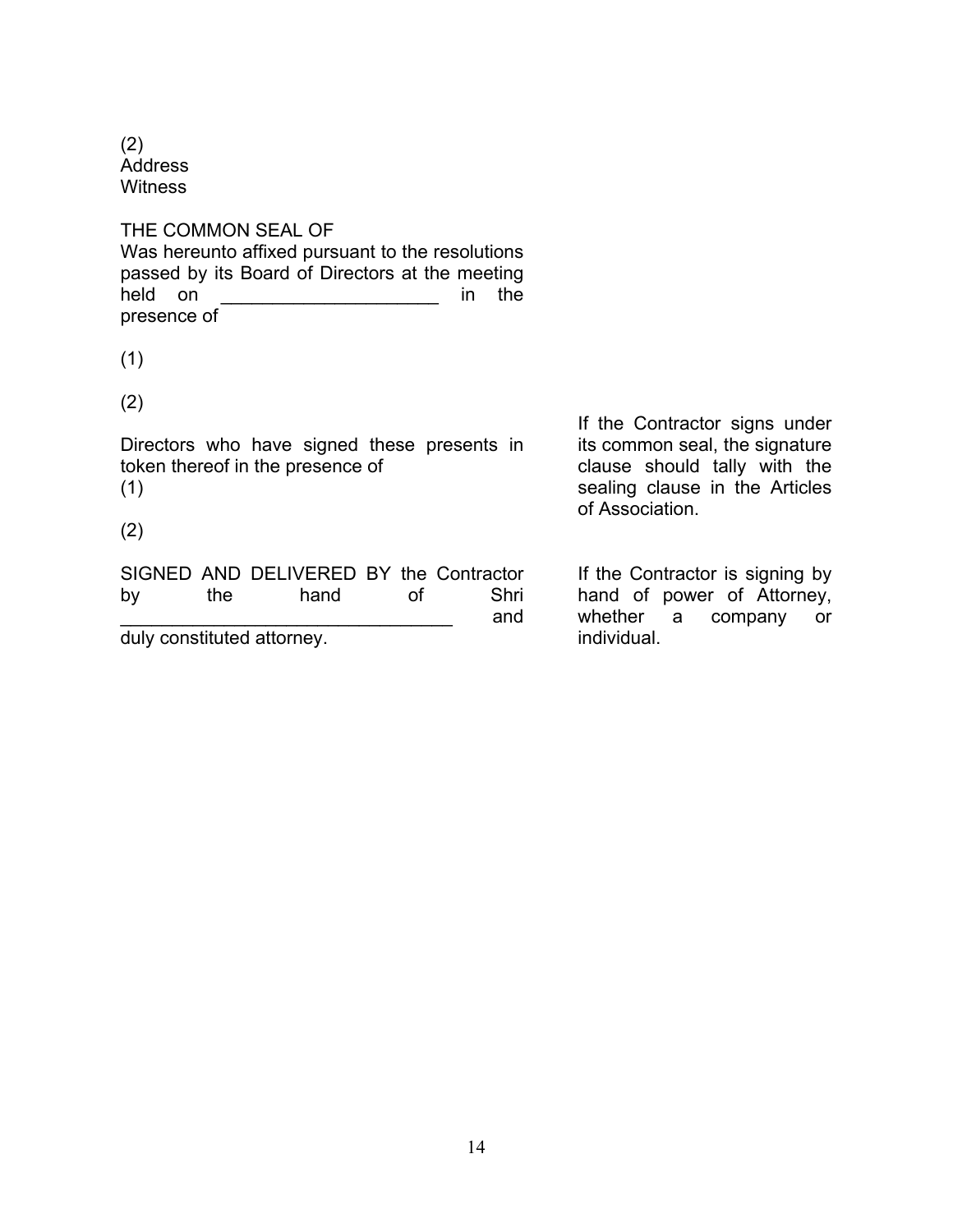# **Section: 4**

# **General Instructions to Contractors and Special Conditions**

(**To be read in relevance to e-tendering process only)**

 1. Tenders shall be submitted through e-tendering process not later than 14.00 hours on May 31, 2022. Telegraphic, Fax and E-mail tenders shall not be accepted.

2. No tender will be received after 14.00 hours on May 31, 2022 under any circumstances whatsoever.

3. All information, correspondence letters, shall be submitted in and addressed to the Regional Director, Reserve Bank of India, Estate Department, New Delhi.

4. No other enclosure is permitted in Part- I & Part-II of the tender. Change of terms and conditions and technical deviations, if any, found in Part- I or Part-II, the tender will not be considered, and it will be treated as null and void.

5. No request for any change in rate or conditions after the opening of the tender will be entertained.

6. The rates quoted by the successful bidder shall be firm without any escalation whatsoever till the successful completion of the work as per contract.

7. For any item, if the rate and amount do not tally with respect to the bill of quantities, then the amount arrived on the basis of quoted rates shall only be considered.

8**.** The Reserve Bank of India does not bind itself to accept the lowest or any other tender and reserves to itself the right to accept or reject any or all the tenders either in whole or in part, without assigning any reasons for doing so.

### 9. **Earnest Money Deposit:**

(a) Successful bidder shall pay as earnest money deposit a sum of ₹12,080/- as mentioned above.

(b) Under no circumstances earnest money deposit will be accepted in the form of fixed deposit receipt of bank or insurance guarantee or cheque.

(c) The earnest money deposit of ₹12,080/- paid by the successful tenderer shall be held by the Reserve Bank of India as a security deposit for the execution and due fulfillment of the contract. No interest shall be paid on the said deposit.

### 10. **Security Deposit during contract period:**

In addition to the Earnest Money Deposit under 'Clause:9(a) above, and as further security for the due fulfillment of the contact by the Contractor, 5% of the value of the work done shall be deducted by the Employer from each payment to be made to the contractor towards Retention Money. The Retention Money and Earnest Money Deposit together will be termed as Security Deposit. On the Employers' issuing a certificate of the virtual completion of the works, the contractor would be paid 100% Earnest Money Deposit and balance security deposit i.e. retention money shall be released by the Employer after satisfactory rectification of the defects pointed out during the Defects Liability Period of 12 months from the date of virtual completion of the work. The amounts retained by the Employer shall not bear any interest.

11. On receipt of intimation from the Employer of the acceptance of his/their tender, the successful tenderer shall be bound to implement the contract and within fourteen days thereof the successful tenderer shall sign an agreement in accordance with the draft agreement and the Schedule of Conditions but the written acceptance by the Reserve Bank of India of a tender will constitute a binding contract between the Reserve Bank of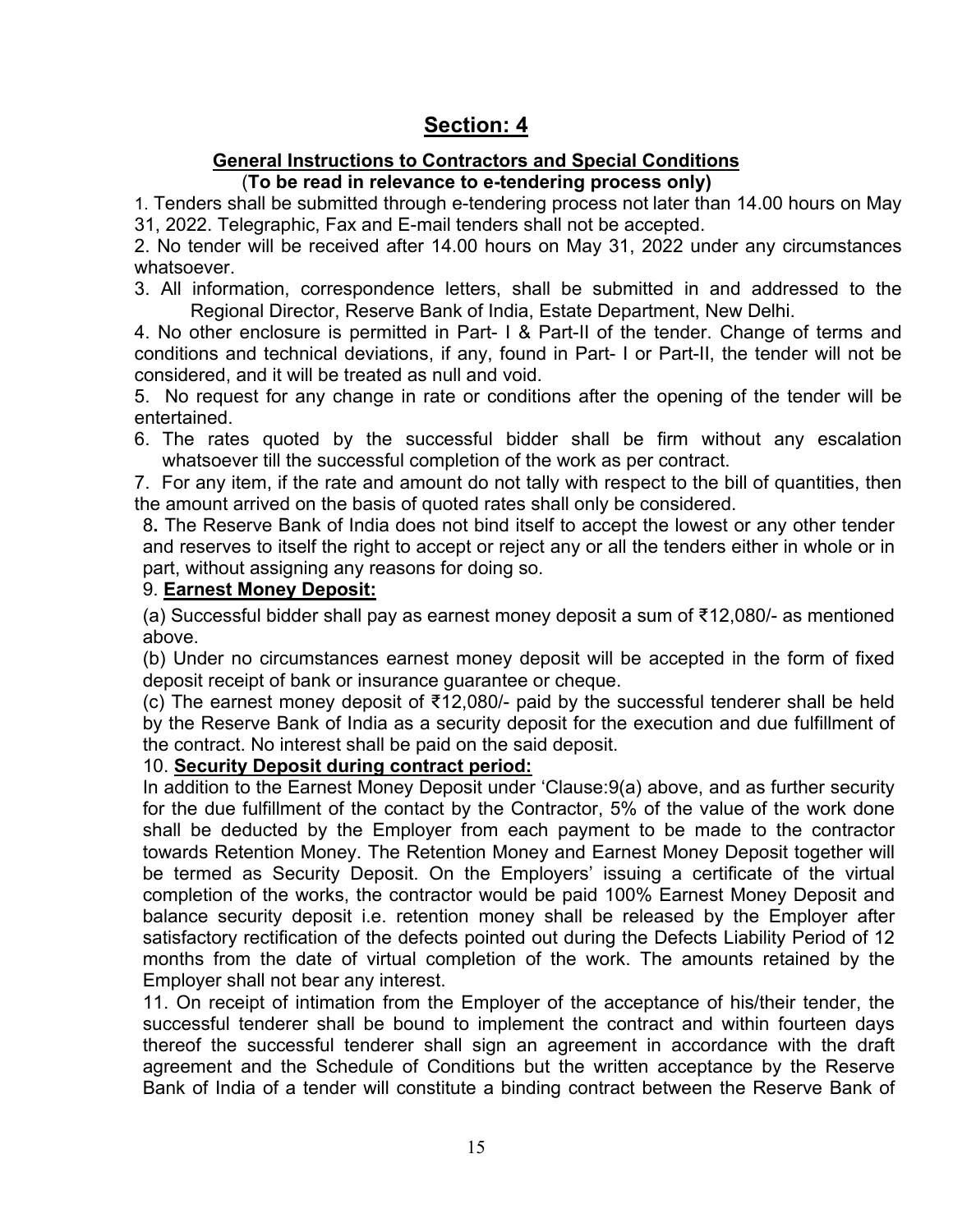India and the person so tendering, whether such formal agreement is or is not subsequently executed.

#### 12. **Performance Bank Guarantee:** NA

13. All compensation or other sums of money payable by the Contractor to the Employer under the terms of this Contract may be deducted from the security deposit, if the amount so permits and the Contractor shall, unless such deposit has become otherwise payable, within ten days after such deduction make good in cash the amount so deducted.

14. The Contractor shall not assign the Contract. He shall not sublet any portion of the Contract except with the written consent of the Employer. In case of breach of these conditions, the Employer may cause the General Manager [in-Charge of Estate Department] of the Bank, to serve a notice in writing on the Contractor, rescinding the Contract whereupon the security deposit shall stand forfeited to the Employer.

15. The Contractor shall carry out all the work strictly in accordance with the details of the tender documents and instructions of the Bank's Engineer.

16. A Schedule of Probable Quantities in respect of each items of work and specifications shall accompany these Special Conditions. The Schedule of Probable Quantities is liable to alteration by omissions, deductions or additions at the discretion of the Bank. Each tender should contain not only the rates but also the value of each item of work entered in a separate column and all the items should be totaled in order to show the aggregate value of the entire tender.

17. The tenderer must obtain for himself on his own responsibility and at his own expenses all the information which may be necessary for the purpose of making a tender and for entering into a contract and must inspect the site of the work and acquaint himself with all local conditions, means of access to the work, nature of the work and all matters appertaining thereto.

18. The rates quoted in the tender shall also include clearing of site before commencement as well as after completion, water charges, electric consumption charges, meters, centering, staging, and pumping out water including fencing, plant and equipment, storage sheds, watching and lighting by night as well as day including Sundays and holidays, temporary plumbing and electric supply, safety measures etc. The contractor shall take down and remove any or all such centering, scaffolding & staging etc. as occasion shall require or when ordered so to do and fully reinstate and make good all matters and things disturbed during the execution of work and to the satisfaction of the Bank.

19. The rates quoted shall be deemed to be for the finished work to be measured at site. The rates shall also be firm and shall not be subject to exchange variations, labour conditions, fluctuations in railway freights or any conditions whatsoever. Tenderers must include in their rates GST and any other tax and duty or other levy levied by the Central Government or any State Government or local authority, if applicable. No claim in respect any tax or levy whether existing or future shall be entertained by the Employer.

20 (a). The Contractor should note that unless otherwise stated, the tender is strictly on item rates basis and his attention is drawn to the fact that rates for each and every item should be correct, workable and self-supporting. The quantities in the Schedule of Quantities approximately indicate the total extent of work but may vary to any extent and may even be omitted thus altering the aggregate value of the Contract. However, during actual execution of work, if the quantities of any of the items of work exceeds by more than 25% of the tender quantities, the quantities of such items executed, by the Bank and with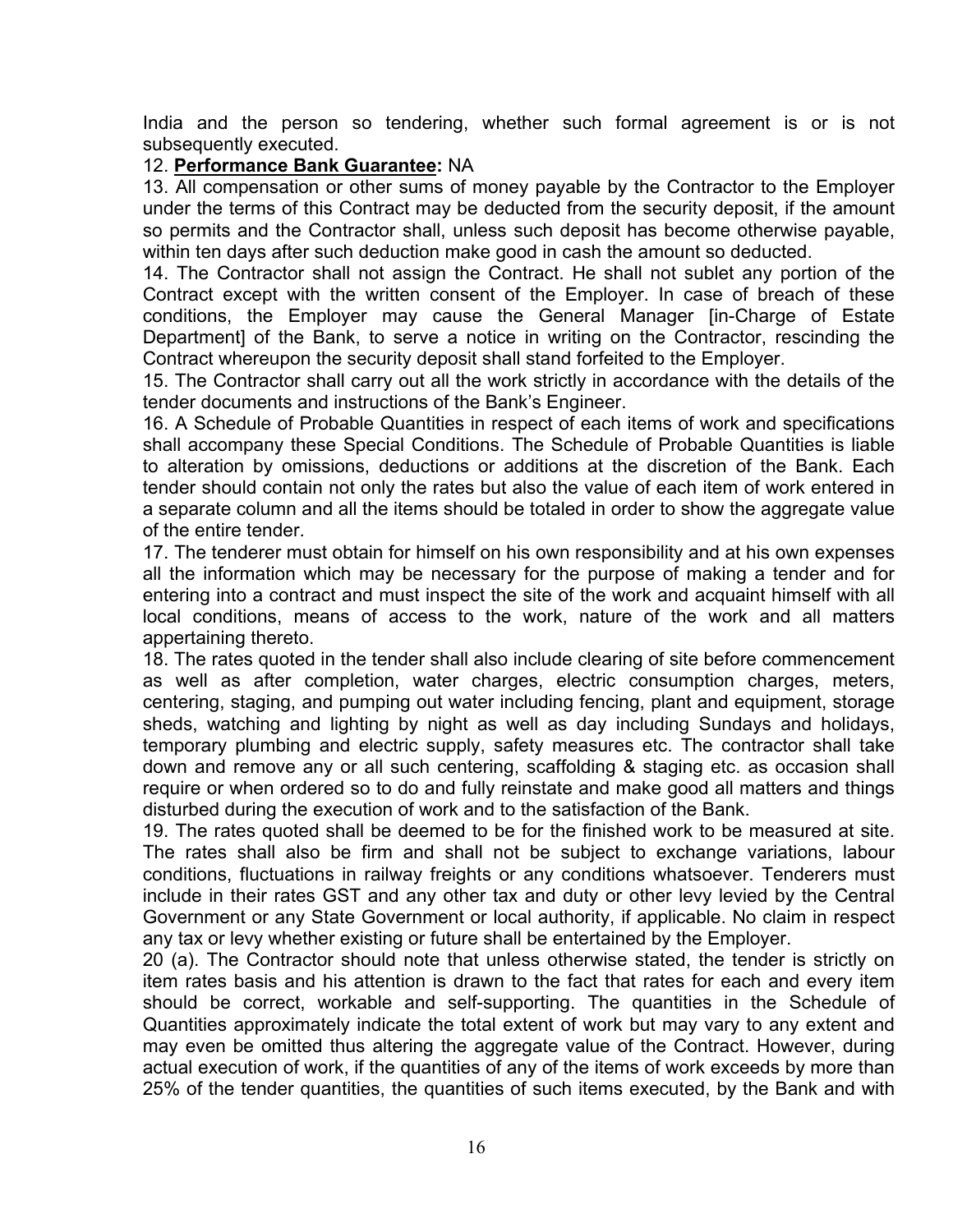the concurrence of the employer, in excess of 25% of the tender quantity shall be considered as an extra item of work for which the contractors shall submit fresh rates supported by rate analysis with original purchase bill / vouchers etc. & worked on the actual cost basis plus 15% towards establishment charges, contractor's overhead and profit. The rates for all such items of work, being current ones, will not be eligible for price adjustment due to increase or decrease in prices of materials and labour rates as per escalation formula, if any, given in the tender. If any of the items of work is omitted from the accepted tender at the sole discretion of the employer, the contractor shall not be entitled to any claim on this account.

20 (b). The approved make and item codes have been mentioned under some items and contractors have to quote the rates of those makes and codes only. If any changes are incorporated by the Bank during the execution of the work, then the price adjustments will be affected for those materials considering the M.R.P. of tender item code and executed item code. 15% Contractors profit (addition / deduction as applicable) shall be applied over such differences. No cartage, wastage or any other loadings shall be considered in these cases. Similarly, the same formula shall be applied for the Items where Basic rates are taken in the Item of work. The formula shall be (Difference in the cost of material used at site including all taxes and the Basic rate of material including all taxes as mentioned in the item) plus 15% Contractors Profit. The formula will be applied both ways i.e., for extra payment if the material used is costlier than the Basic rates taken in the tender item or else for deducting the rebate if the material used in the work is cheaper than the Basic rate of the item.

21. Time allowed for carrying out the work as mentioned in the Memorandum shall be strictly observed by the Contractor and it shall be reckoned from the **10th day from the date of written order to commence the work** is issued or site is handed over to the contractor for taking up the work.

22. The work shall throughout the stipulated period of the contract be proceeded with all due diligence and if the Contractor fails to complete the work within the specified period, he shall be liable to pay compensation as defined in the Conditions of Contract.

23.The Contractor shall not be entitled to any compensation for any loss suffered by him on account of delays in commencing or executing the work, whatever the cause of delays may be, including delays arising out of modifications to the work entrusted to him or in any sub-contract connected therewith or delays in awarding contracts for other trades of the project or in commencement or completion of such works or in procuring Government controlled or other building materials or in obtaining water and power connections for construction purposes or for any other reason whatsoever and the Employer shall not be liable for any claim in respect thereof. The Employer does not appear liability for any sum besides the tender amount, subject to such variations as are provided for herein.

24. The successful tenderer is bound to carry out any items of work necessary for the completion of the job even though such items are not included in the quantities and rates. Schedule of instructions in respect of such additional items and their quantities will be issued in writing by the Bank's Engineer with the prior consent in writing of the Employer.

25**.** The successful tenderer must co-operate with the other Contractors appointed by the Employer so that the work shall proceed smoothly with the least possible delay and to the satisfaction of the Bank.

26.The Contractor must bear in mind that all the work shall be carried out strictly in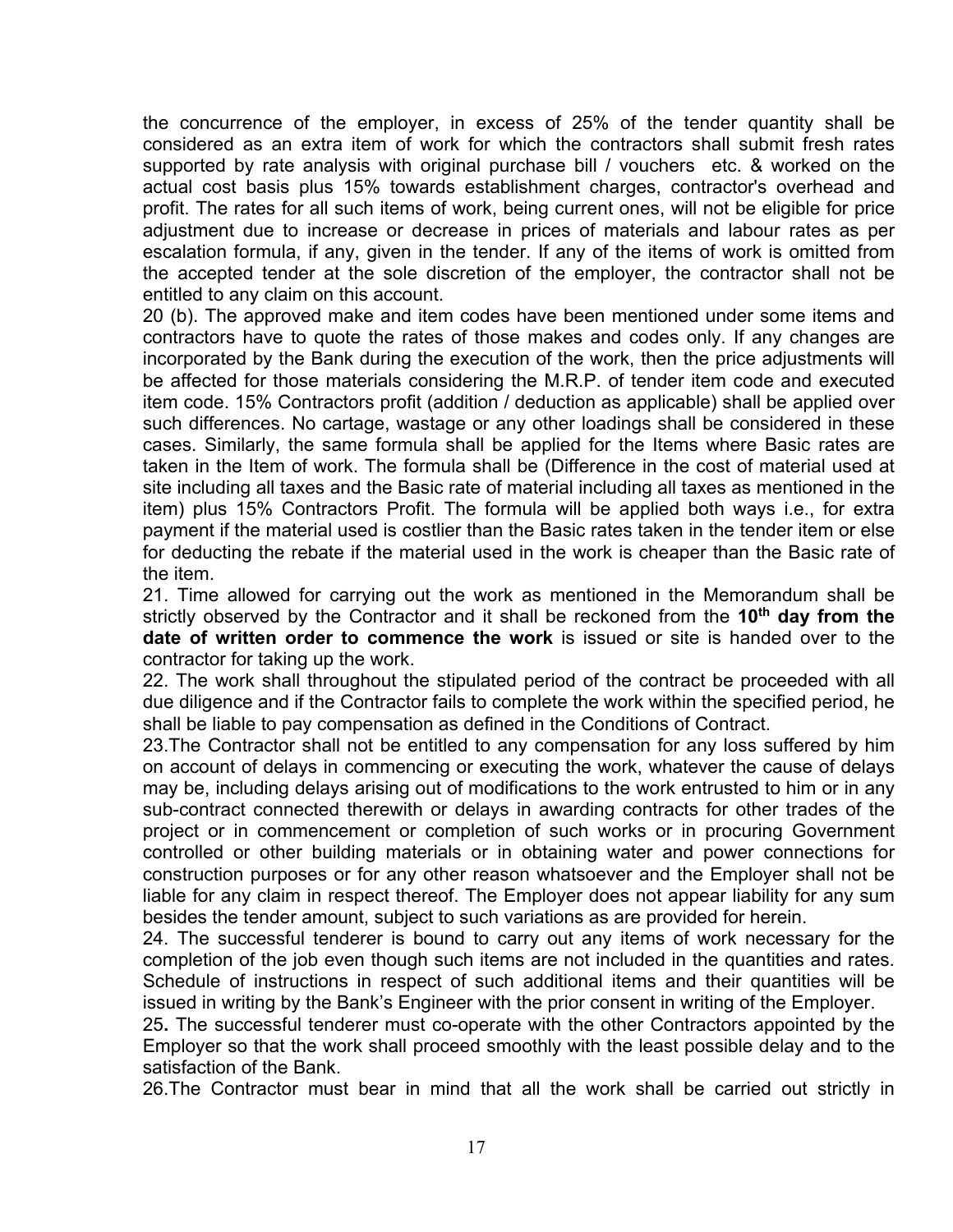accordance with the Specifications made by the Employer/Bank and also in compliance of the requirements of the local public authorities and to the requirements of the Bank and no deviation on any account will be permitted.

27. The successful tenderer should make his / her own arrangement to obtain all the materials required for the work to complete as required at site as directed by the Bank's Engineer-in-charge.

28. The contractor shall strictly comply with the provision of safety measures required for the work in addition to the details contained in the Part-I tender form.

29. The security deposit of the successful tenderer will be forfeited, if he/she fails to comply with any of the conditions of the Contact.

30. The Contractor shall be deemed to have carefully examined the work and site conditions including labour, the general and special conditions, the specifications, schedules and shall be deemed to have visited the site of work, to have fully informed himself regarding the local conditions and carried out his own investigations to arrive at the rates quoted in the tender. In this regard he will be given necessary information available with the department but without any guarantee about its accuracy.

31. If the contractor shall have any doubt as to the meaning of any portion of the general conditions, or the special conditions or the scope of the work or the specifications or any other matter concerning the contract he/she shall in good time, before submitting his tender, put forth the particulars thereof and submit them to the Bank, in writing in order that such doubts may be clarified authoritatively in writing before tendering. Once a tender is submitted, the matter will be decided according to tender conditions, in the absence of such authentic pre-clarification.

32. The Reserve Bank of India reserves the right to sub-divide the work mentioned in the tender, amongst two or more tenderers at its own discretion and contractor will have to execute orders for part of the items placed with them at the quoted rate for various item. The Reserve Bank of India also reserves the right to increase or decrease the quantities and even omit any item of work after the order is placed and the contractor shall execute the same without claiming anything extra for the same. In this context the rates quoted for each item must be self-supporting and relevant.

#### 33. **Errors, Omission and Descriptions:**

In case of errors, omissions and/or disagreement between written and specification etc. the following order of preferences shall apply:

(i). Between the written description of the item in the specifications and the detailed descriptions in the schedule of quantities of the same item, the later shall be adopted.

(ii) In case of difference between the rates written in figures and words, the rate adopted for working out the total amount of item in the original tender form, shall be taken as correct. In all other cases the correct rate would be that which is lower.

34. In all cases of omissions and /or doubts or discrepancies in any item or specification a reference shall be made to the General Manager [Estate in Charge], Reserve Bank of India, New Delhi, whose elucidation, elaboration or decision shall be considered as authentic.

35. The Contractor shall be held responsible for any errors that may occur in the work through lack of such reference and precaution.

I/We hereby declare that I/we have read and understood the above instructions for guidance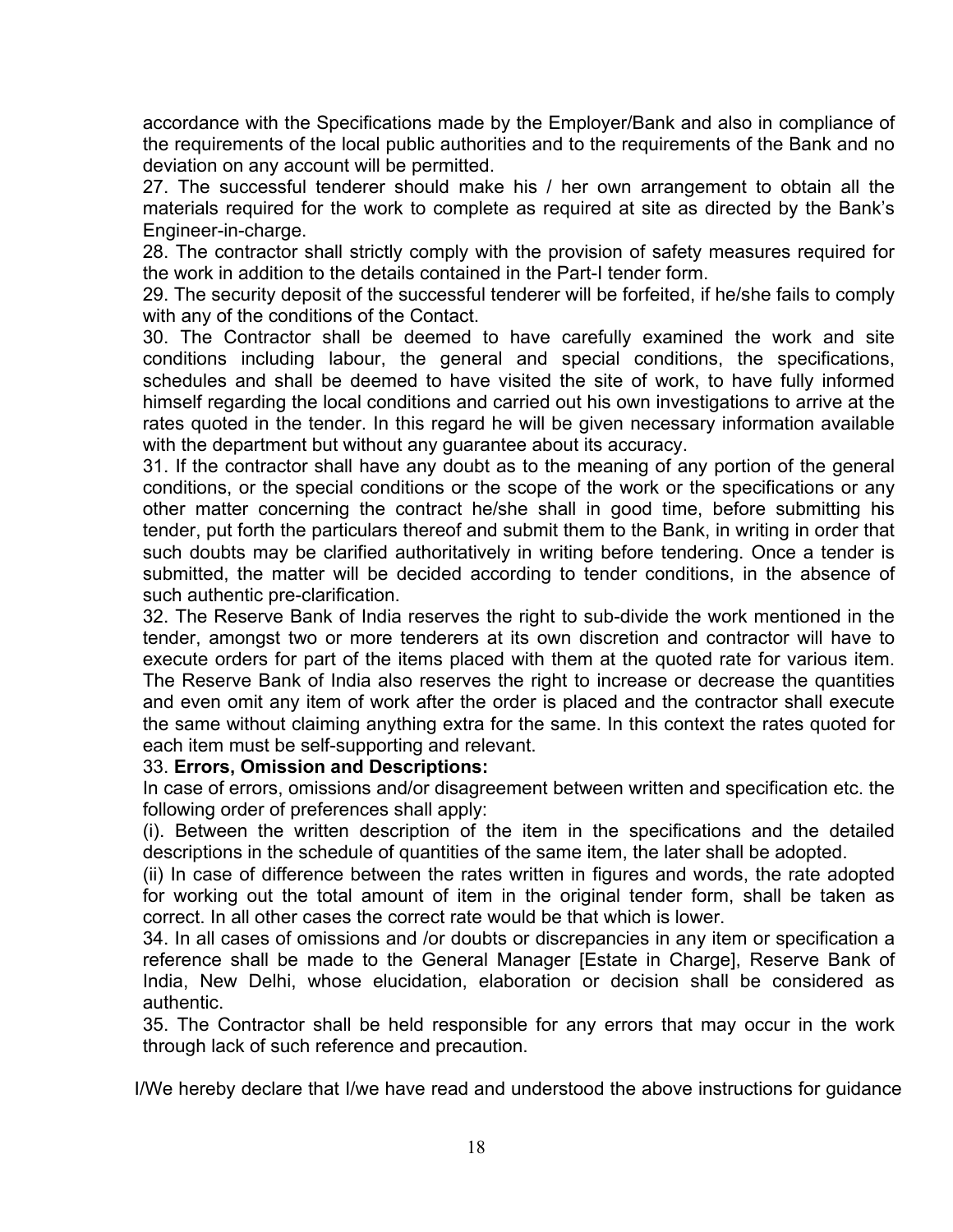of tenderers.

Date:

Place: The Signature of tenderer with seal: Address:

Contact nos.: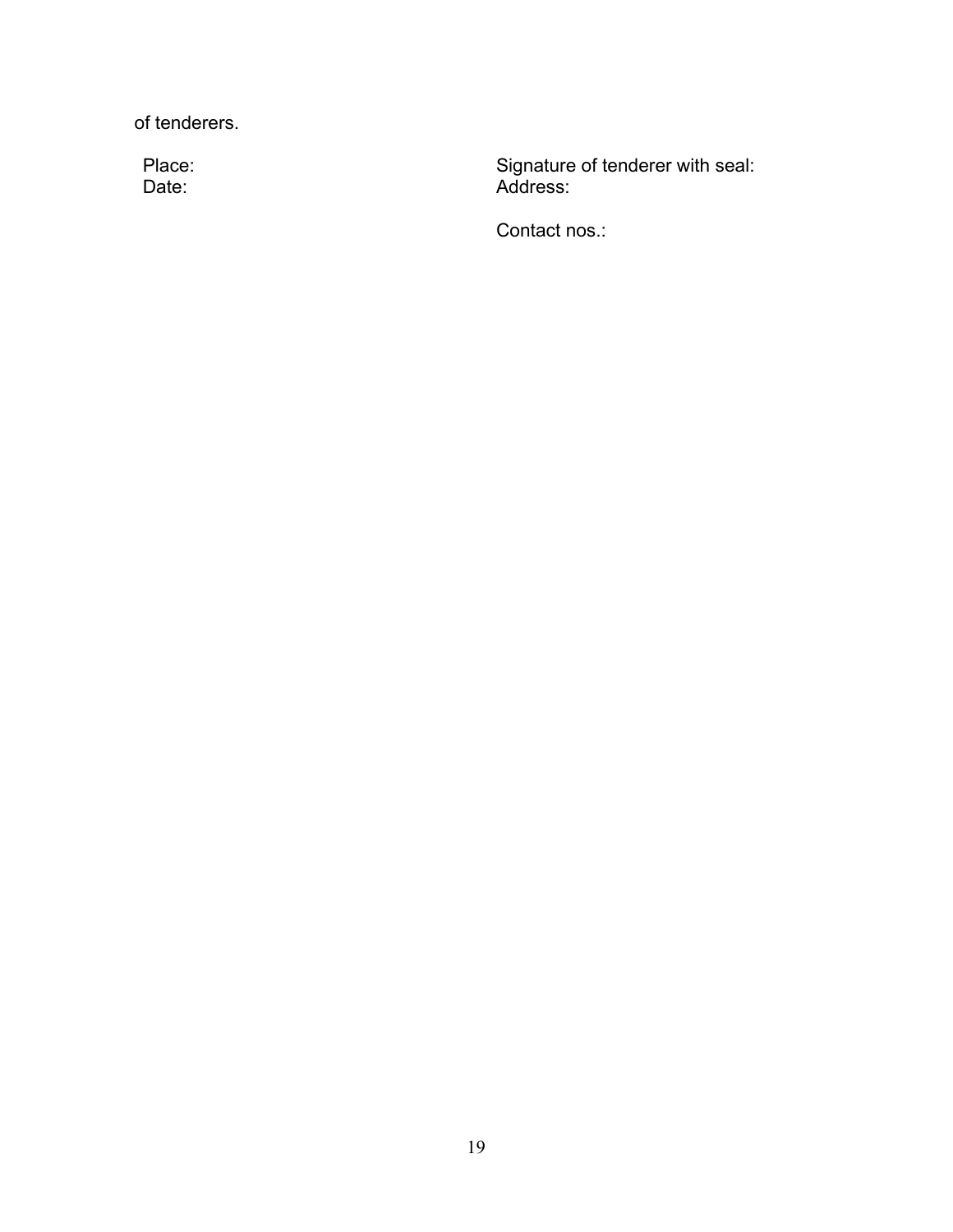# **Section: 5**

# **Safety Code**

Providing and Fixing Roofing Sheets at Bank's Main Office Building, New Delhi.

The contractor shall provide all necessary coverings, protective equipments, medicines and other medical facilities to his workers as per extant government guidelines within the scope of his quoted rates. An illustrative list of the safety measures to be taken by the contractor is tabulated below:

| 1. | The contractor shall provide necessary face masks, globes and other necessary<br>protective coverings to his workers as advised by the government to contain<br>spread of COVID 19 pandemic.                                                    |                                                                                                                                                                         |  |
|----|-------------------------------------------------------------------------------------------------------------------------------------------------------------------------------------------------------------------------------------------------|-------------------------------------------------------------------------------------------------------------------------------------------------------------------------|--|
| 2. | First aid appliances including adequate supply of sterilized dressing, cotton wool<br>and alcohol-based sanitizer shall be kept in a readily accessible place.                                                                                  |                                                                                                                                                                         |  |
| 3. | An injured person shall be taken to a public hospital without loss of time, in cases<br>where the injury necessitates hospitalization.                                                                                                          |                                                                                                                                                                         |  |
| 4. | The contractor shall arrange to remove the worker having any symptoms of<br>Corona virus or any other infectious disease from the site immediately.                                                                                             |                                                                                                                                                                         |  |
| 5. | The floor shall not be loaded with debris or materials in order to have safety during<br>the progress of work.                                                                                                                                  |                                                                                                                                                                         |  |
| 6. | Workers employed on mixing and handling material such as cement mortar,<br>cement concrete, etc. shall be provided with protective footwear and rubber hand<br>gloves.                                                                          |                                                                                                                                                                         |  |
| 7. | Those engaged in welding works shall be provided with welder's protective eye-<br>shields and gloves.                                                                                                                                           |                                                                                                                                                                         |  |
|    | (i)                                                                                                                                                                                                                                             | No paint containing lead or lead products shall be used except in the form of<br>paste of readymade paint.                                                              |  |
|    | (ii)                                                                                                                                                                                                                                            | Suitable facemasks should be supplied for use by the workers when the<br>paint is applied in the form of spray or surface having lead paint dry rubbed<br>and scrapped. |  |
| 8. | The contractor shall be provided all the possible/adequate materials/facilities to the<br>painters and ties shall be provided to enable the working painters and labours to<br>wash their hands & feet during the periods of cessation of work. |                                                                                                                                                                         |  |
| 9. | All the workers shall wear helmet & safety belts while working at site.                                                                                                                                                                         |                                                                                                                                                                         |  |
|    | 1. Hoisting machines and tackles used in the work, including their attachments,                                                                                                                                                                 |                                                                                                                                                                         |  |
|    | anchorage and supports shall be in perfect condition. The ropes used in                                                                                                                                                                         |                                                                                                                                                                         |  |
|    |                                                                                                                                                                                                                                                 | hoisting or lowering material or as a means of suspension shall be of durable<br>quality and adequate strength and free from defects. Every opening in the floor        |  |
|    |                                                                                                                                                                                                                                                 | of a building or a working platform shall be provided with suitable means to                                                                                            |  |
|    |                                                                                                                                                                                                                                                 | prevent the fall of persons or materials by providing suitable fencing or railing                                                                                       |  |
|    | whose minimum height shall be one meter.                                                                                                                                                                                                        |                                                                                                                                                                         |  |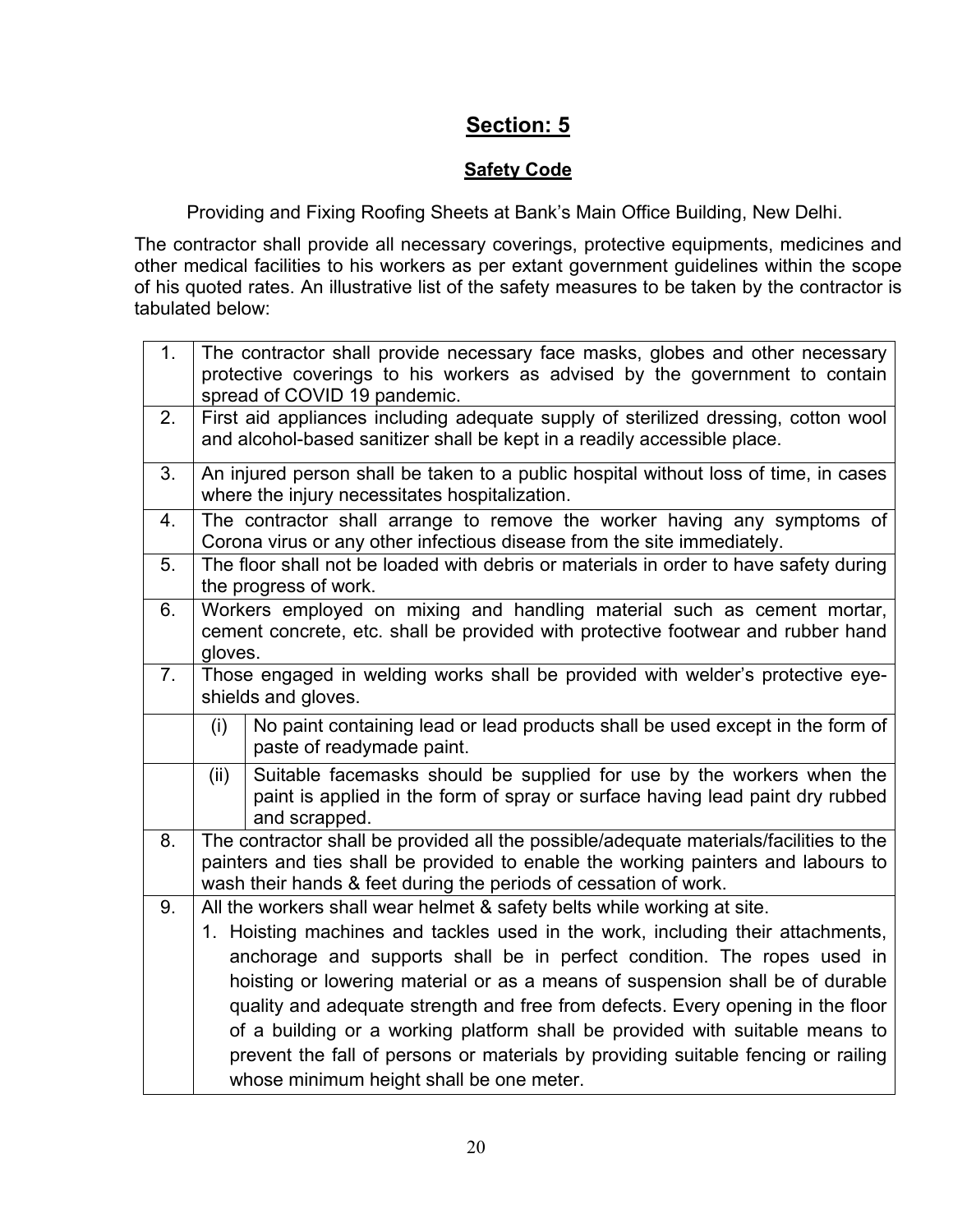# **Section: 6**

### **The Conditions Herein after referred to**

### 1. **Interpretation of Clause:**

In construing these conditions, the Specifications, Schedule of Quantities and Contract Agreement, the following words shall have the meanings herein assigned to them except where the subject or context otherwise requires.

| (a) | Employer:                  | Shall mean The Reserve Bank of India and<br>shall include its assignees and successors,                                                                                                                                                      |
|-----|----------------------------|----------------------------------------------------------------------------------------------------------------------------------------------------------------------------------------------------------------------------------------------|
| (b) | Contractor<br>firm:        | In the case of a partnership Contractor shall mean _________________                                                                                                                                                                         |
|     |                            | and ___________________trading as partners in<br>the name and style of ________________                                                                                                                                                      |
|     |                            | and having a place of business at                                                                                                                                                                                                            |
|     | In the case of individual: | and shall include the partners for the time<br>being of the said firm and the legal<br>representatives of a deceased partner.                                                                                                                |
|     |                            |                                                                                                                                                                                                                                              |
|     |                            |                                                                                                                                                                                                                                              |
|     | In the case of company:    | and shall include his heirs, successors and<br>legal representatives.<br>Contractor shall mean                                                                                                                                               |
|     |                            | a company incorporated under<br><b>EXAMPLE 2014</b> and having its registered                                                                                                                                                                |
| (c) | Site:                      | include its successors and assignees.<br>Shall mean the site of the contract works<br>including any building and erections thereon<br>and any other land (inclusively) as aforesaid<br>allotted by the Employer for the Contractor's<br>use. |
| (d) | This Contact:              | Shall mean the Articles of Agreement, the                                                                                                                                                                                                    |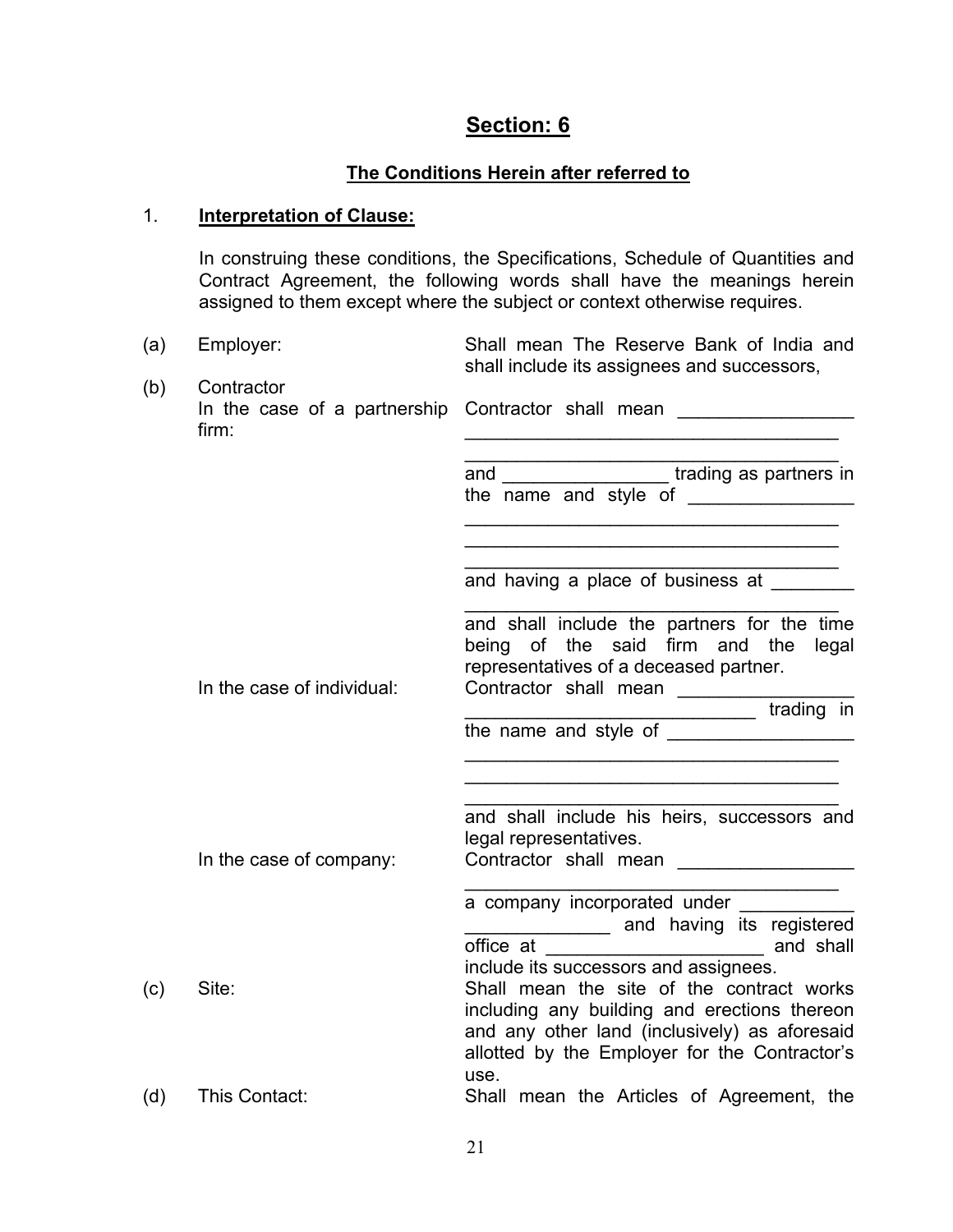Special Conditions, the Conditions, the Appendix, the Schedule of Quantities and Specifications attached hereto and duly signed.

- (e) Notice in writing: Or written notice shall mean a notice in written, typed or printed characters sent (unless delivered personally or otherwise proved to have been received) by registered post to the last know private or business address or registered office of the addressee and shall be deemed to have been received when in the ordinary course of post, it would have been delivered. (f) Act of Insolvency: Shall mean any act of insolvency as defined by
	- the Presidency Towns Insolvency Act or the Provincial Insolvency Act or any Act amending such original.
- (g) Net Prices: If in arriving at the contract amount the Contractor shall have added to or deducted from the total of the items in the Tender any sum, either as a percentage or otherwise, then the net price of any item in tender shall be the sum arrived at by adding or deducting from the actual figure appearing in the Tender as the price of that item a similar percentage or determining the percentage or proportion of the sum so added or deducted by the contractor the total amount of any Prime Cost items and provisional sums of money shall be deducted from the total amount of the tender. The expression "net rates" or "net prices" when used with reference to the contract or accounts shall be held to mean rates or prices so arrived at. (h) Works: Shall mean **"**Providing and Fixing Roofing
	- Sheets at Bank's Main Office Building, New Delhi".

Words importing persons include firms and corporations. Words importing the singular only also include the plural and vice versa where the context requires.

#### 2. **Scope of contract:**

The Contractor shall carry out and complete the said work in every respect in accordance with this Contract and with the directions of and to the satisfaction of the Employer. The Employer may in his absolute discretion and from time to time issue further written instructions, detailed directions and explanations which are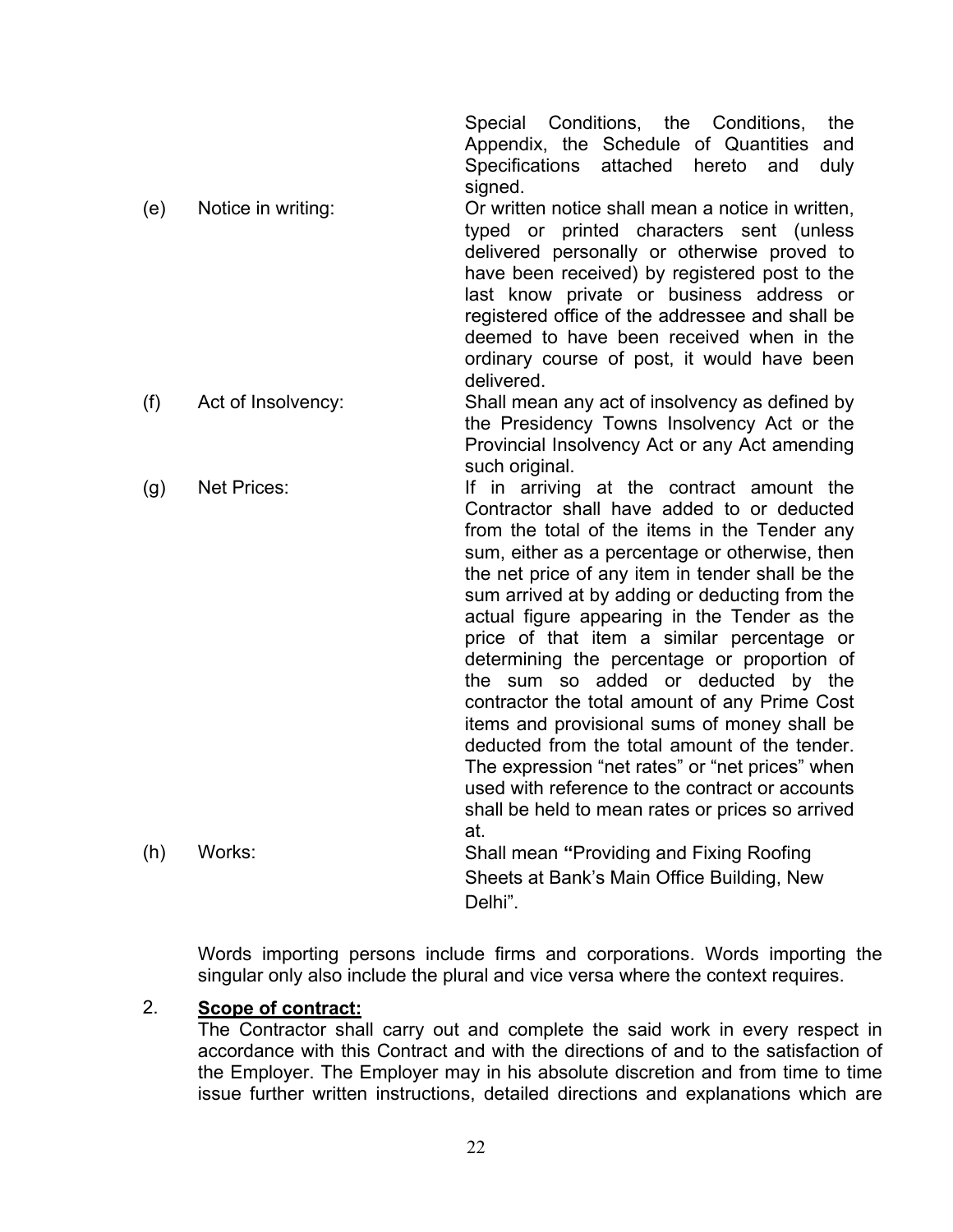hereafter collectively referred to as "Bank's Instructions" in regard to:

- 2a The variation or modification of the quality or quantity of works or the addition or omission or substitution of any work.
- 2b Any discrepancy in the Schedule of Quantities and/or specification.
- 2c The removal from the site of any material brought thereon by the Contractor and the substitution of any other material therefore.
- 2d The removal and/or re-execution of any works executed by the Contractor.
- 2e The dismissal from the works of any persons employed thereupon.
- 2f The opening up for inspection of any work covered up.
- 2g The amending and making good of any defects under clause: 18 &19 thereof. The Contractor shall forthwith comply with and duly execute any work comprised such Employers instructions provided always that verbal instructions, directions and explanations given to the Contractor or his representatives upon the works by the Bank shall, if involving a variation, be confirmed in writing by the Contractor within seven days, and if not dispensed from in writing within a further seven days by the employers, such shall be deemed to be Bank's Instructions within the scope of the Contract.

#### **3. Contract to Provide everything necessary at his/her cost:**

The contractor shall provide at his cost everything necessary for the proper execution of the work accordingly to the intent and meaning of the schedule of quantities and specification taken together with whether the same may or may not be particularly shown or described therein provided that the same can reasonably be inferred there from and if the Contractor finds any discrepancy in the schedule of quantities and the specifications, he/she immediately and in writing refer same to the Bank who shall decide which is to be followed.

The Contractor shall confirm to the provision of any Act of the Legislature relating to the work, and to the regulations and bye-laws of any authority, and of any water, electric supply and other companies and/or authorities with whose systems the structure is proposed to be connected and shall before making any variations from the Specifications that may be necessitated by so conforming give to the Bank written notice, specifying the variation proposed to be made and the reason for making it and apply for instructions thereon. In case the Contractor shall not within ten days receive such instructions, he shall proceed with the work conforming to the provisions, regulations or bye-laws in question, and any variation so necessitated shall be dealt with under Clause: 15 thereof.

The Contract shall bring to the attention of the Bank all notices required by the said Acts, regulations or bye-laws to be given to any authority and pay to such authority, or to any public office all fees that may be properly chargeable in respect of the works, and lodge the receipts with the Employer.

The contractor shall indemnify the Employer against all claims in respect of patent rights, and shall defend all actions arising from such claims, and shall himself pay all royalties, license fees, damages cost and charges of all and every sort that may be legally incurred in respect thereof.

#### **4. Setting out of works:**

The Contractor Shall set out the works and shall be responsible for the true and perfect setting out of the same and for the correctness of the positions, levels,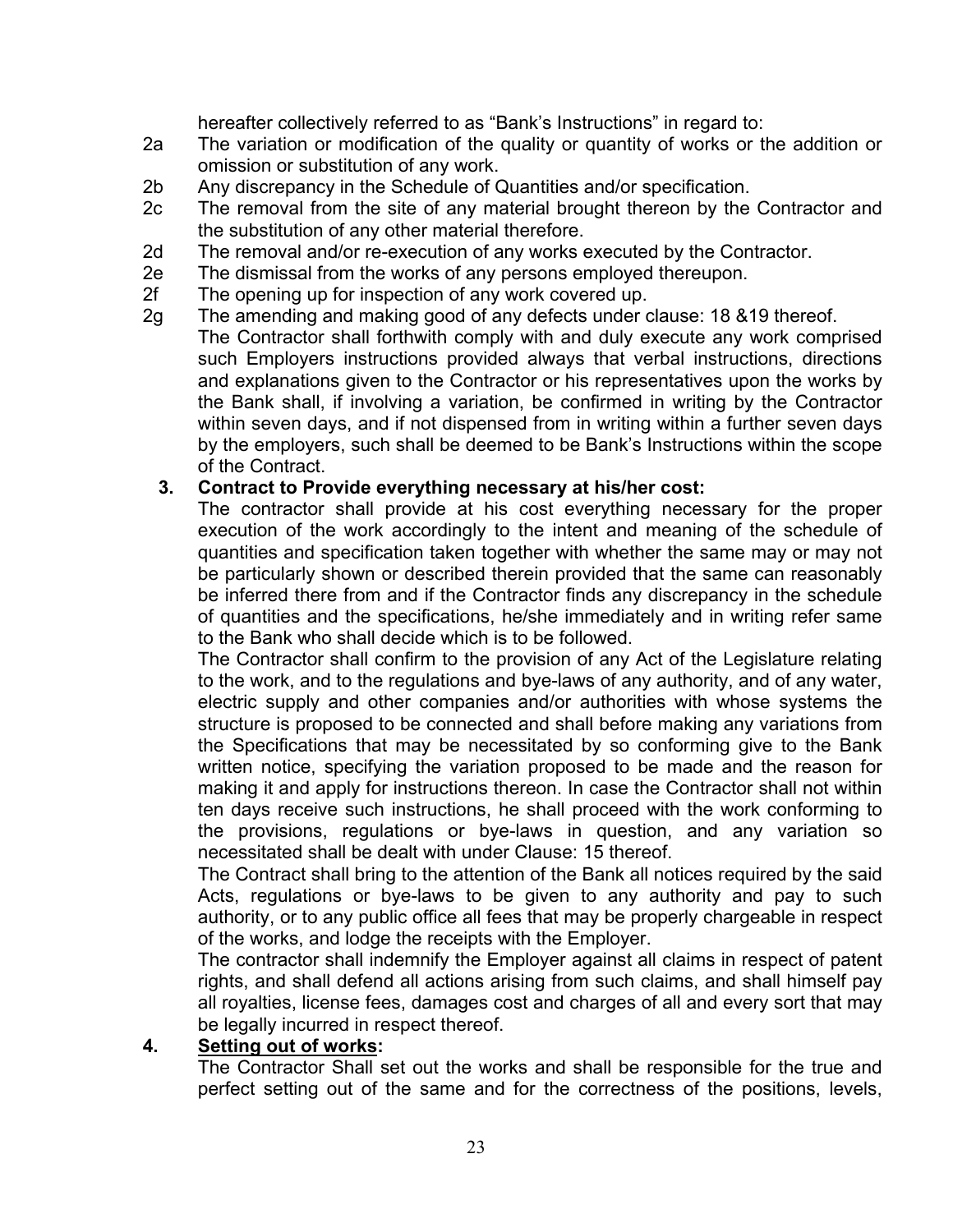dimensions, slope and alignment etc. of all parts thereof. If at any time any error in this respect shall appear during the progress of the works or within a period of defect liability period from the virtual completion of the works, the Contractor shall, if so required, at his own expense rectify such error /defects to the satisfaction of the Bank.

#### **5. Materials and workmanship to confirm to descriptions:**

All materials and workmanship shall so far as procurable be of the respective kinds as described in the Schedule of Quantities and / or Specifications and in accordance with the Employer's instructions, and the Contractor shall upon the request of the Employer furnish him with all invoices, accounts, receipts and other vouchers to prove that the materials comply therewith. The Contractor shall at his own cost arrange for and/or carry out any test of any materials which the Employer may require.

#### **6. Contractors' superintendence and representative on the works:**

The contractor shall give all necessary personal superintendence during the execution of the works, and as long thereafter as the Employer may consider necessary until the expiry of the "Defects Liability Period" stated in the appendix hereto. The Contractor shall also engage/employ a competent, qualified and experienced Engineer who shall be constantly in attendance at the works while the men are at work. Any directions, explanations, instructions or notices given by the Bank's Engineer to such representative shall be held responsible as given to the Contractor.

#### **7. Dismissal of workmen:**

The Contractor shall on request of the Bank's Engineer immediately dismiss from the works any person employed thereon by him who may, in the opinion of the Bank Engineer, be incompetent or misconduct himself and such persons shall not be again employed on the works without the permission of the Employer.

#### **8. Access to works:**

The Employer, and their respective representative shall at all reasonable times have free access to the work and/or to the workshops, factories or other places where materials are lying or from which they are being obtained and the Contractor shall give every facility to the Employer, the Bank's Engineer and their representatives necessary for inspections and examination and test of the materials and workmanship. No person not authorized by the Employer except the representatives of public authorities shall be allowed on the works at any time.

#### **9. Bank's Engineer:**

The term "Bank's Engineer shall mean the Assistant General Manager (Technical) appointed and paid by the Employer and acting under the orders of the Employer to inspect the works. The Contractor shall afford the Bank's Engineer every facility and assistance for inspecting the works and materials and for checking and measuring time and materials. Neither the Bank's Engineer have power to set out works or to revoke, alter enlarge or relax any requirements of the Contract, or to sanction any day work, additions, alterations, deviations or omissions or any extra work whatever except in so far as such authority may be specially conferred by a written order with the prior concurrence in writing of the Employer. The Bank's Engineer or any representative of the Employer shall have power to give notice to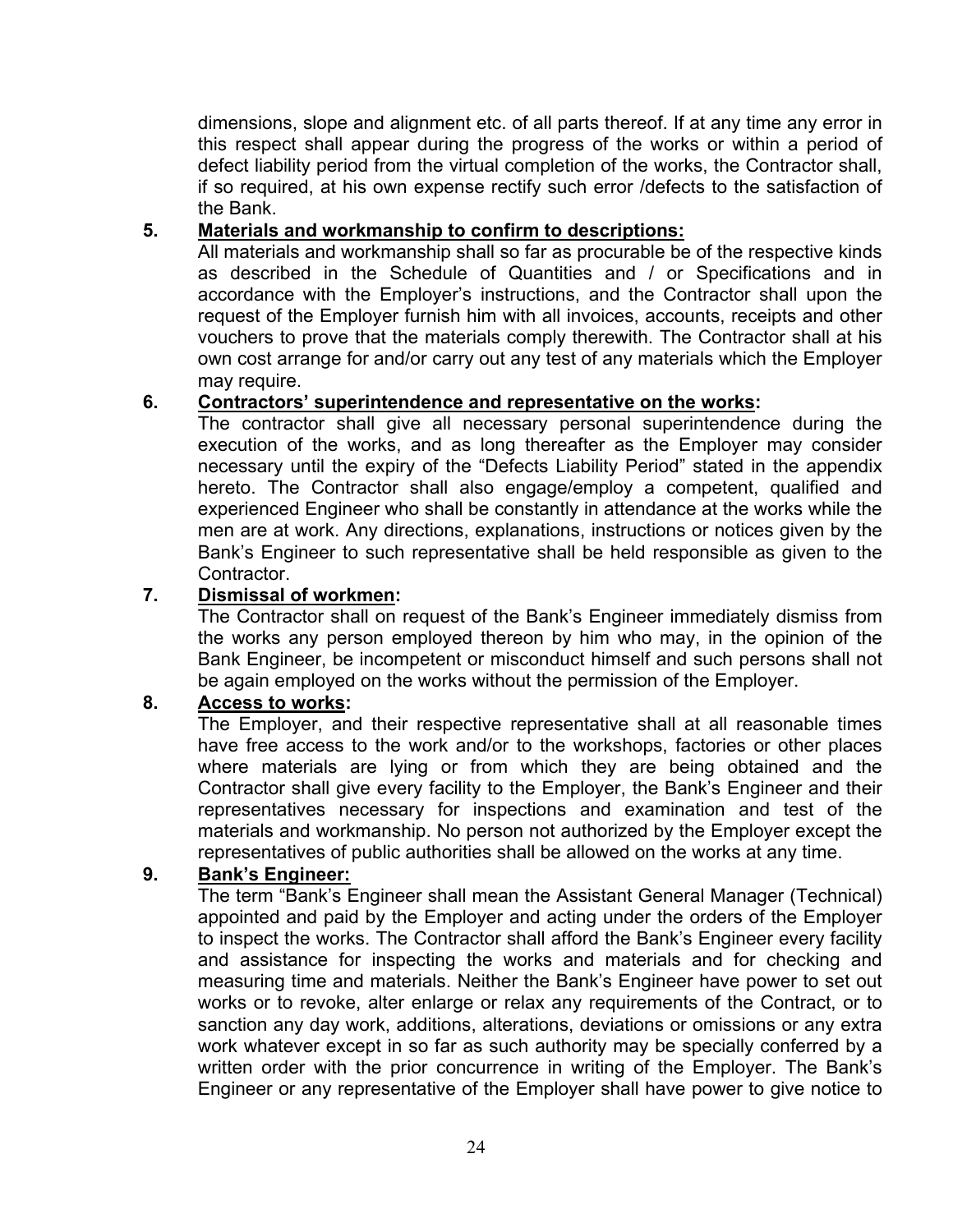the Contractor or to his representative for the non-approval of any work or materials and such work shall be suspended or the use of such materials shall be discontinued until the decision of the Bank obtained. The work will from time to time be examined by the Bank's Engineer, but such examination shall not in any way exonerate the Contractor form the obligation to remedy any defects which may be found to exist at any stage of the works or after the same is completed. Subject to the limitation of this clause, the Contractor shall take instructions only from the Bank.

#### **10 Assignment and Sub-letting:**

The whole of the works included in the contract shall be executed by the Contractor and the Contractor or any part/share thereof or any interest therein without the prior written consent of the Employer, and no undertaking shall relieve the Contractor from the full and entire responsibility of the Contract or from active superintendence of the works during their progress.

#### **11 Alterations, Additions, Omissions etc.:**

No alterations, omission or variation shall vitiate this Contract but in case the Employer thinks proper at any time during the progress of the works to make any alterations in, or additions to, or omissions from, the works or any alteration in the kind or quality of the materials to be used therein and shall give notice thereof under his hand to the Contractor. The Contractor shall alter, add to, or omit from, as the case may be in accordance with such notice, but the Contractor shall not do any work extra to or make any alterations or additions to or omissions from the works or any deviation from any of the provisions of the contract, stipulation and specification without the previous consent in writing of the Employer and the value of such extras, alterations, additions or omissions shall in all cases be determined by the Employer with the prior approval in writing of the Employer in accordance with the provisions of Clause 15 hereof, and the same shall be added to or deducted from the Contract Amount, as the case may be.

#### **12 Schedule of Quantities:**

The Schedule of Quantities, unless otherwise stated shall be deemed to have been prepared in accordance with the standard method of measurement.

Any error in description or in quantity or in omission of items from the Schedule of Quantities shall not vitiate this contract but shall be rectified and the value thereof, as ascertained under Clause 15 hereof, shall be added to, or deducted, from the Contract Amount (as the case may be) provided that no rectification or errors, if any, shall be allowed in the contractor's rates.

#### 13 **Sufficiency of Schedule of Quantities:**

The Contractor shall be deemed to have satisfied himself before tendering as to the correctness and sufficiency of his tender for the works and of the prices stated in the Schedule of Quantities and/or Schedule of Rates and prices which rates and prices shall cover all his obligations under the Contract, and all matters and things necessary for the proper completion of the works.

#### 14 **Measurement of Works:**

The exposed measurements of the finished work shall only be considered for payment. The Bank's Engineer and the Contractor shall take the joint measurements of the work done and contractor shall submit the bill along with the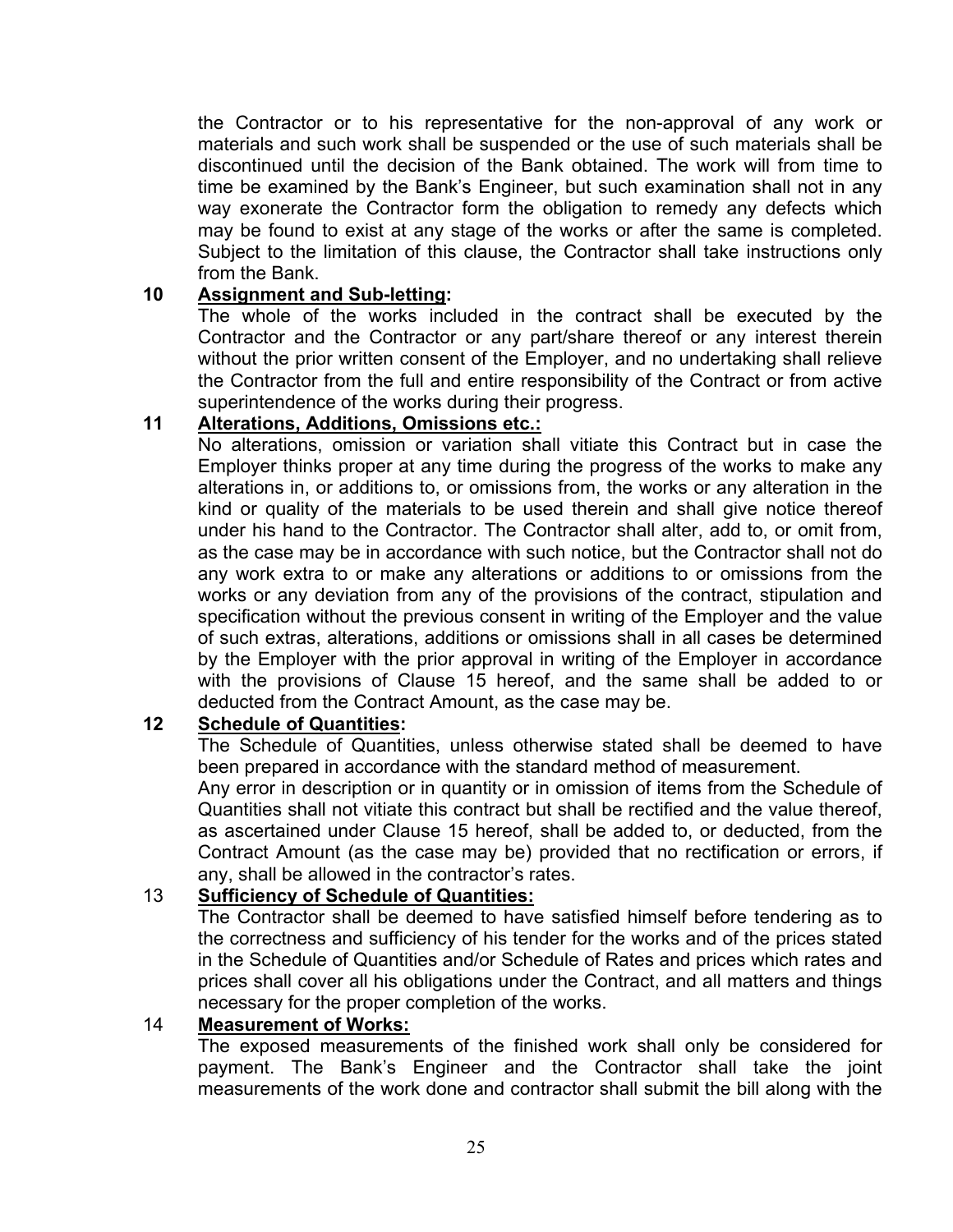computerized measurement book for all items of work included in the bill.

Should the Contractor not attend or neglect or omit to send his agent for joint measurements of the work done, then the measurement shall be taken by the Bank's Engineer or a person approved by the Employer.

All authorized extra works, omissions and all variations made with the Employer's knowledge, but subsequently sanctioned by the competent authority in writing (with the prior approval in writing of the Employer) shall be included in such measurements.

#### 15 **Prices for extras etc. ascertainment of:**

No claim for an extra shall be allowed unless it shall have been executed under provisions of **Clause 3 hereof** or by the authority of the Bank's engineer with the concurrence of the Employer as herein mentioned. Any such extra is herein referred to as authorized extra and shall be made in accordance with the following provisions.

- 15a (i) The net rates or prices in the original tender shall determine the valuation of the extra work where such extra work is of similar character and executed under similar conditions as the work priced therein.
	- (ii) Rates for all items, wherever possible, should be derived out of the rates given in the Priced Bill of Quantities.
- 15b The net prices of the original tender shall determine the value of the items omitted provided if omissions vary the conditions under which any remaining items of works are carried out the prices for the same shall be valued under sub-clause (c) thereof.
- 15c Where the extra works are not of similar character and/or executed under similar conditions as aforesaid or where the omissions vary the conditions under which any remaining items of works are carried out or if the amount of any omissions or additions relative to the amount of the whole of the contract works or to any part thereof shall be such that in the opinion of the Bank's Engineer the net rate or price contained in the Priced Schedule of Quantities or tender or for any item of the works involves loss or expense beyond that reasonably contemplated by the Contractor or is by reason of such omission or addition rendered unreasonable or inapplicable, the Bank's Engineer shall fix such other rate or price as in the circumstances he shall think reasonable and proper, with the prior approval in writing of the Employer.
- 15d Where extra work cannot be properly measured or valued the Contractor shall be allowed day work prices as the net rates stated in the tender of the Priced Schedule of Quantities or, if not so stated, then in accordance with the local day work rates and wages for the district, provided that in either case vouchers specifying the daily time (and if required by the Bank's Engineer, the workman's name) and materials employed be delivered for verification to the Bank's Engineer or his representative at or before the end of the week following that in which the work has been executed.
- 15e It is further clarified that for all such authorized extra items where rates cannot be derived from tender, the Contractors shall submit rates supported by rate analysis worked on the "actual cost basis" plus 10% towards establishment charges, contractor's overhead and profit. Such items will not be eligible for escalation.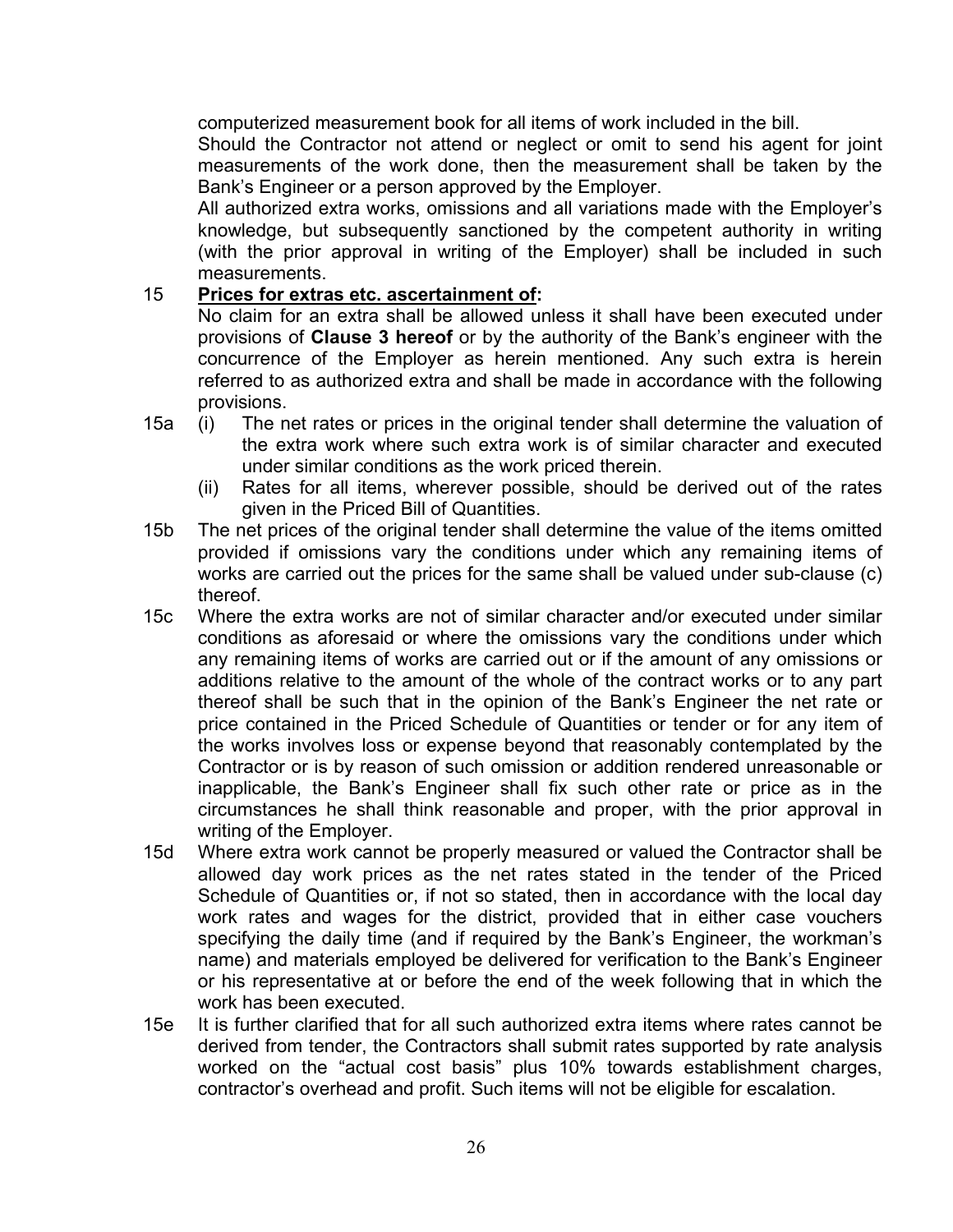The measurement and valuation in respect of the Contract shall be completed within the "Period of Final Measurement" stated in the Appendix or if not stated then within six months of the completion of the Contract works as defined in Clause 19 thereof.

#### 16 **Unfixed materials when taken into account to be the property of the Employer:**

Where in any Certificate (of which the Contractor has received payment), the Bank's Engineer has included the value of any unfixed materials intended for and/or placed on or adjacent to the works such materials shall become the property of the Employer and they shall not be removed except for use upon the works, without the written authority of the Employer. The Contractor shall be liable for any loss of or damage to, such materials.

#### 17 **Removal of improper work:**

The Bank's Engineer shall, during the progress of works, have power to order in writing from time to time the removal from the works within such reasonable time or times as may be specified in the order, of any materials which in the opinion of the Bank's engineer are not in accordance with the Specifications or instructions of the Bank's engineer, the substitution of proper materials, and the removal and proper re-execution of any work executed with materials and workmanship not in accordance with the drawings and specifications or instructions, and the Contractor shall forthwith carry out such order, the Employer shall have the power to employ and pay other persons to carry out the same, and all expenses consequent thereon, or incidental thereto, as certified by the Employer /Bank's engineer shall be borne by the Contractor, or may be deducted by the Employer from any money due, or that may become due to the Contractor.

#### 18 **Defects after virtual completion:**

Any defect, shrinkage, settlement or other faults which may appear within the "Defects Liability Period" stated in the **Appendix** hereto or, if none stated, then within **twelve (12) months** after the virtual completion of the works, arising in the opinion of the Bank's Engineer from materials or workmanship not in accordance with the contract, shall upon the directions in writing of the Bank's Engineer, and within such reasonable times as shall be specified therein, be amended and made good by the Contractor, at his own and in case of default the Employer may employ and pay other persons to amend and make good such defects, shrinkage, settlements or other faults and all damages, loss and expenses consequent thereon or incidental thereto shall be made good and borne by the Contractor and such damage, loss, expenses shall be recoverable from him by the Employer or may be deducted by the Employer, upon the Bank's Engineer' Certificate in writing, from any money due or may become due to the Contractor, or the Employer may in lieu of such amending and making good by the Contractor deduct from any money due to the Contractor, a sum, to be determined by the Bank's Engineer equivalent to the cost of amending such work and in the event of the amount retained under Clause 29 thereof being insufficient, recover the balance from the Contractor, together with any expenses the Employer may have incurred in connection therewith. Should any defective work have been done or material supplied by any sub-contractor employed on the works who has been nominated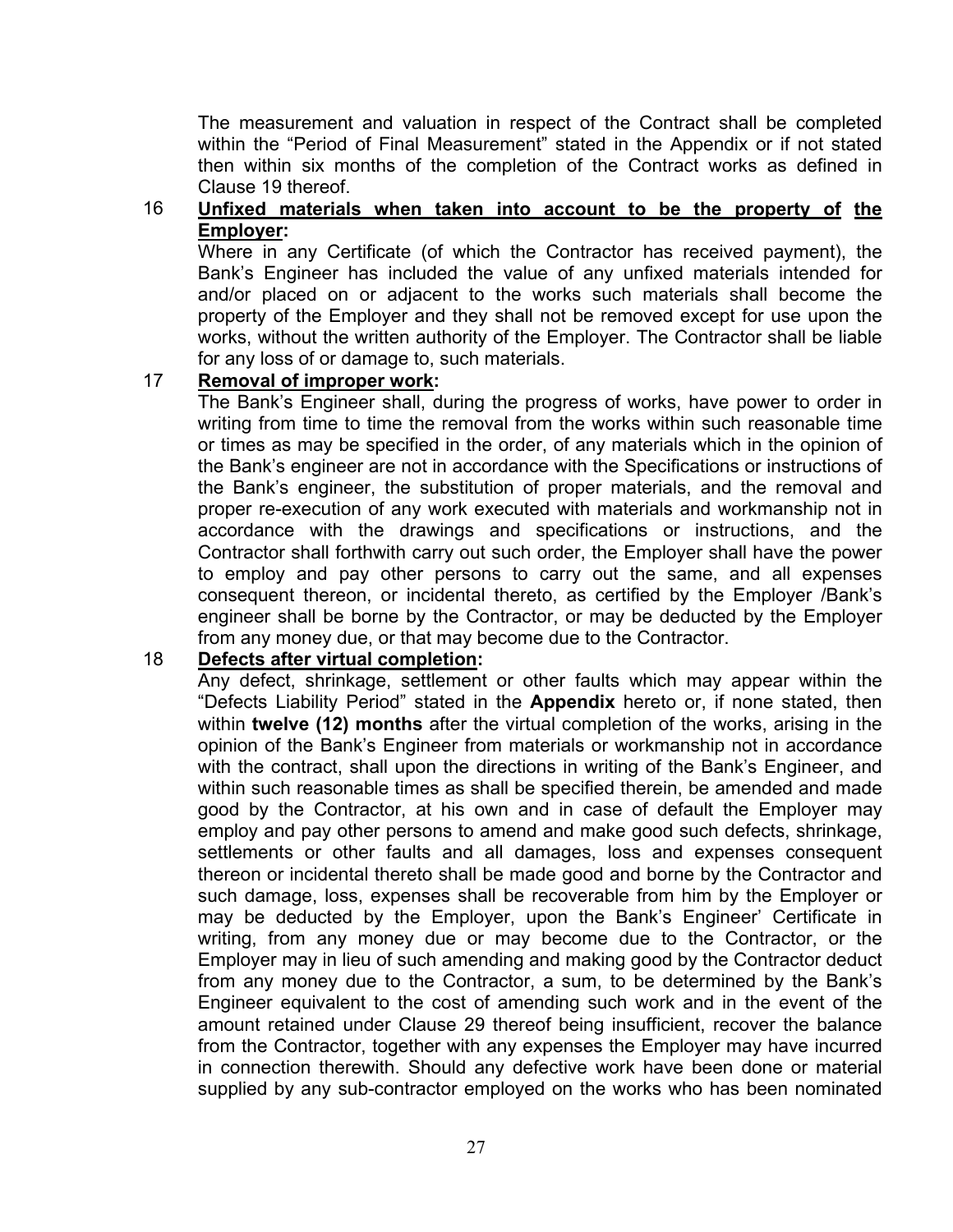or approved by the Bank's Engineer as provided in Clause 10 and 20 thereof**,** the Contractor shall be liable to make good in the same manner as if such work or material had been done or supplied by the Contractor and been subject to the provisions of this Clause and Clause 2. The Contractor shall remain liable under the provisions of this Clause notwithstanding the signing of any certificate or the passing of any accounts, by the Employer.

#### 19 **Certificate of Virtual Completion and Defects Liability Period:**

The works shall not be considered as completed until the Bank's Engineer has certified in writing that they have been virtually completed. The Defects Liability Period shall commence from the date of such certificate.

#### 20 **Nominated Sub-Contractors:**

All Specialists, Merchants, Tradesman and other executing any work of supplying and fixing any goods for which prime cost prices or provisional sums are included in the Schedule of Quantities and/or Specifications who may be nominated or selected by the employer are hereby declared to be Sub-Contractors employed by the Contractor and are herein referred to as nominated Sub-Contractors.

No nominated Sub-Contractor shall be employed on or in connection with the works against the Contractor shall make reasonable objection or (save where the Employer and Contractor shall otherwise agree) who will not enter into a Contractor providing:

- (a) That the nominated Sub-Contractor shall indemnify the Contractor against the same obligation in respect of the Sub-Contract as the Contractor is under in respect of this contract.
- (b) That the nominated Sub-Contractor shall indemnify the Contractor against claims in respect of any negligence by the Sub-Contractor, his servants or agents or any misuse by him or them of any scaffolding or other plant, the property of the Contractor or under any Workmen's Compensation Act in force.
- (c) Payment shall be made to the nominated Sub-Contractor within fourteen days of his receipt of the Bank Engineer's Certificate provided that before any certificate is issued the Contractor shall upon request furnish to the Bank's Engineer proof that all nominated Sub-Contractor's accounts included in previous Certificates have been duly discharged, the default whereof the Employer may pay the same upon a Certificate of the Bank's Engineer and deduct the amount thereof from any sum due to the Contractor. The exercise of this power shall not create brevity of contract as between Employer and Sub-Contractor.

#### 21 **Other persons employed by Employer:**

The Employer reserves the right with the concurrences of the Bank's Engineer to use premises and any portions of the site for the execution of any work not included in this Contract which it may desire to have carried out by other persons and the Contractor shall allow all reasonable facilities for the execution of such work but shall not be required to provide any plant of material for the execution of such work except by special arrangement with the Employer. Such work shall be carried out in such manner as not to impede the progress of the works included in the Contract and the Contractor shall not be responsible for any damage or delay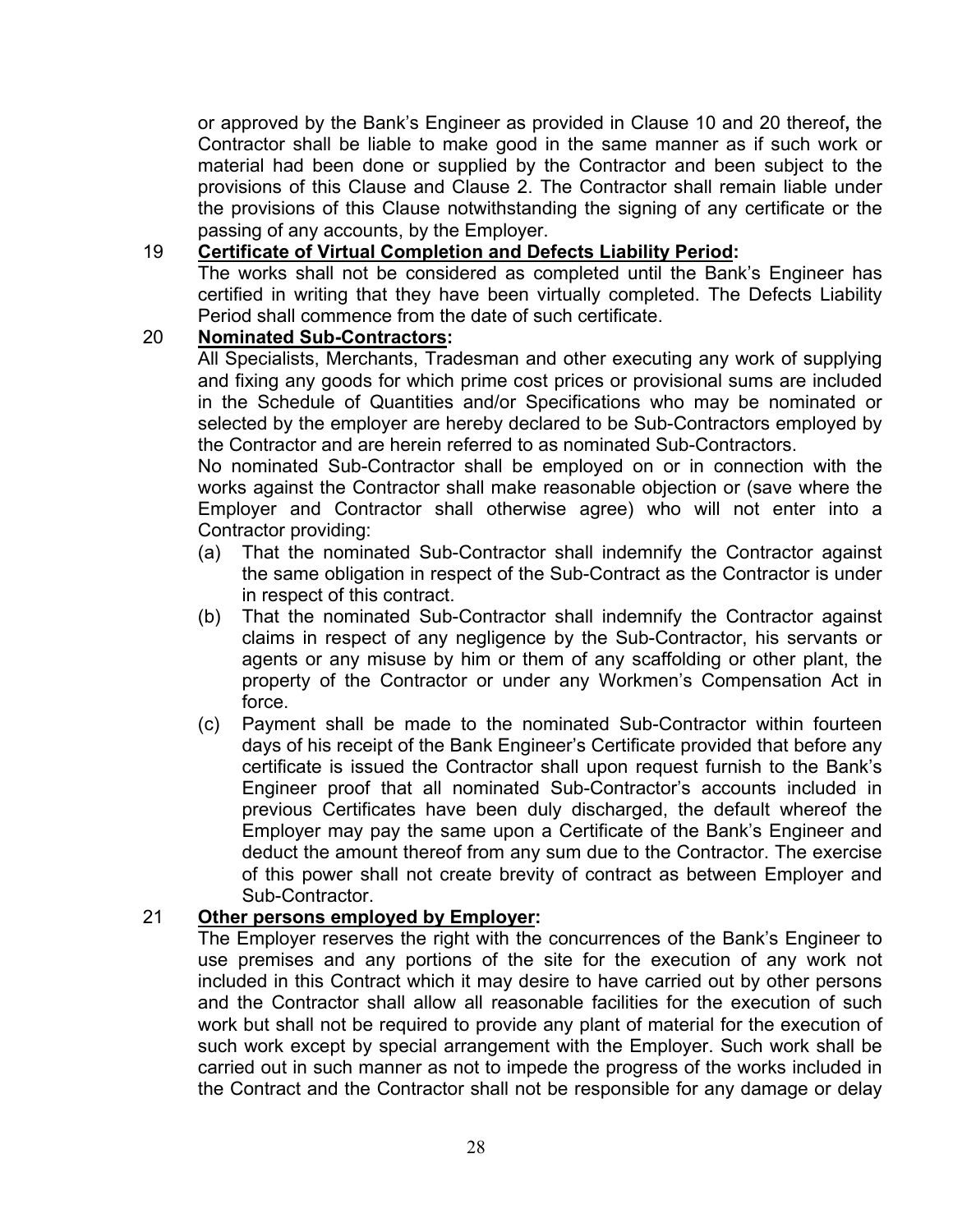which may happen to or occasioned by such work.

#### 22 **Insurance in respect of damages to persons and property:**

The Contractor shall be responsible for all injury or damage to persons, animals or things and for all damage to property which may arise from any factor omission on the part of the Contractor or any Sub-Contractor or any nominated Sub-Contractor or any of their employees. The liability under this clause shall cover also inter-alia any damage to structures, whether immediately adjacent to the works or otherwise, any damage to roads, streets, footpaths, bridges as well as damage caused to the building and other structures and works forming the subject matter of this contract. The contractor shall also be reasonable for any damage caused to the buildings and other structures and works forming the subject matter of this contract due to rain, wind, frost or other inclemency of weather. The Contractor shall indemnify and keep indemnified the Employer and hold him harmless in respect of all and any loss and expenses arising from any such injury or damage to persons or property as aforesaid and also against any claim made in respect of injury or damage, whether under any statute or otherwise and also in respect of any award or compensation or damage consequent upon such claims. The Contractor shall, at his own expense, effect and maintain till issue of the virtual completion certificate under this contract, with an insurance company approved by the Employer, an All Risks Policy for Insurance for the full amount of the contract including earth quake risk in the joint names of the Employer and the Contractor (the name of the former being placed first in the policy) against all risks as per the standard all risk policy for Contractors and deposit such policy or policies with the Employer before commencing the works.

The Contractor shall reinstate all damage of every sort mentioned in this clause so as to do delivery of the whole of the works complete and perfect in every respect and so as to make good or otherwise satisfy all claims for damage to property or third parties.

The Contractor shall also indemnity and keep indemnified the Employer against all claims which may be made against the Employer by any person in respect of anything which may arise in respect of the works or in consequence thereof and shall at his own expense, effect and maintain until the virtual completion of the contract, with an Insurance Company approved by the Employer a policy of Insurance in the joint names of the Employer and the Contractor (name of the former being placed first in the policy) against such risks and deposit such policy or policies before commencement of the works.

The minimum limit of the coverage under the policy shall be ₹2 lakh per person for any one accident or occurrence and ₹5 lakh in respect of damage to property for any one accident or occurrence. The Contractor shall also indemnify the Employer against all claims which may be made upon the Employer, whether under the Workmen's Compensation Act or any other statute in force, during the currency of this contract or at Common Law in respect of any employee of the Contractor or Sub-Contractor and shall be at his own expense effect and maintain until the Virtual Completion or the Contract with an Insurance Company approved by the Employer a policy of Insurance against such risks and deposit such policy or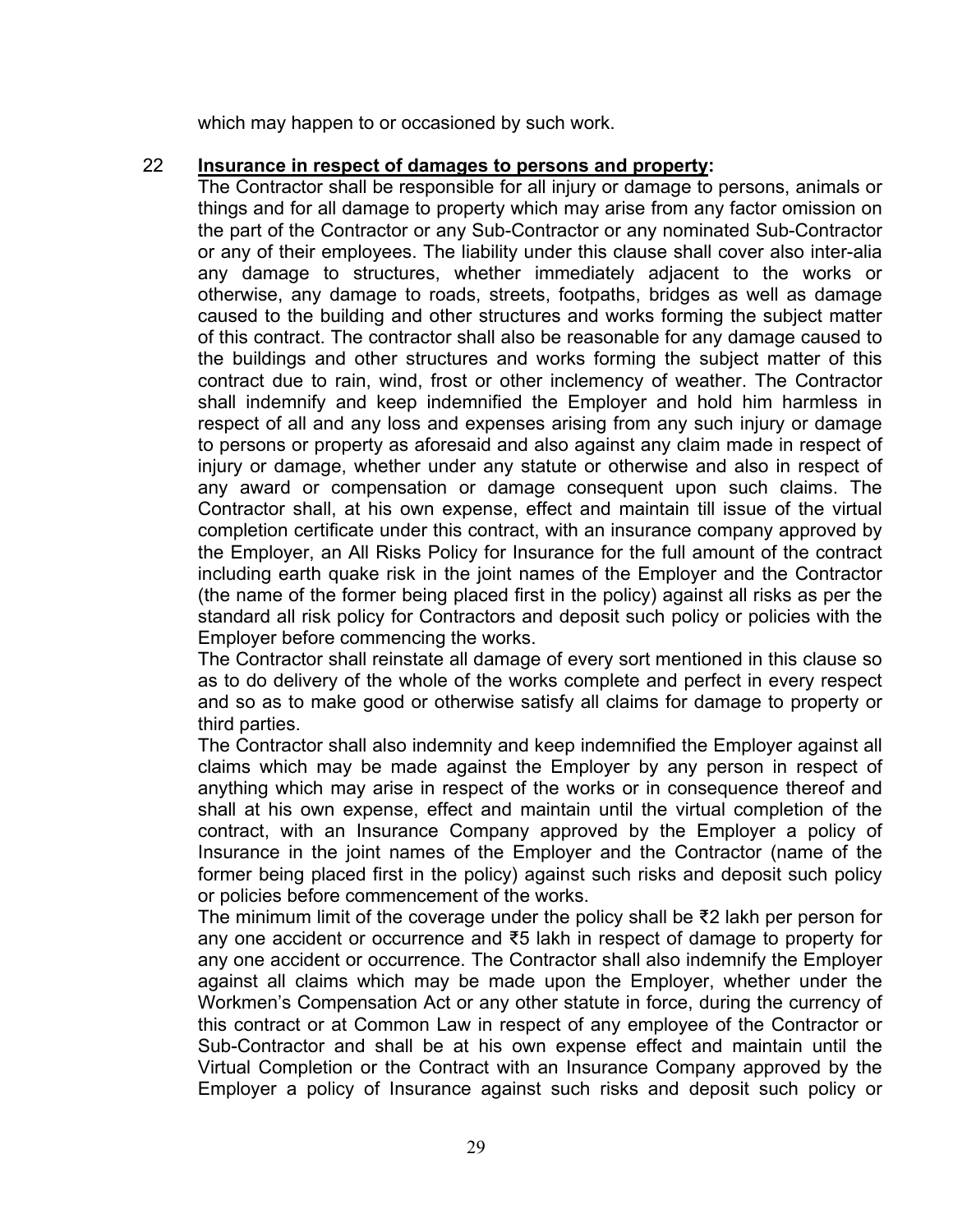policies with the Employer from time to time during the currency of this contract.

In default of the Contractor insuring as provided above, the Employer may so insure and may deduct the premiums paid from any money due or which may become due to the Contractor.

The Contractor shall be responsible for any liability which may not be covered by the insurance policies referred to above and also for all other damages to any person, animal or defective carrying out of this contract, whatever, may be the reasons due to which the damage shall have been caused.

The Contractor shall also indemnify and keep indemnified the Employer against all and any costs, charges or expenses arising out of any claim or proceedings relating to the works and also in respect of any award of damage or compensation arising there from.

Without prejudice to the other rights of the Employer against Contractors in respect of such default, the Employer shall be entitled to deduct from any sums payable to the Contractor the amount of any damages, compensation costs, charges and other expenses paid by the Employer and which are payable by the Contractor under this clause.

The Contractor shall upon settlement by the insurer of any claim made against the insurer pursuant to a policy taken under this clause, proceed with due diligence to rebuild or repair the works destroyed or damaged. In this event all the money received from the insurer in respect of such damage shall be paid to the Contractor and the Contractor shall not be entitled to any further payment in respect of the expenditure incurred for rebuilding or repairing of the materials or gods destroyed or damaged.

The Contractor, in case of re-building or reinstatement after damage shall be entitled to such extension of time for completion as the Bank's Engineer/Architect may deem fit, but shall, however, not be entitled to reimbursement by the Employer of any shortfall or deficiency in the amount finally paid by the insurer in settlement of any claim arising as set out herein.

Without prejudice to his liability under this clause, the Contractor shall also cause all nominated sub-Contractors to effect, for their respective portions of the works similar policies of insurance in accordance with the provisions of this clause and shall produce or cause to produce to the Employer such policies. The Contractor shall not permit a nominated Sub-Contractor to commence work at the site unless said insurance policies are submitted. In the event of failure, of the Sub-Contractor to take out such policy or policies of insurance before commencing the works at the site, the Contractor shall be responsible for any claim or damage attributable to the said Sub-Contractor.

#### 23 **Date of commencement and completion:**

The Contractor shall be allowed admittance to the site on the "Date of Commencement" stated in the Appendix hereto, or such later date as may be specified by the Bank's Engineer/Employer and he shall thereupon and forthwith begin the work and shall regularly proceed with and complete the same on or before the "Date of Completion" stated in the Appendix subject nevertheless to the provision for extension of time hereinafter contained.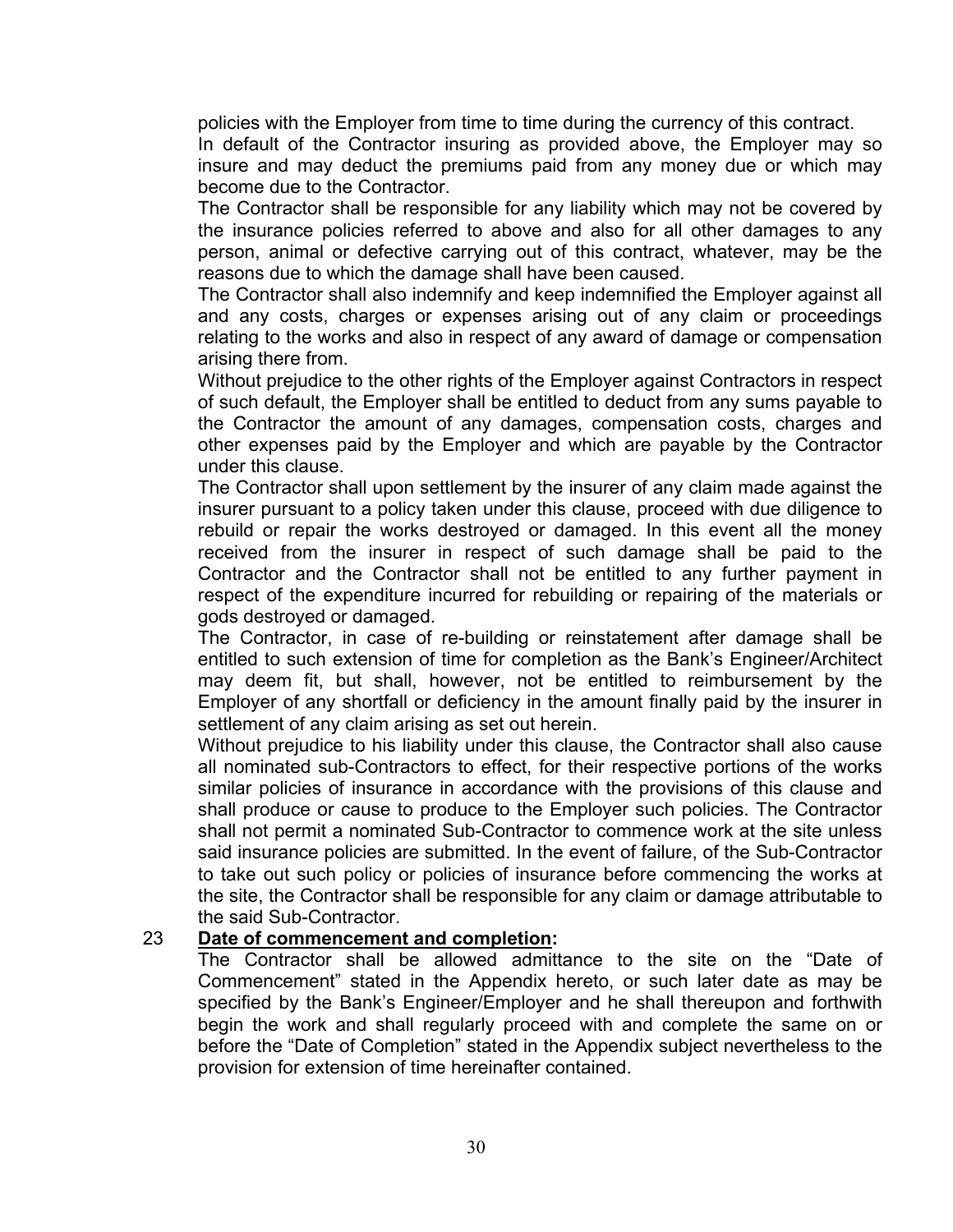#### 24 **Damage for non-completion:**

If the Contractor fails to complete the works by the date stated in the Appendix or within any extended time under Clause 25 hereof and the Bank's Engineer /Employer certifies in writing that in his opinion the same ought reasonably to have been completed the Contractor shall pay the Employer the sum names in the Appendix as "Liquidated Damages" for the period during which the said works so remain incomplete and the Employer may deduct such damages from any money due to the Contractor.

#### 25 **Delay and Extension of Time:**

If in the opinion of the Bank's Engineer/Employer, the works be delayed:

(a) by force majeure or (b) by reason of any exceptionally inclement weather or (c) by reason of proceedings taken or threatened by or dispute with adjoining or neighboring owners or public authorities arising otherwise than through the Contractor's own fault or (d) by the works or delays of other Contractors of Tradesmen engaged or nominated by the Employer or the Bank's Engineer/Employer and not referred to in the Schedule of Quantities and/or Specification or (e) by reason of Bank's instruction as per Clause 2 hereof or (f) by reason of civil commotion, local combination of workmen or strike or lockout affecting any of the building trades or (g) in consequence of the Contractor not having received in due time necessary instructions from the Bank's Engineer for which he shall have specifically applied in writing or (h) from other causes which the bank's Engineer/Employer may certify as beyond the control of Contractor or (i) in the event, the value of the work exceed the value of the Priced Schedule of Quantities owing to variation, the Bank's Engineer/Employer may with previous approval in writing of the Employer, make a fair and reasonable extension of time for completion of the contract works. In case of such strike or lock-out, the Contractor shall immediately give written notice thereof to the Bank's Engineer/ Employer, but the Contractor shall nevertheless constantly use his Endeavour's to prevent delay and shall do all that may reasonably be required to the satisfaction of the Bank's Engineer to proceed with work.

If the Contractor needs an extension of time for the completion of the work or if the completion of work gets delayed for any reason beyond the due date of completion stipulated in the contract, the Contractor shall apply to the Employer for extension of time in writing at least 7 days before the expiry of the scheduled time and while applying for extension of time Contractor shall furnish the reasons in detail and his justification, if any, for delays. Only that period of extension of time as granted by the Employer (on receipt of the application from the Contractor or even in absence of any such application) will qualify for exemption of imposition of liquidated damages. For the balance period in excess of original stipulated period and authorized extension of time granted by the Employer, the provision of liquidated damages as stated under Clause 24 will become applicable.

Further the contract shall remain in force even for the period beyond the due date of completion irrespective whether the Contractor has applied or not, for the grant of extension of time for completion unless the Employer decides to terminate the contract. The delay for completion of work for any reason will not entail any right to the Contractor to claim any revision of rates or any extra compensation for any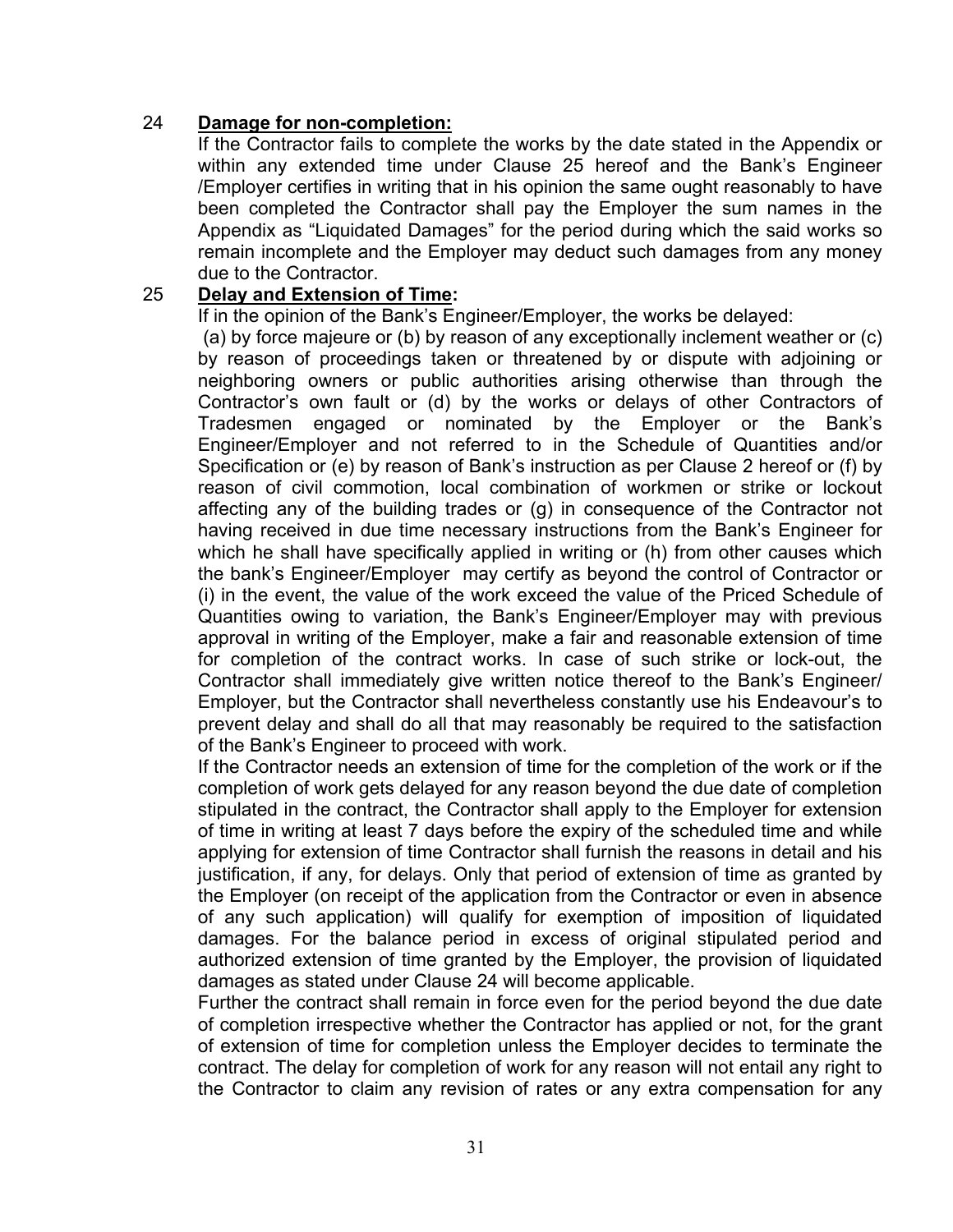reason.

#### 26 **Failure by Contractor to comply with Bank's Engineer's/Employer's Instructions:**

If the Contractor after receipt of written notice from the Bank's Engineer/Employer requiring compliance within ten days fails to comply with such further specifications and/or Bank's Engineer/Employer instructions, the Employer may employ and pay other persons to execute any such work whatsoever, that may be necessary to give effect thereto, and all costs incurred in connection therewith shall be recoverable from the Contractor by the Employer on the Certificate of the Bank's Engineer as a debit or may be deducted by him from any money due to the Contractor.

### 27 **Termination of Contract by the Employer:**

If the Contractor being an individual or a firm commits any "Act of insolvency", or shall be adjudged an Insolvent or being an Incorporated Company shall have an order for compulsory winding up made against it or pass an effective resolution for winding up voluntarily or subject to the supervision of the Court and the Official Assignee or the Liquidator in such acts of insolvency or winding up, as the case may be, shall be unable within seven days after notice to him requiring him to do so, to show to the reasonable satisfaction of the Bank's Engineer/Employer that he is able to carry out and fulfill the contract and to give security therefore, if so required by the Bank's Engineer/Employer.

OR if the Contractor (when and individual, firm or Incorporated Company) shall suffer execution or other process of Court attaching property to be issued against the Contractor.

OR shall suffer any payment under this Contract to be attached by or on behalf of any of the creditors or the Contractor.

OR shall assign or sublet this Contract without the consent in writing of the Employer first hand and obtained.

OR shall charge of encumber this Contract or any payments due or which may become due to the Contractor hereunder.

OR if the Bank's Engineer/Employer shall clarify in writing to the Employer that the Contractor.

- (i) Has abandoned the Contract for
- (ii) Has failed to commence the works or has without any lawful excuse under these Conditions suspended the progress of the works for fourteen days after receiving from the Bank's Engineer/Employer notice to proceed for.
- (iii) Has failed to proceed with the works with such due diligence and failed to make such due progress as would enable the works to be completed within the time agreed upon or
- (iv) Has failed to remove materials from the site or to pull down and replace work for seven days after receiving from the Bank's Engineer/Architect written notice that the said Materials or work were condemned and rejected by the Bank's Engineer/Employer under these conditions, or
- (v) Has neglected or failed persistently to observe and perform all or any of the acts, matters of things by this contract to be observed and performed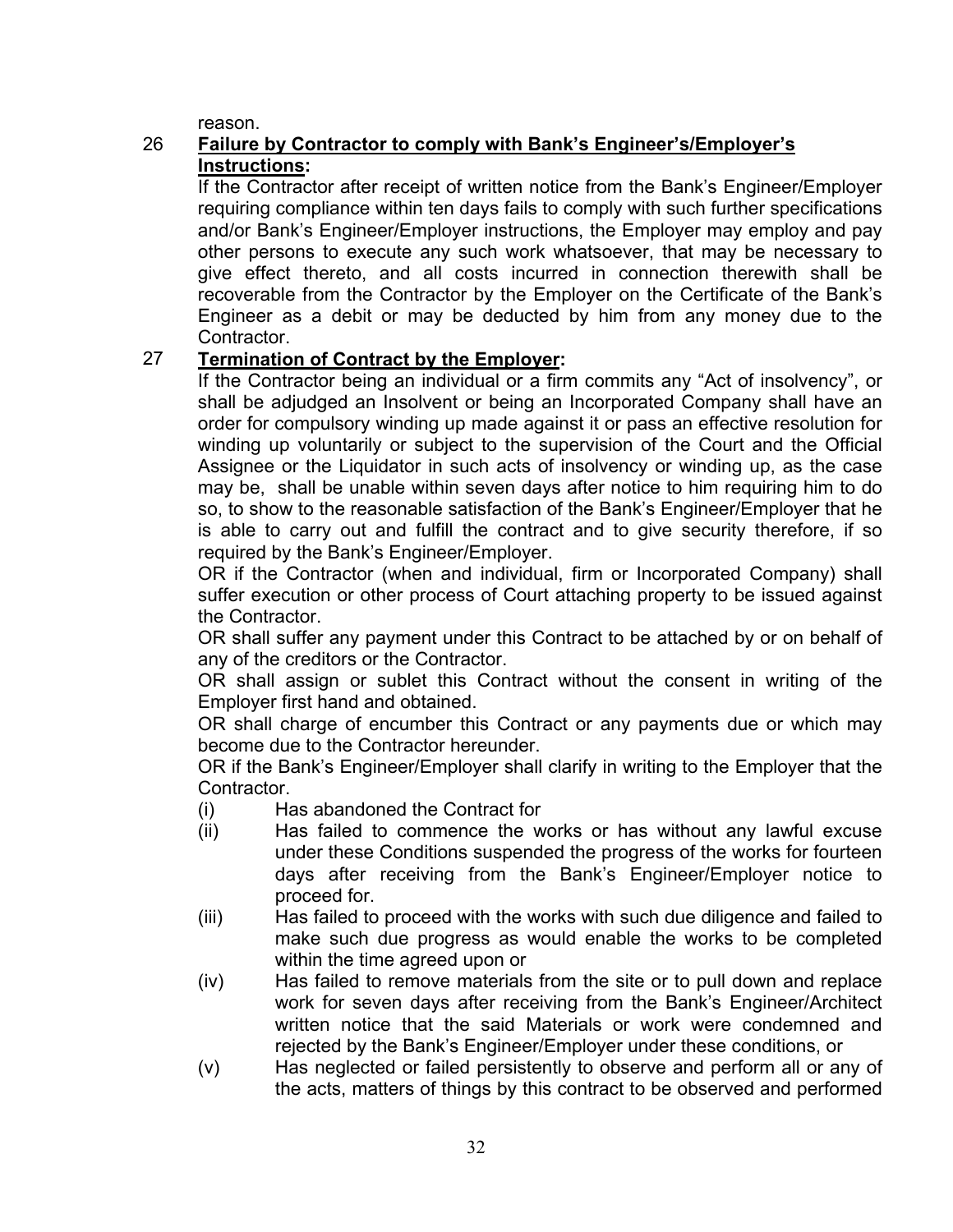by the Contractor for seven days after written shall have been given to the Contractor requiring the Contractor to observe or perform the same.

Then and in any of the said cases the Employer may, notwithstanding any previous waiver, after giving seven days' notice in writing to the Contractor, determine the Contract, but without thereby affecting the powers of the Bank's Engineer/Employer or the obligations and liabilities of the Contractor, the whole of which shall continue in force as fully as if the Contract had not been so determined, and as if the work subsequently executed had been executed by or on behalf of the Contractor. And further, the Employer by his agents or servants may enter upon and take possession of the works and all plants, tools, scaffoldings, sheds, machinery steam and other power utensils and materials lying upon the premises or the adjoining lands or roads, and use the same as his own property of may employ the same by means of his own servants and workmen in carrying on and completing the works or by employing any other Contractor or other person or persons to complete the works, and the Contractor shall not in any way interrupt or do any act, matter or thing to prevent or hinder such other Contractor or other person or persons employed for completing and finishing or using the materials and plant for the works. When the works shall be completed or as soon thereafter as convenient the Bank's Engineer/Employer shall give a notice in writing to the Contractor to remove his surplus materials and plant, and should the Contractor fail to do so within a period of fourteen days after receipt of thereof by him, the Employer may sell the same by public auction, and give credit to the Contractor for the net amount realized. The Employer shall thereafter ascertain and certify in writing under his hand what (if anything) shall be due or payable to or by the Employer and expense or loss which the Employer shall have been put to in procuring the works to be completed and the amount, if any, owing to the Contractor and the amount which shall be so certified shall thereupon be paid by the Employer to the Contractor or by the Contractor to the Employer, as the case may be, and the Certificate of the Engineer shall be final and conclusive between the parties.

#### 28 **Termination of Contract by Contractor:**

If the payment of the amount payable by the Employer under Certificate of the Bank's Engineer shall be in arrears and unpaid for thirty days after notice in writing requiring payment of the amount as aforesaid shall have been given by the Contractor to the Employer, or if the Employer interferes with or obstructs the issue of any such Certificate, of if the Employer shall repudiate the Contract, or if the works be stopped for three months under the order of the Bank's Engineer or the Employer or by any injunction or other order of any court of Law, then and in any of the cases the Contractor shall be at liberty to determine the Contract by notice in writing to the Employer, through the Bank's Engineer and he shall be entitled to recover from the Employer, payment for all works executed and for any loss he may sustain upon any plant or materials supplied or purchased or prepared for the purpose of the Contract.

#### 29 **Certificate of payments:**

a The Contractor shall be paid by the Employer from time to time by installments under Interim Certificates to be issued by the Bank's Engineer to the Contractor on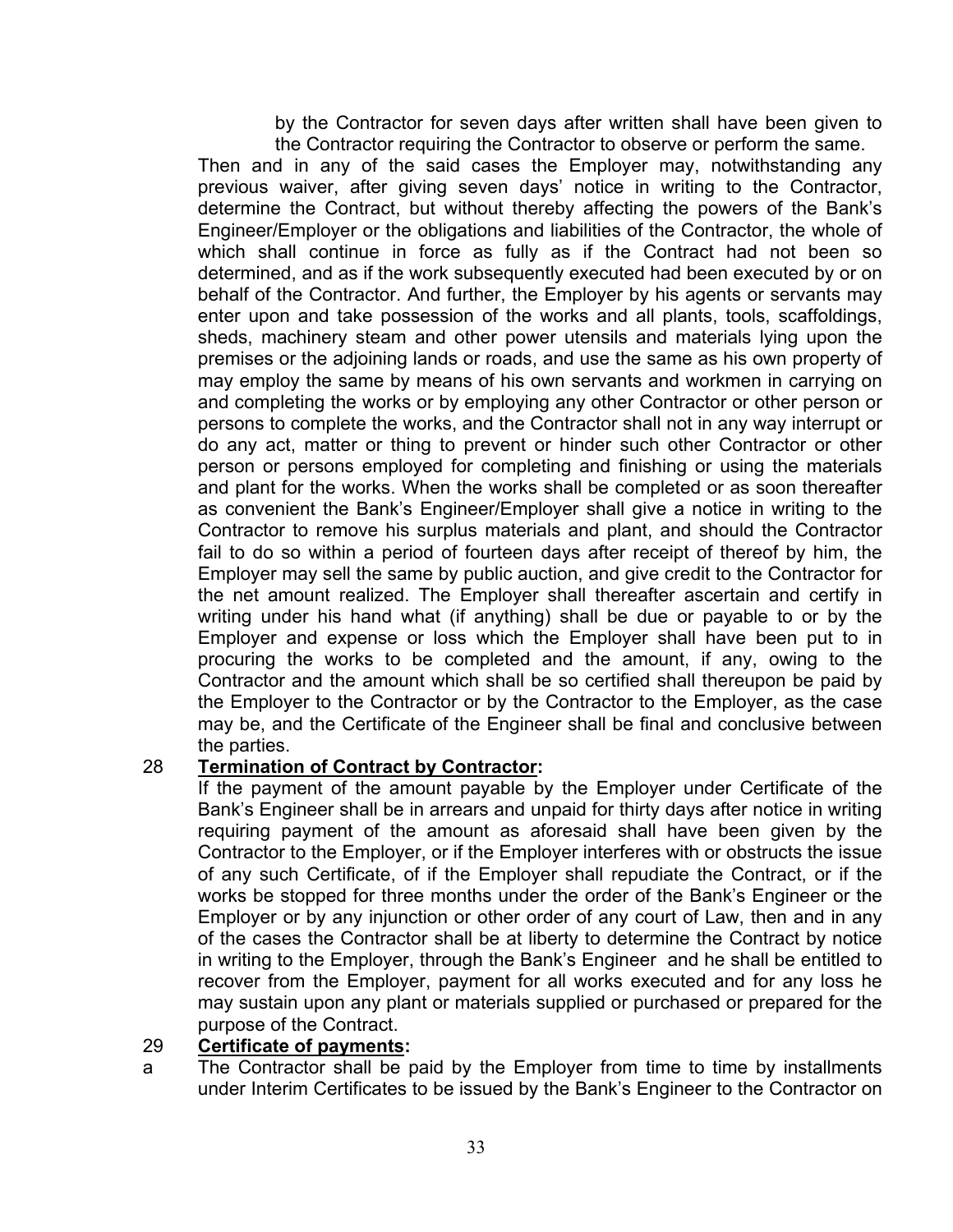account of the works executed when in the opinion of the Architect, work to the approximate value named in the Appendix as "Value of Work for Interim Certificates" (or less at the reasonable discretion of the Bank's Engineer) has been executed in accordance with this contract, subject, however, to a retention of the percentage of such value named in the Appendix hereto as "Retention percentage for Interim Certificates" until the total amount retained shall reach the sum named in the Appendix as "Total Retention Money" after which time Installments shall up to the full value of the work subsequently so executed and fixed in the building. The Architect may in his discretion include the Interim Certificate such amount as he may consider proper on account of materials delivered upon the site by the Contractor for use in the works. And when the works have been virtually completed and the Architect shall have certified in writing that they have been completed, the Contractor shall be paid by the Employer in accordance with the Certificate to be issued by the Employer / Bank's Engineer the sum of money named in the Appendix as "Installment after Virtual Completion" being a part of the said Total Retention Money. The Contractor shall be entitled to the payment of the Final Balance in accordance with the final certificate to be issued in writing by the Architect at the expiry of the period referred to as "the Defects Liability Period" in the Appendix hereto from the date of Virtual Completion of as soon as after the expiration of such period as the works shall have been finally completed and all defects made good according to the true interest and meaning hereof whichever shall last happen, provided always that the issue by the Employer/Bank's Engineer of any Certificate during the progress of the works or at or after their completion shall not relieve the Contractor from his liability under Clause 2 and 18 nor relieve the Contractor of his liability in case of fraud, dishonesty or fraudulent concealment relating to the works or materials or to any matter dealt with in the certificate, and in case of all defect and insufficiencies in the works or materials which a reasonable examination would not have disclosed. No certificate of the Employer shall of itself be conclusive evidence that any works or materials to which it relates are in accordance with the Contract neither will the Contractor have a claim for any amounts which the Bank's Engineer might have certified in any interim bill and paid by the Employer and which might subsequently be discovered as not payable and in this respect the Employer's decision shall be final and binding.

b The Contractors will be paid an advance of 75% of the cost of required building materials brought to the site for consumption in the works, at the discretion of the Bank. The assessment of the cost of building materials shall be derived either from the actual or from the tendered rate and the lesser of the two shall be considered for payment. The Contractor shall give an undertaking on stamp paper for this payment in the proforma given in **[Annexure-](#page-47-0) I.**

Advance as above may be paid in case of paints of all types whether ready-mix or dry. However, the material on which such advance is paid has to be used in the work within six months of the date of manufacture, failing which the whole advance so paid will be recovered in one lump sum from his next RA Bill after the expiry of six months from the date of manufacture.

c 75% of the amount payable to the Contractor on the RA bills will be released as ad-hoc payment within **7 working days** from the date of certification by the Bank's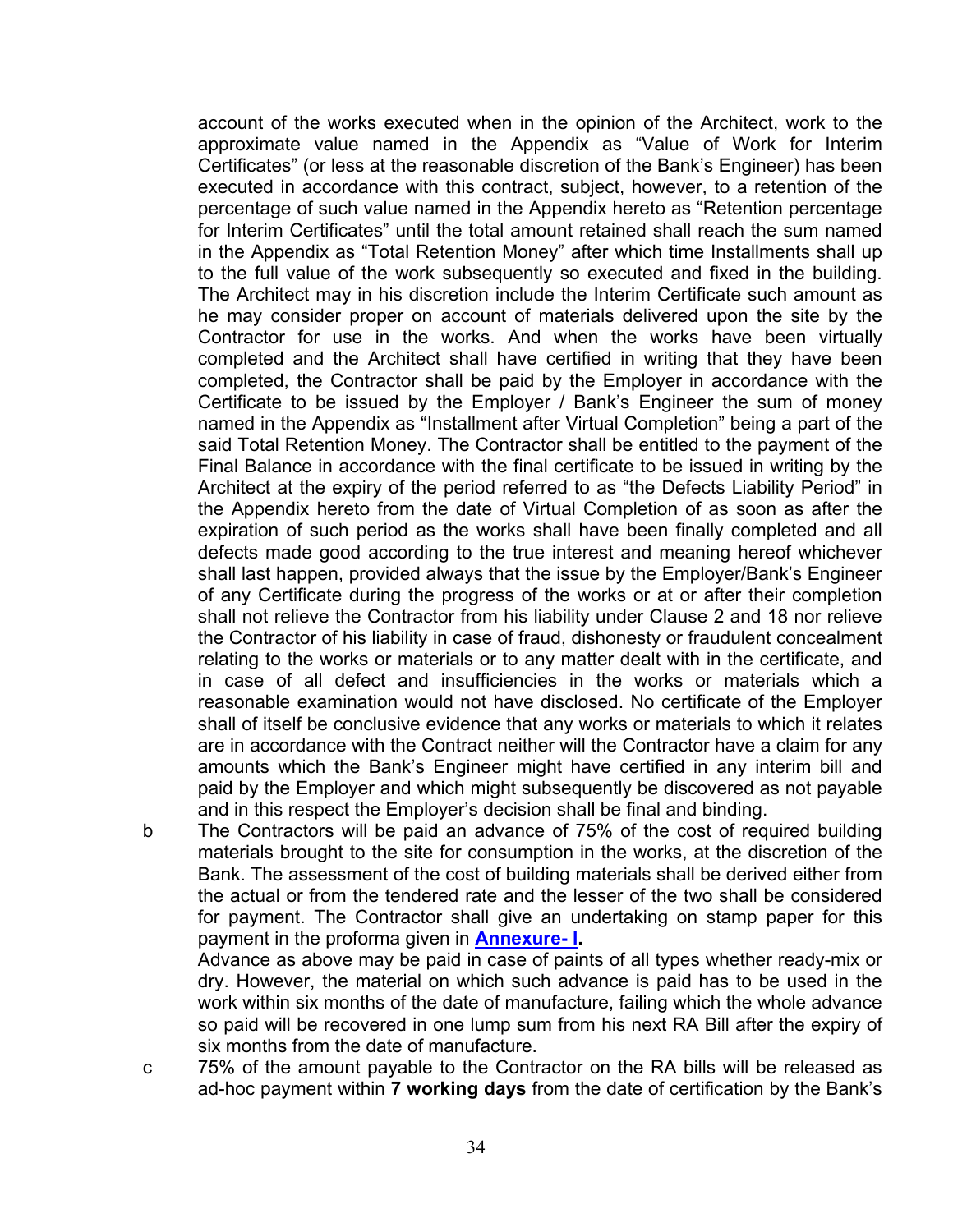Engineer, pending test checking of work and measurement checking of detailed arithmetical accuracy and certification by Engineers.

- d The Employer shall have power to withhold any certificate if the works or any parts thereof are not being carried out to his satisfaction.
- e The Employer may by any Certificate make any correction in any previous certificate which shall have been issued by him.
- f No payment shall be made to the Contractor if the Contractor fails to insure the works and keep them insured till the issue of the Virtual Completion Certificate.
- g Payments upon the Bank's Engineer's Certificate shall be made within the periods named in the Appendix as "Period for honor of Certificates".
- 30 Any amounts payable by the Employer to the Contractor in pursuance of any certificates given by the Bank's Engineer hereunder shall, if not paid, within the "Period of honoring certificates' named in the Appendix carry interest at the rate named in the Appendix as the "rate of interest for delayed payment" from the date upon which such sum ought to have been paid by the Employer until the payment.

#### 31 **Matter to be finally determined by the Employer:**

The decision, opinion, direction, certificate of payment with respect of to all or any of the matters under Clause 2, 3, 4, 5, 10, 14, 15, 17, 18, 19, 25 [a, b, c, d, e, f, g, h & i ], 26 hereof (which matters are herein referred to as excepted matters) shall be final and conclusive and binding on the parties hereto and shall be without appeal. Any other decision, opinion, direction. Certificate of valuation of the Employer or any refusal of the Employer to give any of the same, shall be subject to the right of Arbitration and review under Clause 32 hereof in the same way in all respect (including the provisions as to opening the reference) as if it were a decision of the Employer.

#### 32 **Settlement of Disputes by Arbitration:**

All disputes and differences of any kind whatever arising out of or in connection with the contract or the carrying out of the works (whether during the progress of the works or after their completion and whether before or after the determination abandonment or breach of the contract) shall be referred to and settled by the Bank who shall state its decision in writing. Such decision may be in the form of a final certificate or otherwise. The decision of the Bank with respect to any of the except matters shall be final and without appeal. But if either the Contractor be dissatisfied on any matter the Contractor may within 28 days after receiving notice of such decision give a written notice to the other party requiring that matter in dispute be arbitrated upon. Such written notice shall specify the matters, which are in dispute or difference of which such written notice has been given. If both the parties agree a single arbitrator would be appointed for the purpose. In case no agreement could be reached on the appointment of single arbitrator, both the parties will nominate one person each as an arbitrator on their behalf. The two arbitrators nominated by the parties shall nominate one more person to act as third arbitrator or umpire.

The arbitrator or arbitrators, as the case may be, shall have power to open up, review and revise any certificate, opinion, decision, requisition or notice, save in regard to the excepted matters, referred to in the preceding clause and to determine all matters in dispute which shall be submitted to arbitration and of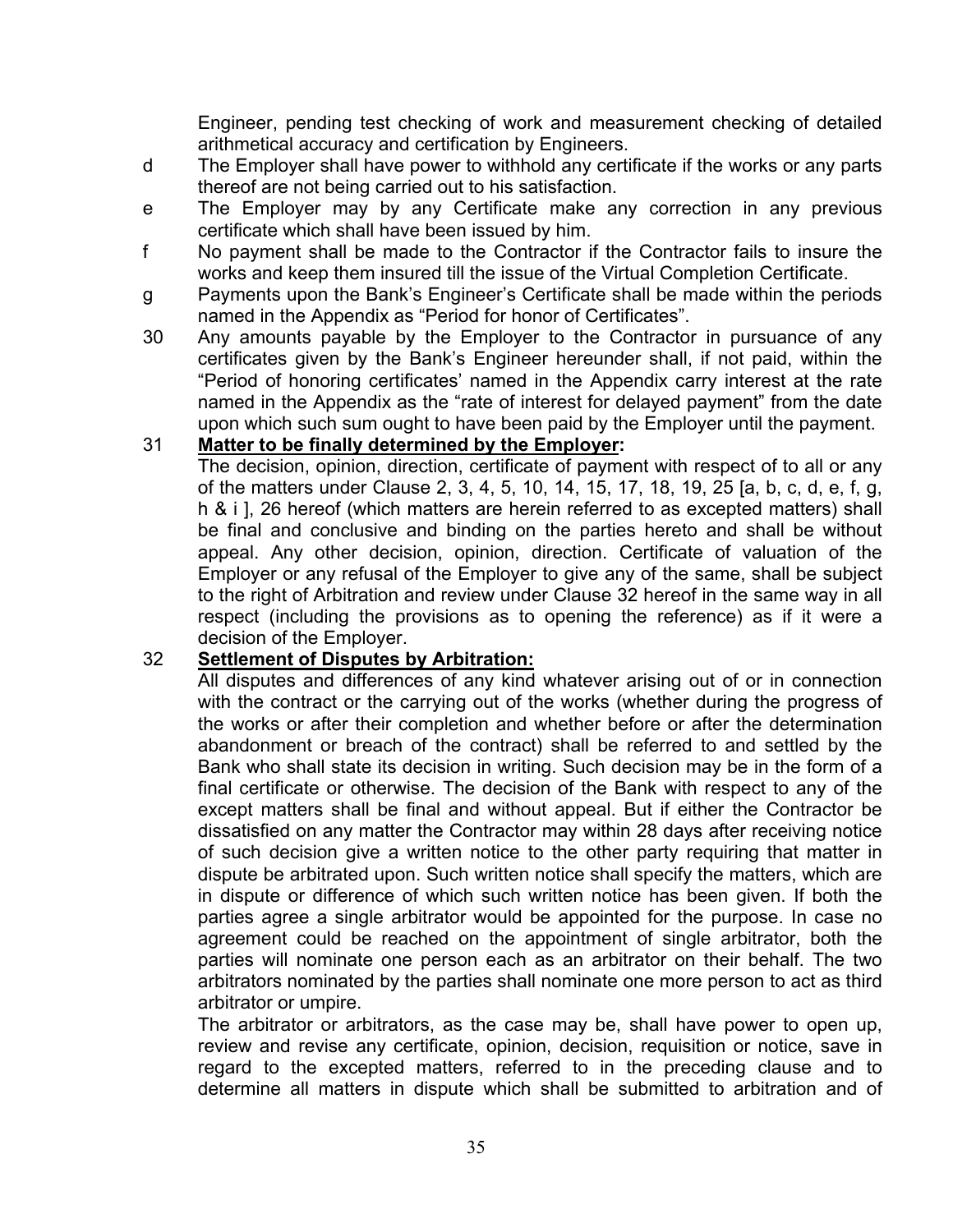which notice shall have been given as aforesaid.

The arbitrator or arbitrators, as the case may be, shall make his award within one year (or such further extended time as may be decided by him or them as the case may be with the consent of the parties) from the date of entering on the reference. In case during the arbitration proceedings the parties mutually settle, compromise their dispute or difference, on the parties filing their joint memorandum of the settlement or compromise, the arbitrator or the arbitrators as the case may be, shall make an award in terms of such settlement or compromise.

Upon any such reference, the decision on the cost incidental to the reference and award respectively shall be in the discretion of the arbitrator or arbitrators as the case may be, who may determine the amount thereof or direct the same to be taxed as between the party and party, and shall direct by whom and to whom and in what manner the same shall be borne and paid.

This submission shall be deemed to be a submission to arbitration within the meaning of the Indian Arbitration Act, 1996 or any statutory modification thereof.

The award of the arbitrator or arbitrators, as the case may be, shall be final and binding on the parties. It is agreed that that the Contractor shall not delay the carrying out the works by reason of any such matter, question or dispute being referred to arbitration, but shall proceed with the work with all due diligence and shall until the decision of the arbitrator or arbitrators is given, abide by the decision of the Bank. No award of the arbitrator or arbitrators, as the case may be, shall relieve the contractor of his obligations to adhere strictly to the Bank's instructions with regard to the actual carrying out of the works. The Employer and the Contractor hereby also agree that arbitration under this clause shall be a condition precedent to any right of action under the contract.

#### 33 **Right of Technical Scrutiny of the Final Bill:**

The Employer shall have a right to cause a technical examination of the works by any of the persons or organization as appointed by the Employer and the final bill of the Contractor including all supporting vouchers, abstracts etc. If as a result of this examination or otherwise any sum is found to have been overpaid or overcertified it shall be lawful for the Employer to recover the sum from any payment due to the Contractor for this work or any other work or works being carried out by Contractors elsewhere under the Reserve Bank of India.

#### 34 **Employer entitled to recover compensations paid to workman:**

If, for any reason, the Employer is obliged by virtue of the provisions of the Workmen's Compensation Act, 1923, or any statutory modification or re-enactment thereof to pay compensation to a workman employed by the Contractor in execution of the works, the Employer shall be entitled to recover from the Contractor the amount of compensation so paid and without prejudice to the rights of the Employer under the said Act. The Employer shall be at liberty to recover such amount or any part thereof by deducting it from the security deposit or from any sum due by the Employer to the Contractor under this Contract or otherwise. The Employer shall not be bound to contest any claim made against it under the said Act, except on the written request of the contractor and upon his giving to the Employer full security to the satisfaction of the Employer for all costs for which the Employer might become liable in consequence of contesting such claim.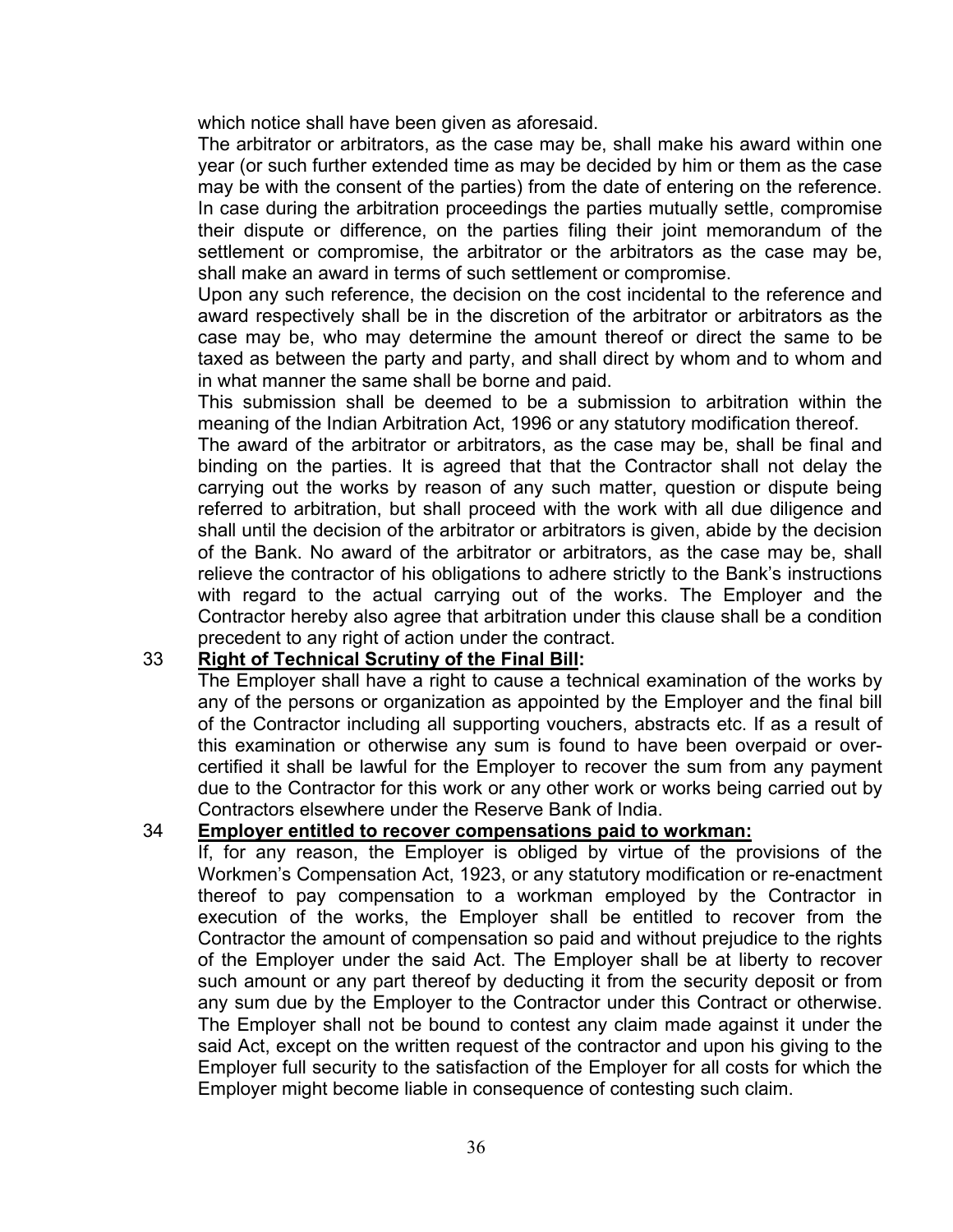#### 35 **Abandonment of works:**

If at any time after the acceptance of the tender, the Employer shall for any reasons whatsoever not require the whole or any part of the work to be carried out, the Employer shall give notice in writing to the Contractor who shall have no claim to any payment of compensation or otherwise whatsoever on account of any profit or advantage which he might have derived from the execution of the whole works.

#### 36 **Return of surplus materials:**

Notwithstanding anything to the contrary contained in any or all the clause of this Contract, where any material for the execution of the Contract is procured with the assistance of the Employer by purchases made under orders or permits or licenses issued by Government, the Contractor shall hold the said Materials economically and solely for the purpose of the Contract and not dispose them without the prior written permission of the Employer and return it to the Employer, if required by the Employer, at the price to be determined by the Bank's Engineer having due regard to the condition of the materials, the price to be determined by the Bank's Engineer having due regard to the condition of the material, the price to be determined not to exceed the purchase price thereof inclusive of sales tax, octroi and other such levies paid by Contractor in respect thereof. In the event of breach of the aforesaid condition, the Contract shall, in addition to being liable to action for contravention of the terms of licenses or permit and or criminal breach of trust, be liable to Employer for all moneys, advantages or profits resulting or which in the usual course would have resulted by reason of such breach.

#### 37 **Right of Employer to terminate contract in the event of death of contractor if individual:**

Without prejudice to any of the rights or remedies under this contract, it the Contractor, being an individual, dies, the Employer shall have the option of termination of the contract without incurring any liability for such termination.

#### 38 **The Sexual Harassment of women at work place:**

The Contractor / Agency shall be solely responsible for full compliance with the provision of "the Sexual Harassment of women at work place (Prevention, Prohibition and Redressal) Act, 2013.

. In case of any complaint of sexual harassment against its employee within the premises of the Bank, the complaint will be filed before the Internal Complaints Committee constituted by the Contractor / Agency and the Contractor / Agency shall ensure appropriate action under the-said Act in respect to the complaint.

. Any complaint of sexual harassment from any aggrieved employee of the contractor against any employee of the Bank shall be taken cognizance of by the Regional Complaints Committee constituted by the Bank.

The contractor shall be responsible for any monetary Compensation that may need to be paid in case the incident involves the employees of the contractor, for instance any monetary relief to Bank's employee, if sexual violence by the employee of the contractor is proved.

. The contractor shall be responsible for educating its employees about prevention of sexual harassment at work place and related issues.

#### 39. **Labour License from CLC:** -

The contractor shall abide by and fulfil all requirements laid down under the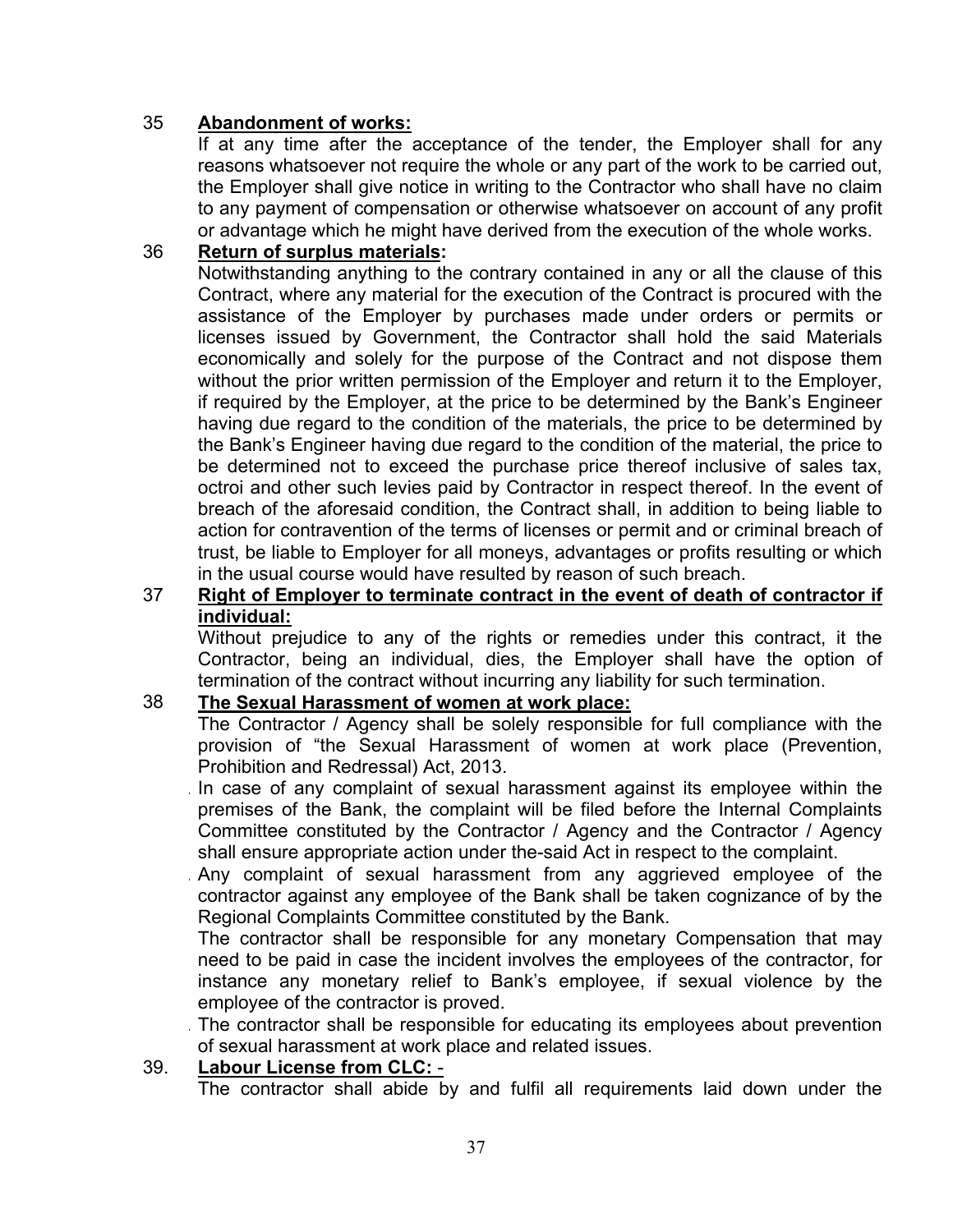contract labour (Regulation and Abolition) Act and the rules framed in the act.

#### 40. **Non-Disclosure:**

The contractor shall not disclose directly or indirectly any information, materials and details of the Bank's infrastructure/ system / equipment's etc. which may come to the profession or knowledge of the contractor during the course of discharging its contractual obligations in connection with the agreement, to any third party and shall at all times hold the same in strictest confidence. The contractor shall treat the details of the contract as private and confidential, except to the extent necessary to carry out the obligations under it or to comply with applicable laws. The contractor shall not publish, permit to be publish, or disclose any particulars of the works in any trade or technical paper or elsewhere without the prior written consent of the Employer. The contractor shall indemnify the Employer for any loss suffered by the Employer as a result of disclosure of any confidential information. Failure to observe the above shall be treated as breach of contract on the part of the contractor and the Employer shall be entitled to claim damages and pursue legal remedies. The contractor shall take all appropriate actions with respect to its employees to ensure that the obligations of non-disclosure of confidential information under this agreement are fully satisfied. The contractor's obligations with respect to non-disclosure and confidentiality will survive the expiry or termination of this agreement for whatever reason.

#### 41 **The Marginal Notes:**

The Marginal Notes and in the catch liens hereto and in the annexure hereto are meant only for convenience of reference and shall not in any way be taken into account in the interpretation of these presents and the annexure hereto. The Contractors will have to carry out and complete the said work in every respect in accordance with this contract.

- 42. The staircase, the common area and the surrounding area of the buildings etc. shall be kept cleaned at the end of the day's work by the contractor to the entire satisfaction of Bank's Engineer.
- 43. All the debris accumulated by the works shall be removed from the premises on daily basis and the premises shall be kept clean.
- 44. One sample shall be taken up first for work and once the materials and detailing are approved by the Bank, then the contractor shall organize the works as per the approved sample work and complete the entire work as per completion time period mentioned in the Appendix. While quoting the rate, the contractor shall take into account all the above points.
- 45. The arrangement and cost of water and electricity required for the work shall be done by the contractor at their cost. However, the Bank may consider allowing to contractor to take the water and electric from the premises at available points. Water charges and electricity charges shall be recovered at the rate of 0.50% and 0.25% of the cost of the work done respectively. In such cases, the contractor shall arrange electric wire/extension board with a cut out, pipes, etc. of his own. In case of any damage to the Bank's installation/s by the act/s of the contractor or his worker/s, the same shall got done at the risk and cost the contractor.
- 46. The work shall be carried at all heights as per requirement and the rate quoted shall be inclusive of the same.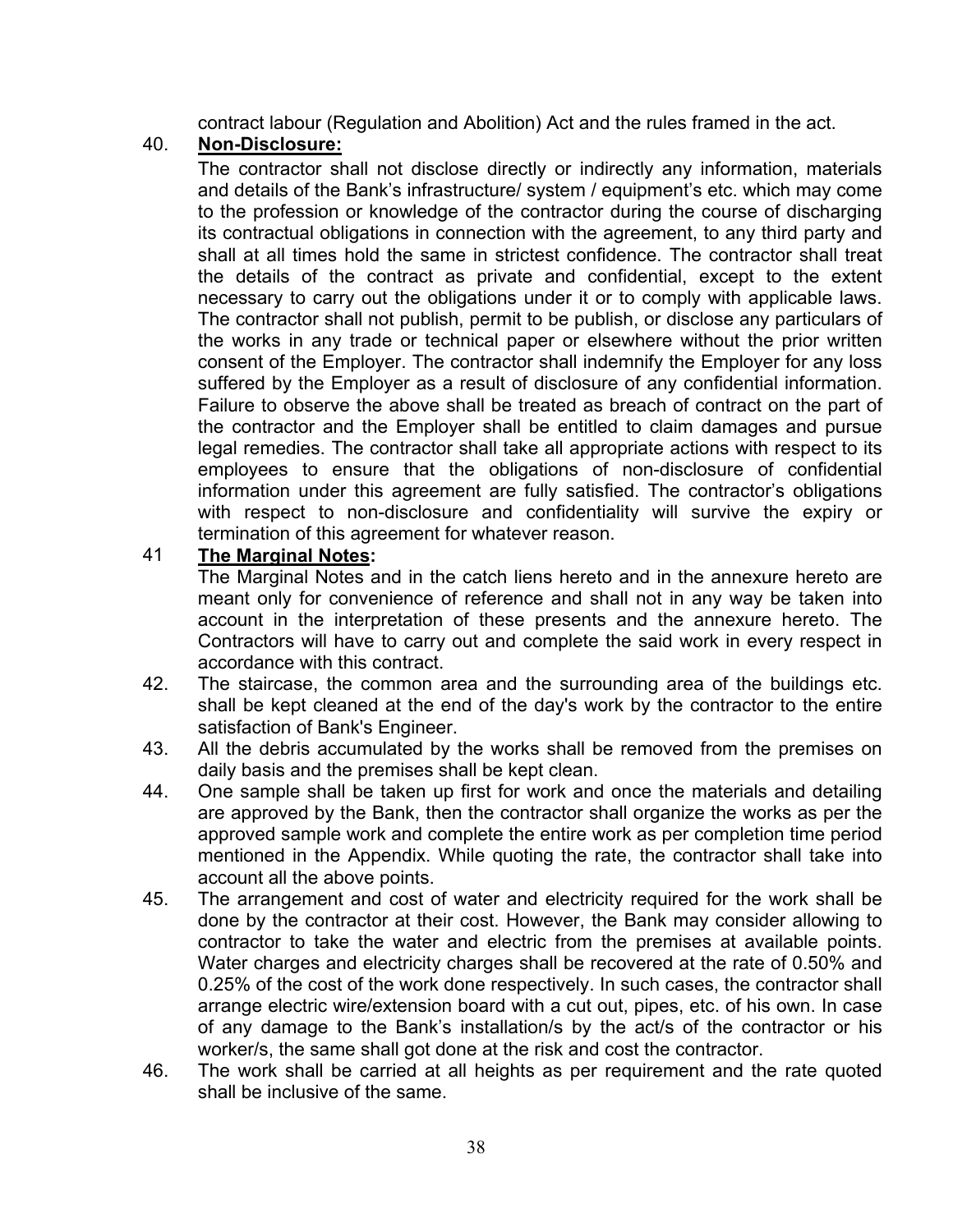- 47. The rates shall also be inclusive of cleaning of the surrounding area of buildings after completion of work.
- 48. The contractor shall engage one qualified & experienced technical supervisor at site throughout the progress of the work till the virtual completion of the same with the following details:
	- a) The supervisor shall be authorized by the contractor to execute all the works related to site works which includes: receiving verbal/ telephonic / written orders from the employer with date, execution of extra / variation items with proper prior written approval from the employer as specified in the relevant tender clauses.
	- b) Employer will allow the supervisor to stay temporarily inside the premises if required with the storage facilities for stacking the construction materials, till the virtual completion of the work, free of cost. In case at any point of time it is found that the space is used for any sort of malpractice etc. contractor may be asked to vacate the space immediately.
	- c) Supervisor shall be provided with a mobile phone with SIM card and shall act as the authorized representative of the contractor for all the purposes: like taking day to day measurements, available at site for taking joint measurements with Bank's Engineer, attending to the Banks' Officials during their visit to the site for inspection of the work, signing the site order books & measurement books etc. as per the Bank's norms.

I/We hereby declare that I/we have read and understood the above instructions for guidance of tenderers.

Date:

Place: Place: Signature of tenderer with seal: Address: Contact nos.: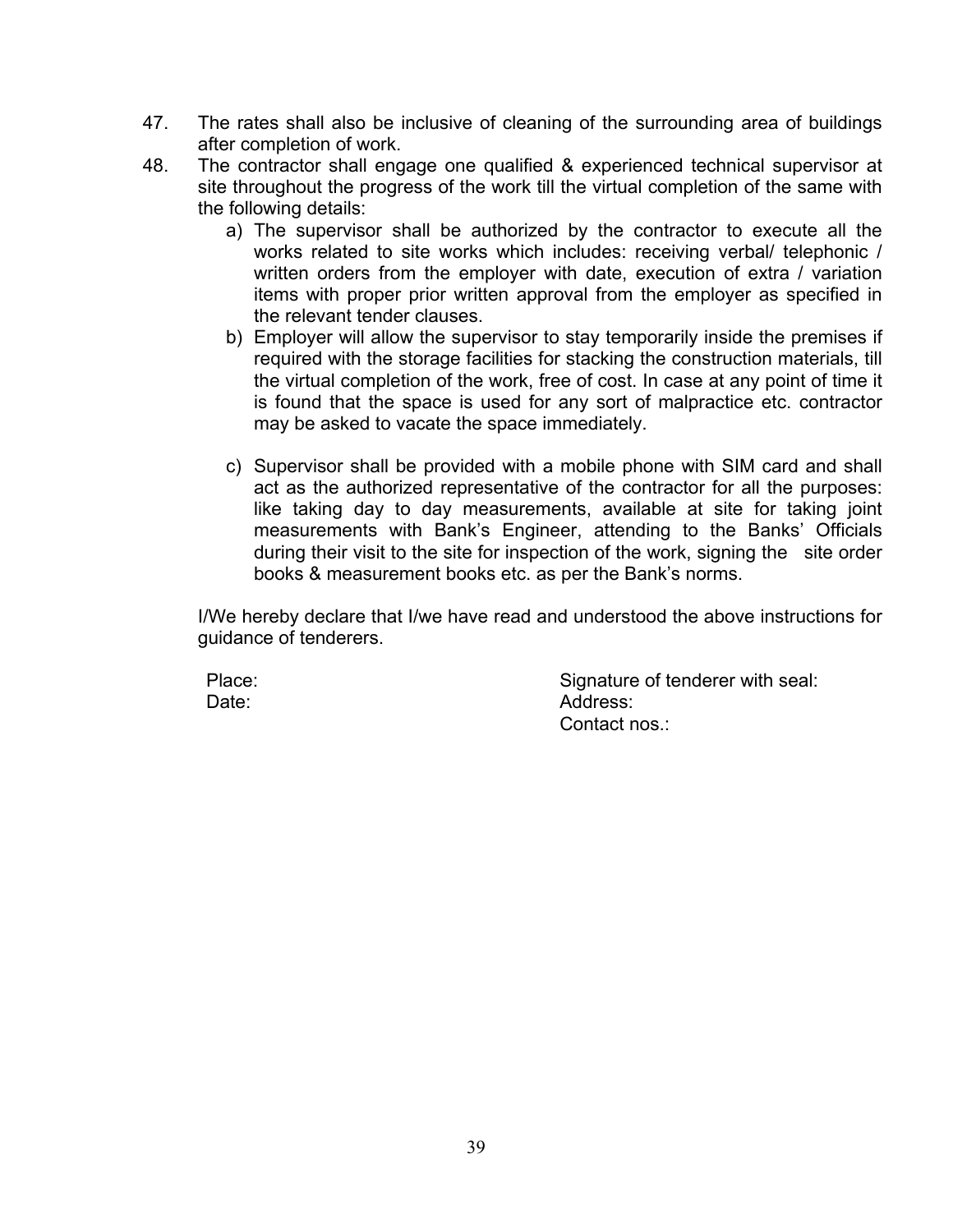# **Section: 7**

Providing and Fixing Roofing Sheets at Bank's Main Office Building, New Delhi.

# **Appendix Hereinbefore Referred To**

Reference to clauses in Conditions Hereinbefore Referred To:

| 18 & 19 of<br>Section 6 | <b>Defects Liability Period:</b>                               | 12 Months.                           |  |  |
|-------------------------|----------------------------------------------------------------|--------------------------------------|--|--|
| 29                      | of<br>Final<br>Period                                          | 3 months from the date of virtual    |  |  |
| $-do-$                  | Measurement                                                    | completion.                          |  |  |
| 23                      | Date of commencement                                           | $10th$ day from the date of issue of |  |  |
| $-do-$                  |                                                                | work order.                          |  |  |
| -do-                    | Date of completion                                             | 3 (three) months                     |  |  |
| 24 & 25 of              | Rate of liquidated damages                                     | ₹216/- per day subject to maximum    |  |  |
| Section 6               |                                                                | 10% of the accepted tender amount.   |  |  |
| 29                      | Value of works for interim                                     | ₹2.00 lakh                           |  |  |
| -do--                   | certificates                                                   |                                      |  |  |
| 10 <sub>of</sub>        | Retention percentage                                           | 5% from every bill.                  |  |  |
| Section 4               |                                                                |                                      |  |  |
| -do-                    | virtual<br>Installment<br>after<br>completion of the work      | 100% EMD.                            |  |  |
| $-do-$                  | <b>Defects</b><br>Installment after<br><b>Liability Period</b> | 100% Retention Money.                |  |  |
| --                      | honoring<br>Period<br>of                                       | 1 month for running a/c bills and    |  |  |
|                         | certificates of payment.                                       | three months for final bills         |  |  |
| --                      | for<br>Interest<br>delayed                                     | 3% per annum.                        |  |  |
|                         | payment:                                                       |                                      |  |  |
| $12$ of                 | Performance<br><b>Bank</b>                                     | Not Applicable                       |  |  |
| Section 4               | Guarantee                                                      |                                      |  |  |

I/We hereby declare that I/we have read and understood the above instructions for guidance of tenderers.

Date:

Place: Place: Place: Signature of tenderer with seal: Address: Phone/mobile no.: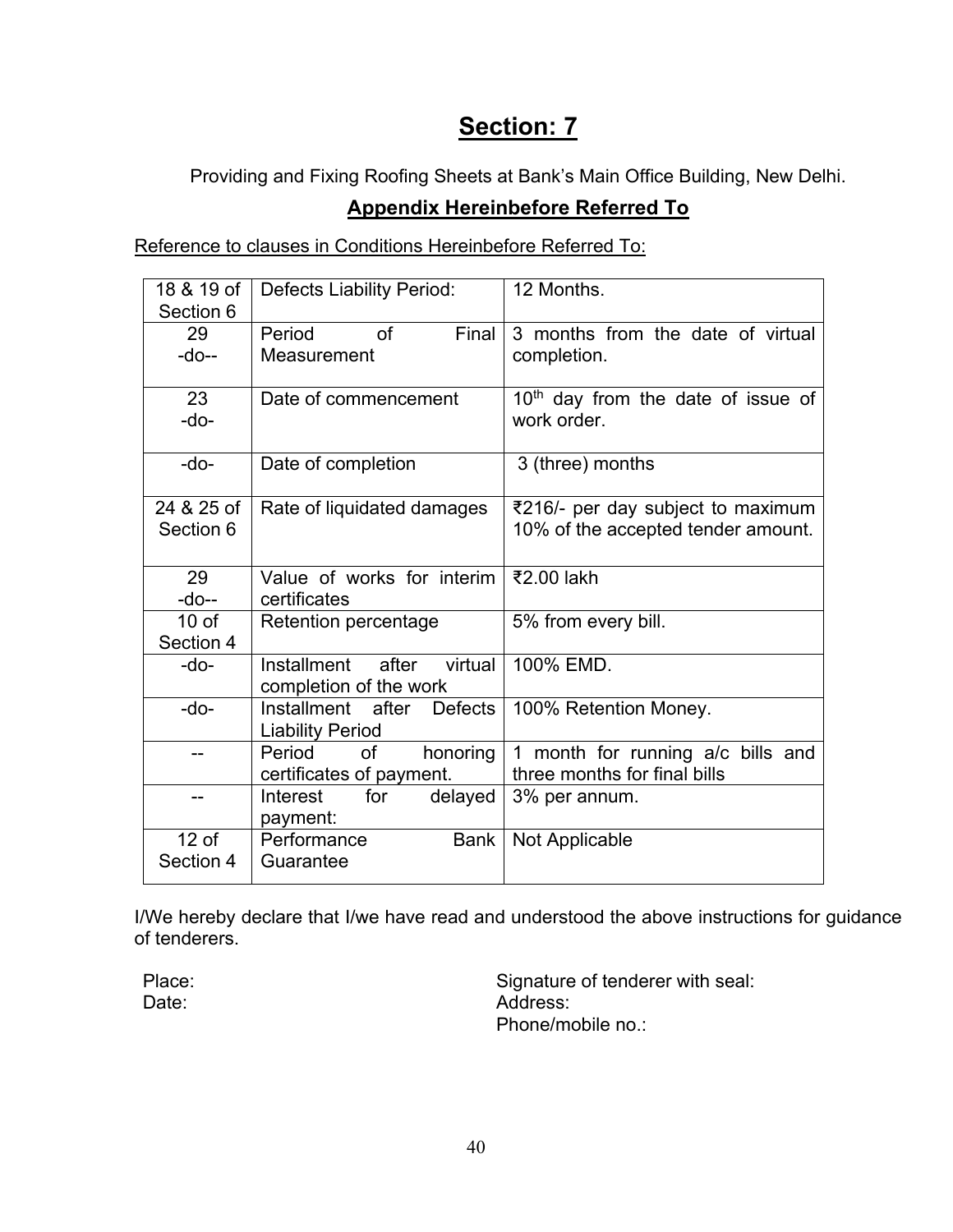# **Section: 8**

### **Providing and Fixing Roofing Sheets at Bank's Main Office Building, New Delhi**

#### **Detailed Scope of Work**

#### **Section A – General**

The scope of work covers execution and completion of the work of "Providing and Fixing Roofing Sheets at Bank's Main Office Building, New Delhi" for the Reserve Bank of India in accordance with the specifications prepared by and under the direction and to the satisfaction of the Bank.

#### **Contract:**

The form of contract shall be according to the printed form "Conditions of Contract". The following clauses shall be considered as an extension and not in limitations of obligation of the contractor.

#### **Contractor to include in his rates:**

The contractor shall include in his rates for all the items listed in this section.

#### **Contractor to Inspect Site:**

The contractor shall visit and examine the construction site and satisfy himself as to the nature of the existing roads or other means of communications, the extent and magnitude of the work and facilities for obtaining materials and shall obtain generally his own information on all matters affecting the execution of the work. No extra charge made in consequence of any misunderstanding or incorrect information on any of these points or on the ground of insufficient description will be allowed. All expenses incurred by the contractor in connection with obtaining information for submitting this tender including his visits to the site or efforts in compiling the tender shall be borne by the tenderer and no claims for reimbursement thereof shall be entertained.

#### **Access to site:**

The contractor is to include in his rates for forming access to the site.

#### **Access for Inspection:**

The contractor is to provide at all times during the progress of the works and the maintenance period proper means of access, with ladders, gangways etc. and the necessary attendance to move and adapt as directed for the inspection of measurement of the works by the Bank's Engineer of their representatives.

#### **Electric & water supply:**

Shall be arranged in accordance with Clause of General Instructions to Contractors and Special Conditions of the Contract. He shall also allow other Contractors to use the facilities when requested but compensation charges shall be apportioned by the Bank's Engineer.

If Water and electricity taken from the Bank, the same shall be allowed at one point and total recovery at the rate of 0.50% and 0.25% of the cost of work done shall be recovered towards water charges and electricity charges respectively from each bill**.**

#### **Gatekeeper and watchman:**

The contractor from the time of being placed in possession of the site must make arrangements for watching, lighting and protecting the work, all materials, workmen and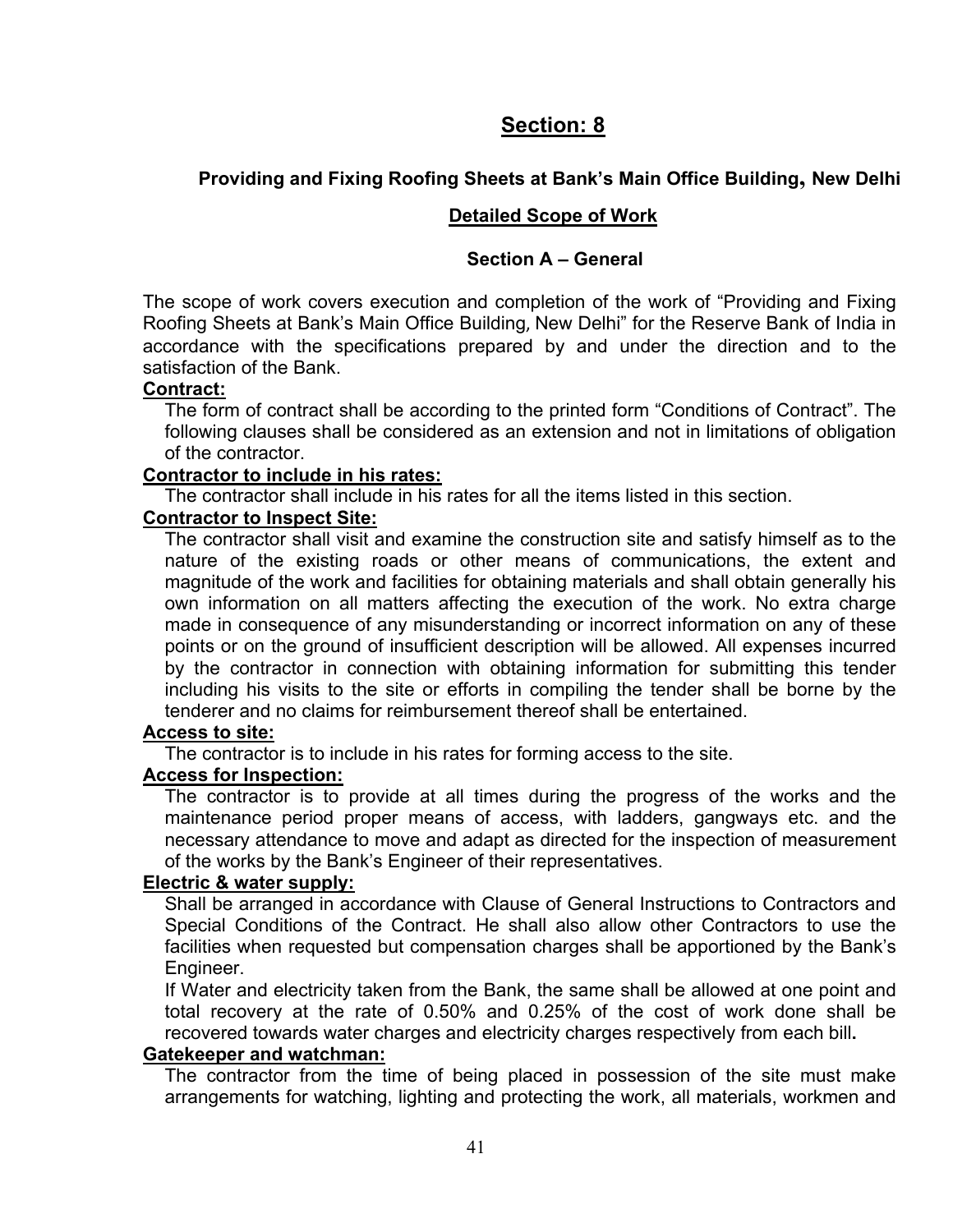the public by day and night on all days including Sundays and holidays at his own cost. **Storage for materials**:

The Contractor shall provide their own for all necessary arrangements for storage and protection of all the materials required for the work including tools and equipments which are likely to deteriorate by the action of sun, wind, rain or other natural causes due to exposure in the open. However, Bank will provide space for storing the materials under proper arrangements by the contractor.

All such areas shall be cleared away and the whole area left in good order on completion of the contract to the satisfaction of the Bank's Engineer.

All materials which are stored on the site such as bricks, aggregates etc. shall be stacked in such a manner, so as to facilitate rapid and easy checking of quantities of such materials and the materials should not be stacked in one spot /area to avoid the structure from overloading as per IS code requirements.

#### **Cost of Transportation:**

The Contractor shall allow in his cost for all transporting, unloading, stacking and storing of supplies of materials required for this work at site and in the places approved from time to time by the Bank's Engineer.

The Contractor shall allow in his price for transport of all materials etc. all complete required for the work with machineries as required at site as directed by the bank's engineer-in-charge.

#### **Rates for non-tender items**:

Rates of items not included in Schedule of Quantities shall be settled by the Bank's Engineer as mentioned in the variation clause of the Contract Conditions.

#### **Rate to include:**

The rates quoted shall be for all heights and depths and for finished works.

#### **To ascertain from Contractors for the other trades:**

The contractor shall ascertain from other Contractors as directed by the Bank all particulars relating to their work with regard to the order of its execution and the position in which chases, holes and similar items will be required, before the work is taken in hand as no claims for extras will be allowed for cutting away work already executed in consequences of any neglect by the Contractors to ascertain these particulars beforehand.

#### **Foreman and Tradesman:**

All tradesmen shall be experienced, properly equipped with suitable tools and where the Engineer-in-Charge / Architect feels necessary, the Contractor shall provide any such tools, special or ordinary, which are considered necessary for carrying out the work in a proper manner.

All such tradesman shall work under an experienced and properly trained supervisor, who shall be capable of reading and understanding all the works pertaining to this work and the contractor shall also comply with other conditions set out in the Conditions of the Contract.

#### **Clearing of site:**

The Contractor shall after completion of the work clear the site of all debris and left-over materials at his own expense to the entire satisfaction of the employer and Municipal or other public authorities.

#### **Preparation of building for occupation and use on completion:**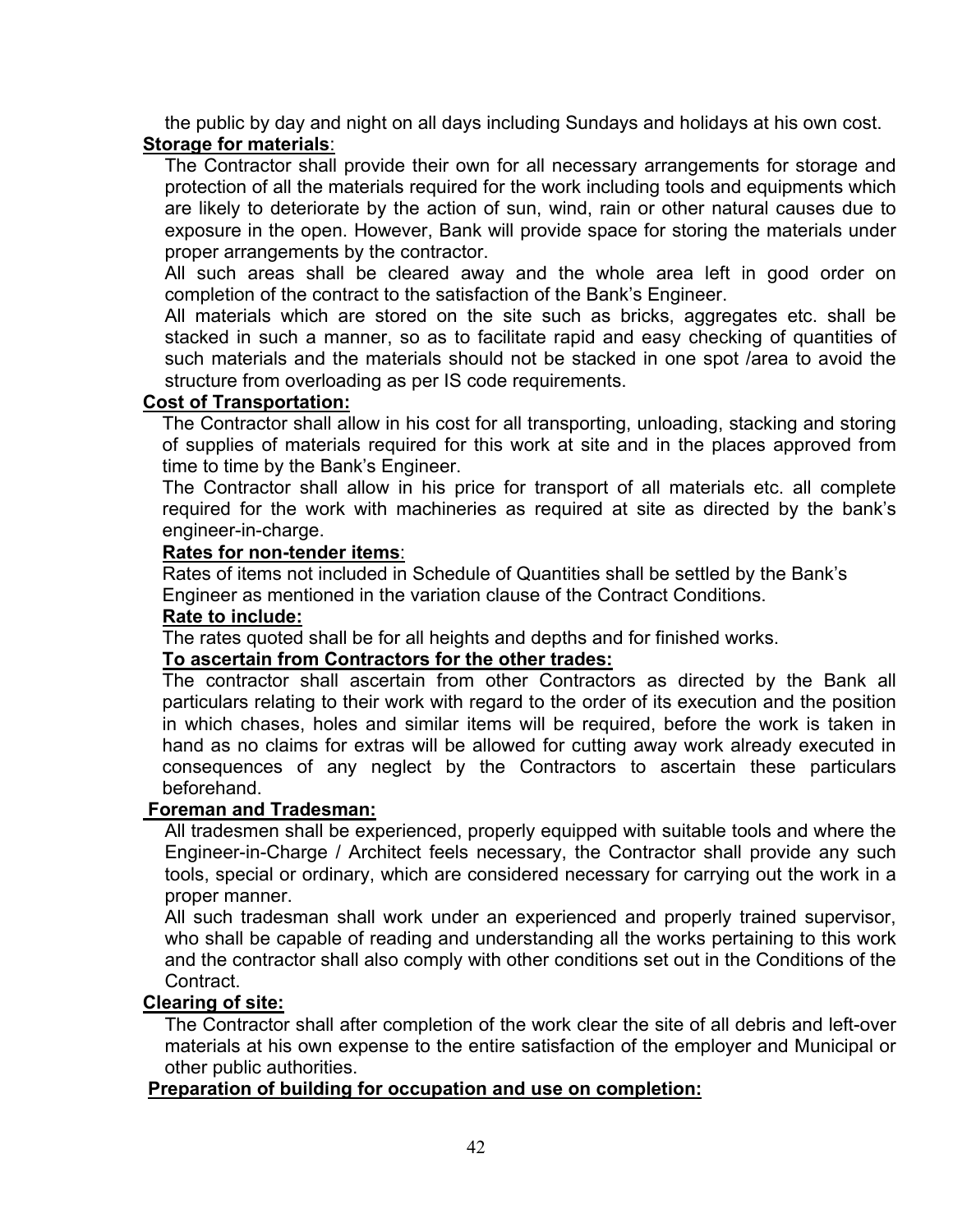The whole of the work shall be thoroughly inspected by the Contractors and all deficiencies and defects put right. On completion of such inspection, the Contractor shall inform the employer in writing that he has finished the work and it is ready for the Banks Engineers' inspection.

On completion, the contractor shall clean the entire premises /surroundings of buildings and garden areas neat and clean to the satisfaction of the employer.

#### **Vouchers:**

The Contractor shall furnish the employer with vouchers on request, to prove that the materials are as specified and to indicate the rates at which the materials are purchased in order to work out the rate analysis of the non-tender items which he may be called upon to carry out thereafter.

#### **Protection:**

The contractor shall properly cover up and protect all work duration the execution of work until completion of the entire works to the satisfaction of engineer-in-charge.

I/We hereby declare that I/we have read and understood the above instructions for guidance of tenderers.

Date:

Place: Place: Signature of tenderer with seal: Address:

Contact nos.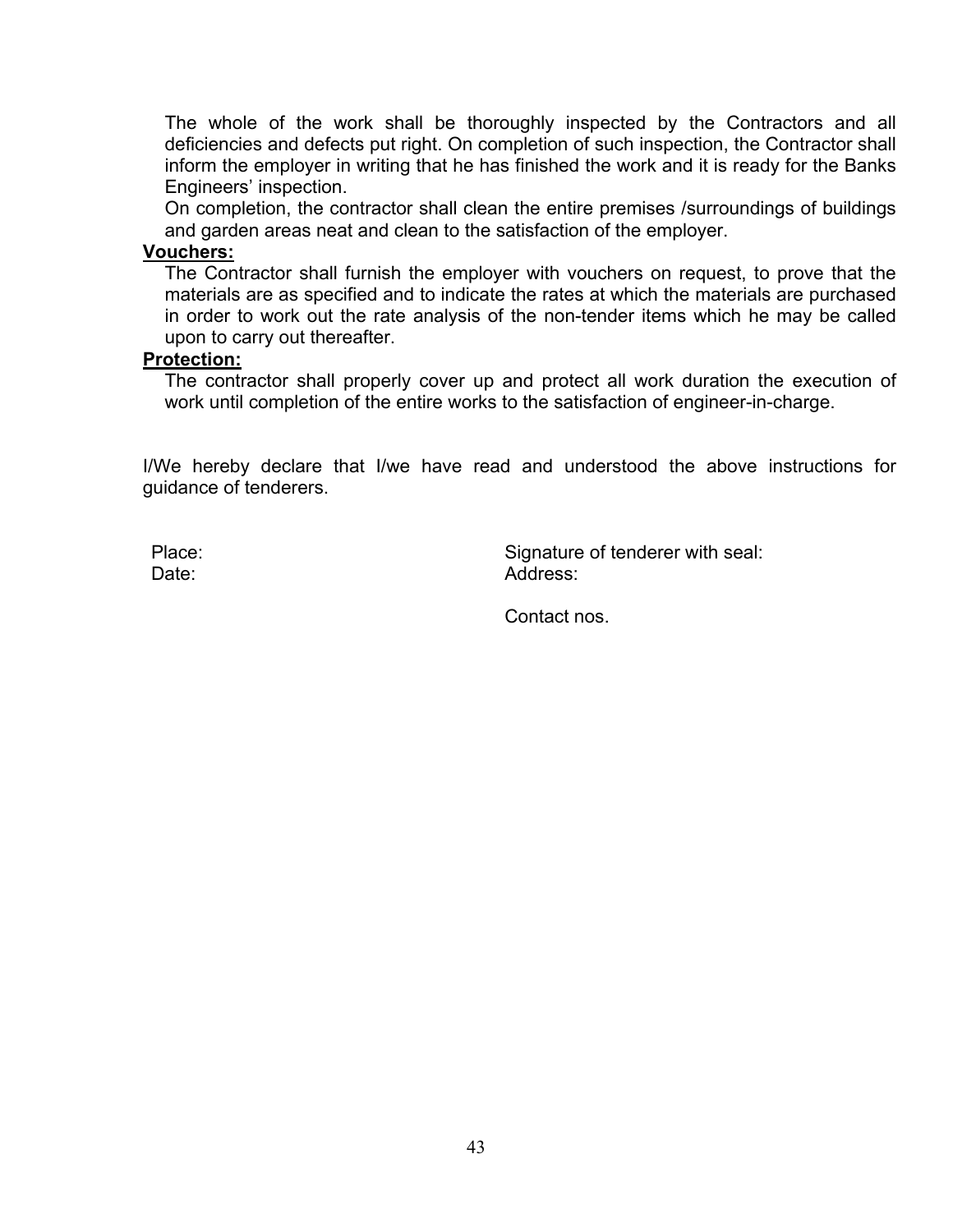# **Section: 9**

# **Providing and Fixing Roofing Sheets at Bank's Main Office Building, New Delhi**

#### **Materials**

- 1. Materials shall be of the best approved locally available quality and they shall comply with the respective specification.
- 2. Samples of all materials shall be got approved before placing an order and the approved sample shall be deposited with the Bank's Engineer.
- 3. In case of non-availability of materials in metric sizes, the nearest size in FPS units shall not be provided with the prior approval of the Bank's engineer for which neither extra will be paid nor shall any rebate be recovered.
- 4. It shall be obligatory for the Contractor to furnish certificate, if demanded by the Bank's Engineer, from manufacturer or the material supplier that the work has been carried out by using their materials and as per their recommendations.
- 5. All materials supplied by the specialist firm shall be properly stored and the Contractor shall be responsible for its safe custody until they are required on the works and till the completion of work.

I / We hereby declare that I / we have read and understood the above instructions for guidance of tenderers.

Place: Place: Signature of tenderer with seal: Address:

Date:

Contact nos.: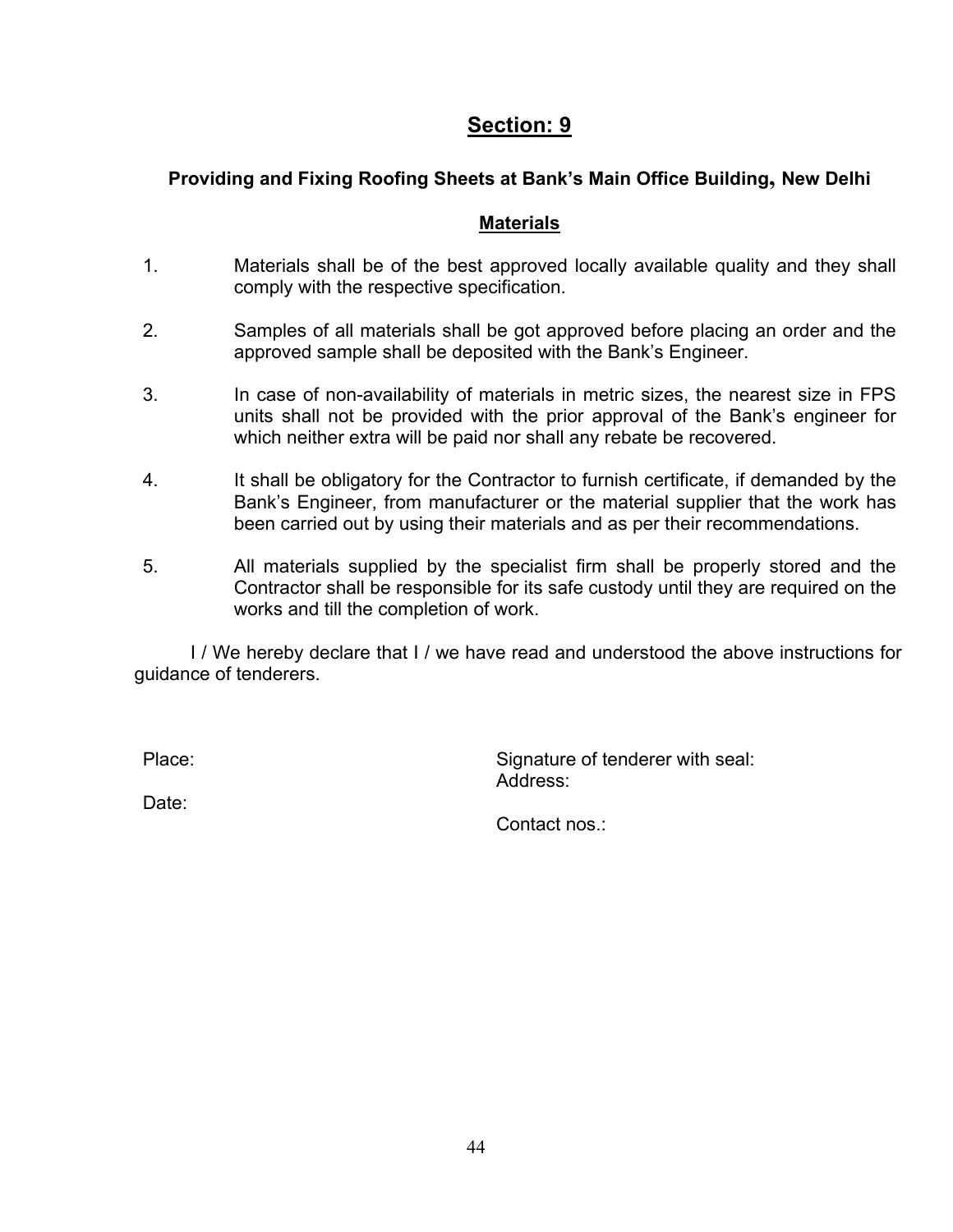# **Section-10**

# **List of approved makes**

|      |                                                                   | Note: The Bank reserves the right to select any of material /brand from the following list.                 |  |  |
|------|-------------------------------------------------------------------|-------------------------------------------------------------------------------------------------------------|--|--|
| S.N. | <b>Materials</b>                                                  | Manufacturer/ brand name                                                                                    |  |  |
| 1.   | Anti-termite                                                      | (Chlorpyriphos Emulsifiable Concentrate) NOCIL or approved                                                  |  |  |
|      | chemical                                                          | equivalent                                                                                                  |  |  |
| 2.   | Adhesive                                                          | For-wood-Fevicol-SH/Movicole HV or approved equivalent.                                                     |  |  |
| 3.   | Hardware                                                          | EBCO (Earl Bihari), Hettich, Dorma, Kaif, Ozone or approved                                                 |  |  |
|      | fittings                                                          | equivalent                                                                                                  |  |  |
| 4.   | Locks                                                             | Godrej, Dorma, Ozone, Harrison or approved equivalent                                                       |  |  |
| 5.   | <b>Brass fittings</b>                                             | Leader Engineering Works, Kolkata, L & K Mathura, Annapurna<br>Metal Works, Kolkata or approved equivalent. |  |  |
| 6.   | Mirrors/ glass                                                    | Modi Guard, Saint Gobain, Atul, Ashai or approved equivalent.                                               |  |  |
| 7.   | Ceramic /<br><b>Vitrified tiles</b>                               | Johnson, RAK, Somani, NITCO, Kajaria, or approved equivalent.                                               |  |  |
| 8.   | Prelaminated<br><b>Particle Board</b>                             | Archid, Novapan, Greenlam, Century or approved equivalent.                                                  |  |  |
| 9.   | <b>MDF Board</b>                                                  | NuWud, Duratuff or approved equivalent.                                                                     |  |  |
| 10.  | Softboard                                                         | Sitatex, Greenply, Century or approved equivalent                                                           |  |  |
| 11.  | Paints                                                            | Asian, Berger, ICI paints, Nerolac, British paints or approved<br>equivalent make                           |  |  |
| 12.  | Water proofing<br>compound and<br><b>Tiles fixing</b><br>chemical | Pidilite, Sika, Fosroc, Balendura, Saint Gobain, Mc Bauchmie or<br>approved equivalent                      |  |  |
| 13.  | Flush door                                                        | Kitply, Century, Duro, Green, Archid or approved equivalent.                                                |  |  |
| 14.  | Laminates                                                         | Greenlam, Century, Formica/Sunmica, Archid or approved<br>equivalent make                                   |  |  |
| 15.  | Cement                                                            | L & T, Ambuja, Ultratech, Birla, ACC or approved equivalent<br>make                                         |  |  |
| 16.  | <b>Vertical blinds</b>                                            | Mac, Vista levolor or approved equivalent                                                                   |  |  |
| 17.  | <b>False Ceiling</b>                                              | Armstrong, Saint Gobain, Dexune, Gyproc or approved equivalent                                              |  |  |
| 18.  | Aluminum                                                          | Jindal, Eurobond, Alomax, Sunbond or approved equivalent                                                    |  |  |
|      | Composite                                                         |                                                                                                             |  |  |
|      | Panel                                                             |                                                                                                             |  |  |
| 19.  | Acrylic solid<br>surface                                          | Corian, LG, Hanex or equivalent                                                                             |  |  |
| 20.  | <b>Color Coated</b>                                               | Tata Durashine, JSW or approved equivalent.                                                                 |  |  |
|      | steel sheets                                                      |                                                                                                             |  |  |
|      | with Al-Zn Alloy                                                  |                                                                                                             |  |  |
|      | coating                                                           |                                                                                                             |  |  |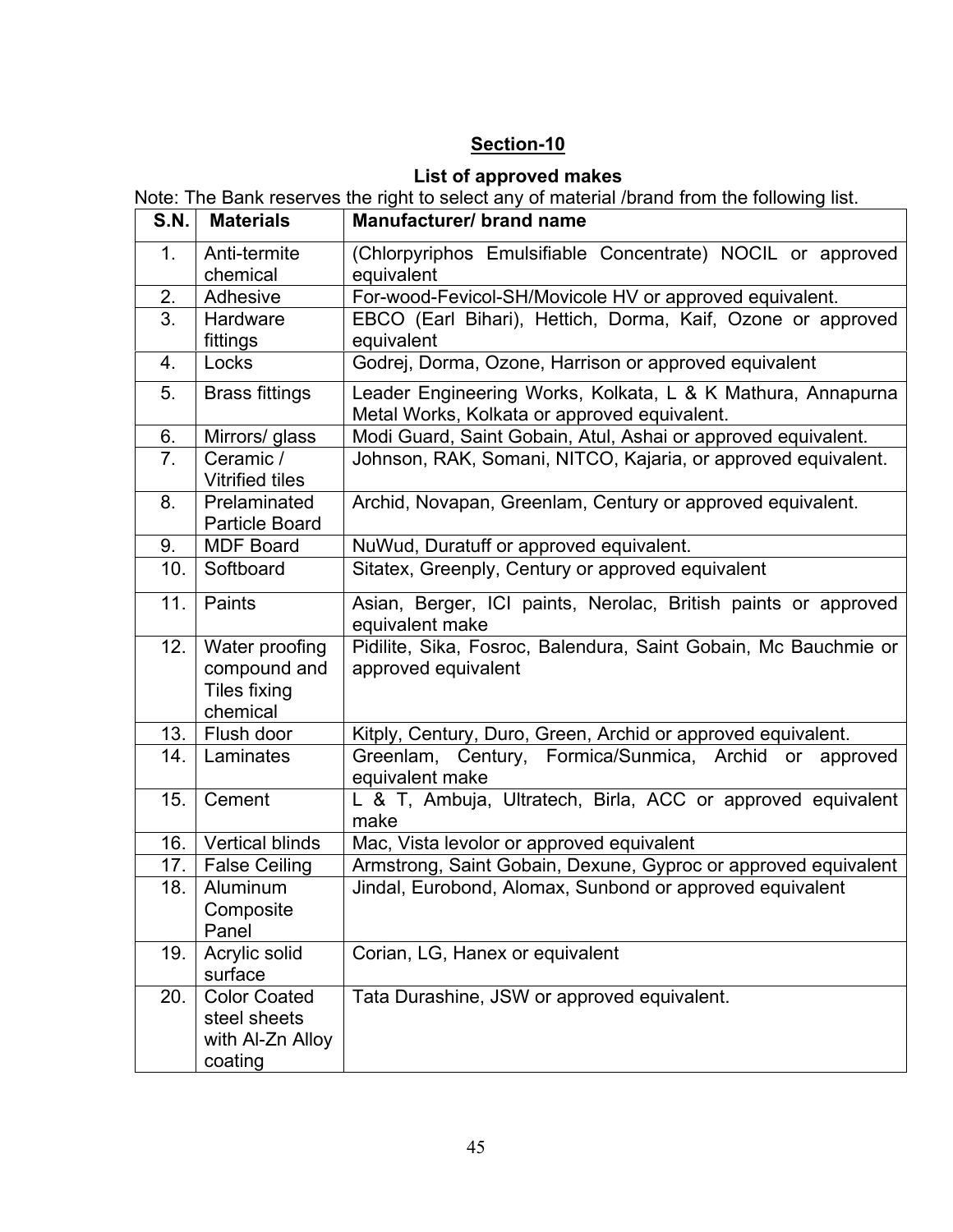**Annexure – I**

# **Section:11**

#### <span id="page-47-0"></span>**Proforma of Undertaking in connection with Payment of advance on materials brought by the Contractor to the site.**

This undertaking made this equal to day of the set of the between the Reserve Bank of India, having a corporation constituted under the Reserve Bank of India Act and having Office at 6, Sansad Marg, New Delhi – 110001 (hereinafter called the Employer of the one part and  $\Box$  (hereinafter called the Contractors) of the other part.

The Employer and the Contractor have entered into an Agreement dated hereinafter called as the said Agreement and in terms of Clause No.31 of the conditions in the agreement, the Employer has agreed that the Contractors will be paid an advance of up to 75% of the cost of building materials brought by the Contractor to the site for consumption in the works at the discretion of the Employer.

The Contractors have applied to the Employer that they be allowed advances on the security of materials absolutely belonging to him and brought by them to the site of work. The Employer has agreed to do so on the terms and conditions hereinafter set out.

Now this letter of Undertaking witnesses that in consideration of the said Agreement, and in consideration of the amount paid/payable to the Contractors by the Employer and of any further advances as may be made to the Contractors as aforesaid, the Contractors hereby agree with the Employer and undertake as under:

- 1. The amount advanced by the Employer to the Contractors as aforesaid and all or any further sum or sums advanced shall be employed by the Contractor(s) in or towards expending the execution of the said Works and for no other purpose whatsoever.
- 2. That the materials which have been offered to and accepted by the Employer as security are absolutely the Contractor's own property and free from encumbrances of any kind and the Contractors will not make any application for or receive a further advance on the security of materials which are not absolutely his own property and free from encumbrances of any kind and the Contractors indemnifies the Employer against all claims in respect of which an advance has been made to them as aforesaid.
- 3. That the materials on the security of which any further advance or advances may hereafter be made as aforesaid (hereinafter called the said Materials) shall be used by the Contractors solely in the execution of the said Works in accordance with the directions of the Bank's Engineer of the Employer and in the terms of the said Agreement.
- 4. That the Contractor shall make at his own cost all necessary and adequate arrangement for the proper watch, safe custody and protection against all risk of the said Materials and that until used in construction as aforesaid, the said Materials shall remain at the site of the said Works in the Contractor's custody and on their own responsibility and shall at all times be open to inspection by the Employer's Engineers or any officer authorized by the Employer.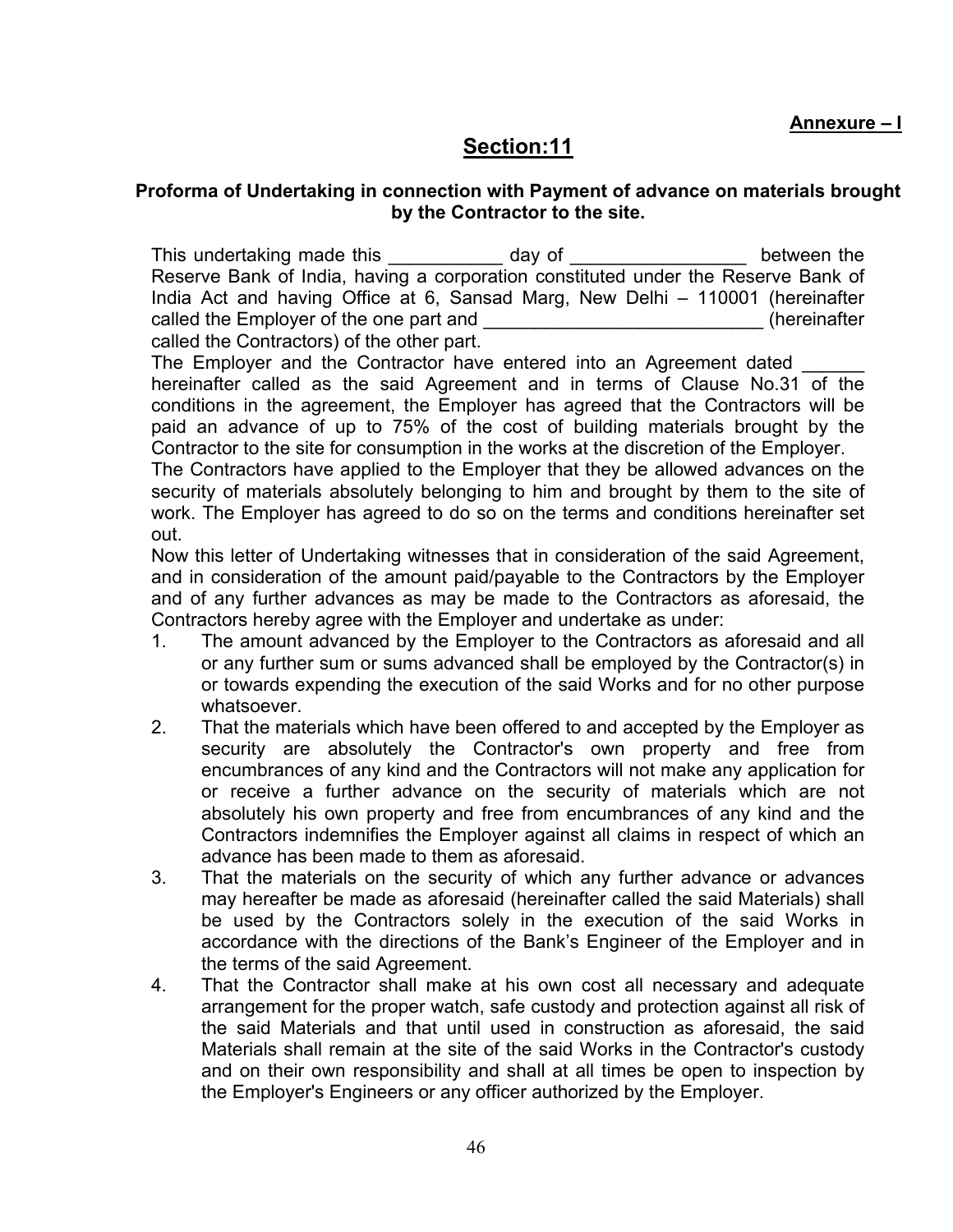In the event of the said Materials or any part thereof being stolen, destroyed or damaged, the Contractors will forthwith replace the same with other materials of like quality or repair and make good the same as required by the Bank's Engineer

- 5. That the said materials shall not on any account be removed from the site of the said Works except with the written permission of the Bank's Engineer.
- 6. That the advances shall be repayable in full when or before the Contractors received payment from the Employer of the price payable to them for the said Works under the terms and the provisions of the said Agreement provided that if any intermediate payments are made to the Contractors on account of work done, then on the occasion of each such payment the Employer will be at liberty to make a recovery from the Contractor's bill for such payment by deducting there from the value of the said Materials they actually used in the construction and in respect of which recovery has not been made previously the value for this purpose being determined in respect of each description of materials at the rates at which the amounts of the advances made under these presents were calculated.
- 7. That if Contractors shall at any time make any default in the performance or observance in any respect of any of the terms and provisions of the said Agreement or of the presents, the total amount of the advance or advances that may still be owing to the Employer shall immediately on the happening of such default be repayable by the Contractors to the Employer together with interest thereon as per the bank's norms per annum from the date or respective dates of such advance or advances to the date of repayment and with all costs, charges, damages and expenses incurred by the Employer in or for the recovery thereof or the enforcement of this security or otherwise by reason of the default of the Contractor and the Contractor hereby covenants and agree with the Employer to repay and pay the same respectively to him accordingly.
- 8. That the Contractor hereby charges all the said Materials with the repayment to the Employer of the sum or sums, advances as aforesaid and all cost, charges, damages and expenses payable under these presents PROVIDED ALWAYS and it is hereby agreed and declared that notwithstanding anything in the said Agreement and without prejudice to the powers contained therein if and whenever the covenant for payment and repayment hereinbefore contained shall become enforceable and the money owing shall not be paid in accordance therewith, the Employer may at any time thereafter adopt all or any of the following courses as he may deem best.
	- a. Seize and utilize the said materials or any part thereof in the completion of the said Works on behalf of the Contractor in accordance with the provisions in that behalf contained in the said Agreement, debiting the Contractor with the actual cost of effecting such completion and the amount due in respect of advances under these presents and crediting the Contractor with the value of work done as if he had carried it out in accordance with the said Agreement and at the rates thereby provided. If the balance is against the Contractor, he is to pay same to the Employer on demand.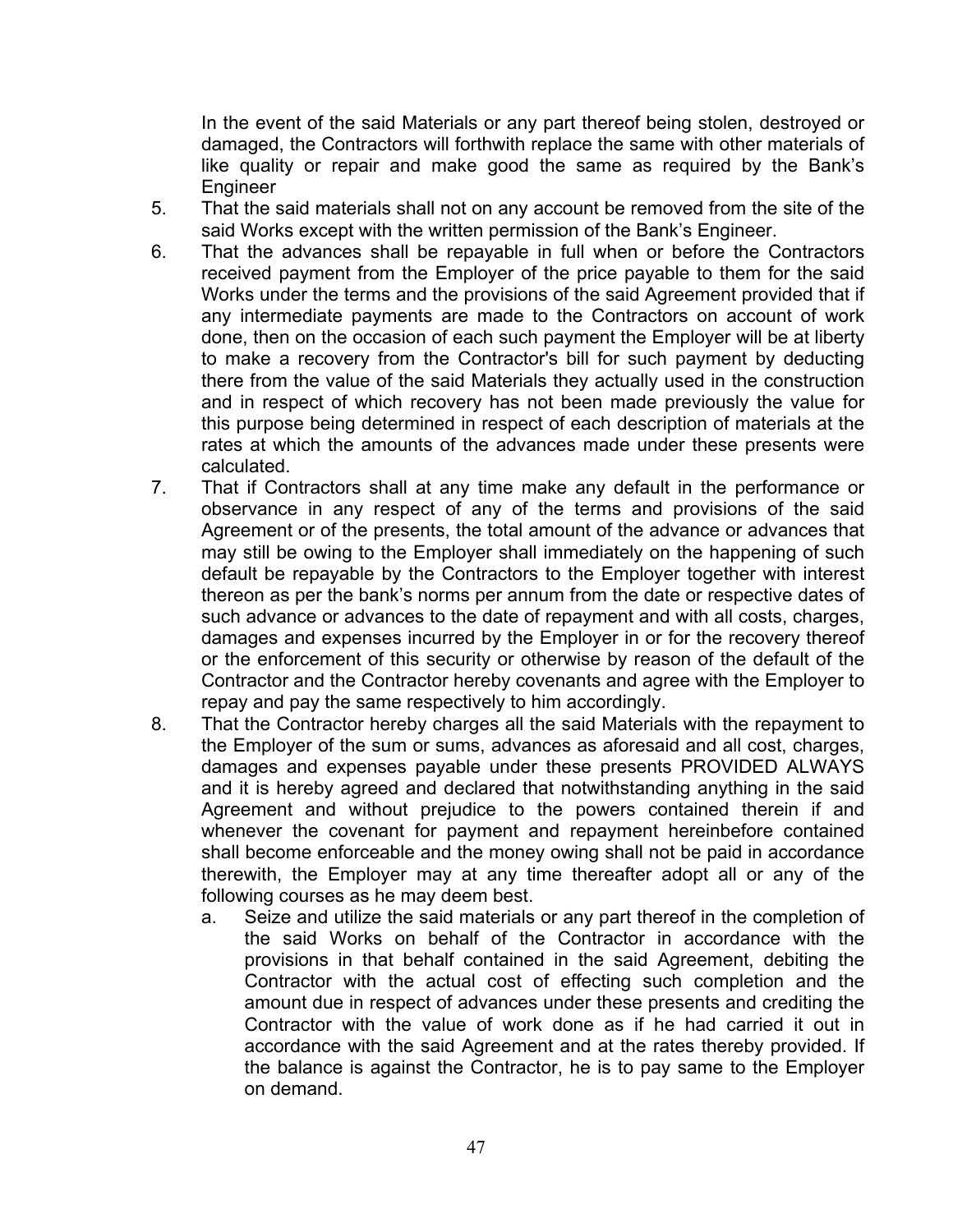- b. Remove and sell by public auction the seized materials or any part thereof and out of the moneys arising from sale retain all the sums aforesaid repayable or payable to the Employer under these presents and pay over the surplus (if any) to the Contractor.
- c. Deduct all or any part of the money owing out of the security deposits or any sum due to the Contractor under the said Agreement.
- 9. That except in the event of such default on the part of the Contractor as aforesaid interest on the said Advance shall be payable.
- 10. That in the event on any conflict between the provisions of these presents and the said Agreement the provisions of these presents shall prevail and in the event of any dispute or difference arising over the construction of effect of these presents the settlement of which has not been hereinbefore expressly provided for, the same shall be referred to the Officer-in-Charge, Premises Department, Mumbai whose decision shall be final and no appeal shall lie against his decision before any court, arbitrator or authority.
- 11. The provision of this undertaking shall be deemed to be supplemental to the said Agreement.

IN WITNESS WHEREOF the Contractor have set their hands to these presents the day and year first hereinabove written.

SIGNED, SEALED AND DELIVERED BY THE SAID CONTRACTOR IN THE PRESENCE OF

**Witness** 

Signature: Signature: Signature: Signature: Signature: Signature: Signature: Signature: Signature: Signature: Signature: Signature: Signature: Signature: Signature: Signature: Signature: Signature: Signature: Signature: Si Name: Name:

Address: Address: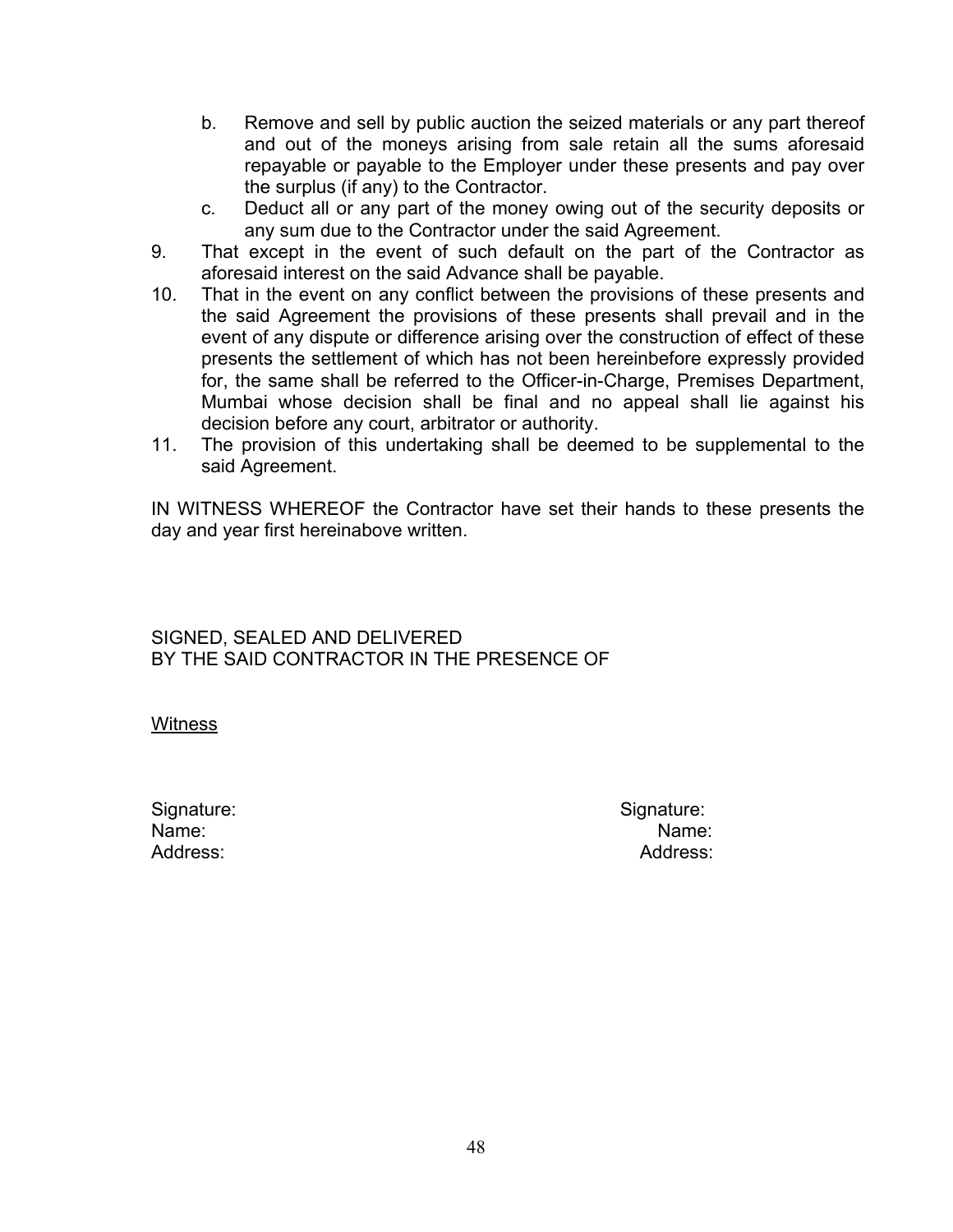**Annexure – II**

# **Section:12**

### **Proforma of Bank Guarantee for Security Deposit**

(To be submitted on Non-judicial stamp paper of appropriate value purchased in the name of the issuing bank):

No. \_\_\_\_\_\_\_\_\_\_\_\_\_\_\_\_\_\_\_\_ Date \_\_\_\_\_\_\_\_\_\_\_\_\_\_

To:

The Regional Director Estate Department Reserve Bank of India New Delhi

Dear Sir,

In consideration of your agreeing to accept the security deposit of INR (INR  $\qquad \qquad$  only) furnishable to you by M/s and the set of the set of the set of the furnishable to as "the furnishable to as  $\frac{1}{2}$ Contractor") in terms of their contract with you for **"**Providing and Fixing Roofing Sheets at Bank's Main Office Building at New Delhi" as per their Tender dated \_\_\_\_ and your Special Conditions of Contract and other tender documents relating thereto subject to the conditions and alterations mutually agreed upon the set forth or referred to in your Contract dated in the form of guarantee from us in the manner hereinafter contained, we (Name of the Bank) do hereby covenant and agree with you as follows :

1.We undertake to indemnify you and keep you indemnified from time to time to the extent of INR \_\_\_ INR(\_\_\_\_\_ only) against any loss or damage caused to or suffered by or that may be caused to or suffered by you by reason of any breach or breaches on the part of the Contractor of any of the terms and conditions contained in the said Contract and in the event of the Contractor making any default or default in carrying out any of the work under the said Contract or otherwise in the observance and performance of any of the terms and conditions relating thereto in accordance with the true intent and meaning thereof, we shall forthwith on demand pay to you such sum or sums not exceeding in total the said sum of INR \_\_\_\_\_

(INR\_\_\_\_\_\_\_ only) as may be claimed by you as your losses and/or damages, costs, charges or expenses by reason of such default on the part of the Contractor.

2. Notwithstanding anything to the contrary, your decision as to whether the Contractor has made any such default or defaults and the amount or amounts to which you are entitled by reasons thereof will be binding on us and we shall not be entitled to ask you to establish your claim or claims under this Guarantee but will pay the same forthwith on your demand without any protest or demur.

3.This guarantee shall continue and hold good until it is released by you on the application by the Contractor after expiry of the relative guarantee period of the said Contract and after the contractor had discharged all his obligations under the said Contract and produced a certificate of due completion of the work under the said contract and submitted a "No Demand Certificate", provided always that this guarantee shall in no event remain in force after the day of without prejudice to your claim or claims arisen and demanded from or otherwise notified to us in writing before the expiry of six months from the said date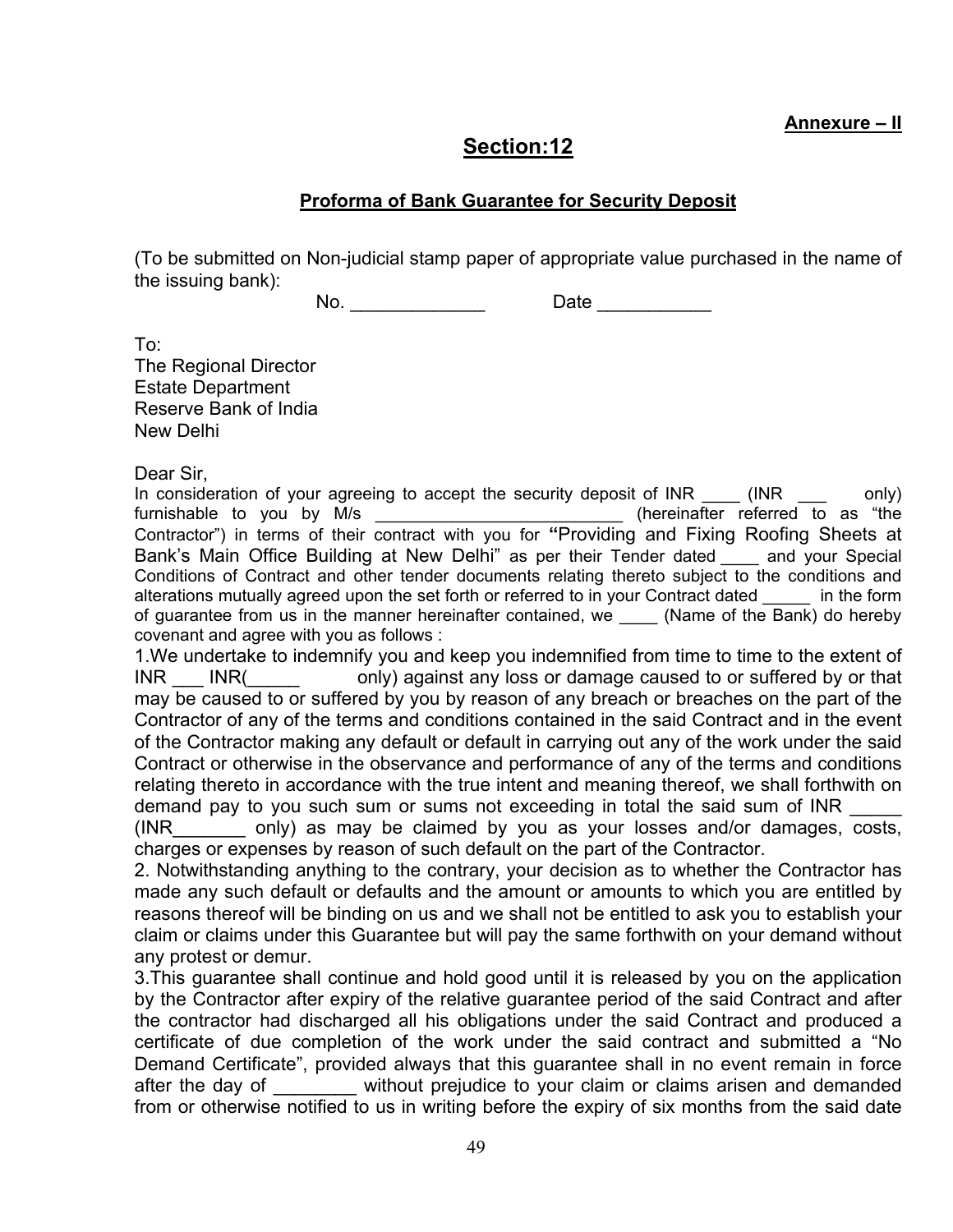which will be enforceable against us notwithstanding that the same is or are enforced after the said date.

4. Should it be necessary to extend this guarantee on account of any reason whatsoever, we undertake to extend the period of this Guarantee on your request till such time as may be required by you. Your decision in this respect shall be final and binding on us.

5.You will have the fullest liberty without effecting this guarantee from time to time to vary any of the terms and conditions of the said contract or extend the time of performance of the Contractor or to postpone for any time or from time to time any of your rights or powers against the Contractor and either to enforce or forbear to enforce any of the terms and conditions of the said Contract and we shall not be released from our liability under this guarantee by the exercise of your liberty with reference to matters aforesaid or by reason of any time being given to the Contractor or any other forbearance, act or omission on your part or any indulgence by you to the Contractor or by any variation or modification of the said contract or any other act, matter or things whatsoever, which under the law relating to sureties would but for the provisions hereof have the effect of so releasing us from our liability hereunder provided always that nothing herein contained will enlarge our liability hereunder beyond the limit of INR \_\_\_\_\_\_\_\_ (INR \_\_\_\_\_\_\_ only) as aforesaid.

6.This guarantee shall not in any way be affected by your taking or varying or giving up any securities from the Contractor or any other person, firm or company on its behalf or by the winding up, dissolution, insolvency or death as the case may be, of the Contractor.

7. In order to give full effect to the guarantee herein contained you shall be entitled to act as if we were your principal debtors in respect of all your claims against the Contractor hereby guaranteed by us as aforesaid and we hereby expressly waive all our rights of surety-ship and other rights, if any, which are in any way inconsistent with any of the provisions of this guarantee.

8. Subject to the maximum limit of our liability as aforesaid, this guarantee will cover all your claim or claims against the contractor from time to time arising out of or in relation to the said contract and in respect of which your claim in writing is lodged on us before expiry of six months from the date of expiry of this guarantee.

9.Any notice by way of demand or otherwise hereunder may be sent by special courier, telex, fax or registered post to our local address as aforesaid and if sent by post, it shall be deemed to have been given when the same has been posted.

10. This guarantee and the powers and provisions herein contained are in addition to and not by way of limitation of or substitution for any other guarantee or guarantees heretofore given to you by us (whether jointly with others or alone) and now existing unconcealed and that this guarantee is not intended to and shall not revoke or limit such guarantee or guarantees.

11. This guarantee shall not be affected by any change in the constitution of the contractor or us nor shall it be affected by any change in your constitution or by any amalgamation or absorption thereof or therewith but will ensure to the benefit of and be available to and enforceable by the absorbing or amalgamated company or concern.

12. Any forbearance, act or omission on the part of the Bank in enforcing any of the conditions of the said tender or showing of any indulgence by the Bank to the Tenderer shall not discharge the Surety in any way and the obligations of the Surety under this guarantee shall be discharged only on the intimation thereof being given to the Surety by the Bank.

13. This guarantee is irrevocable during the period of its currency and shall not be revoked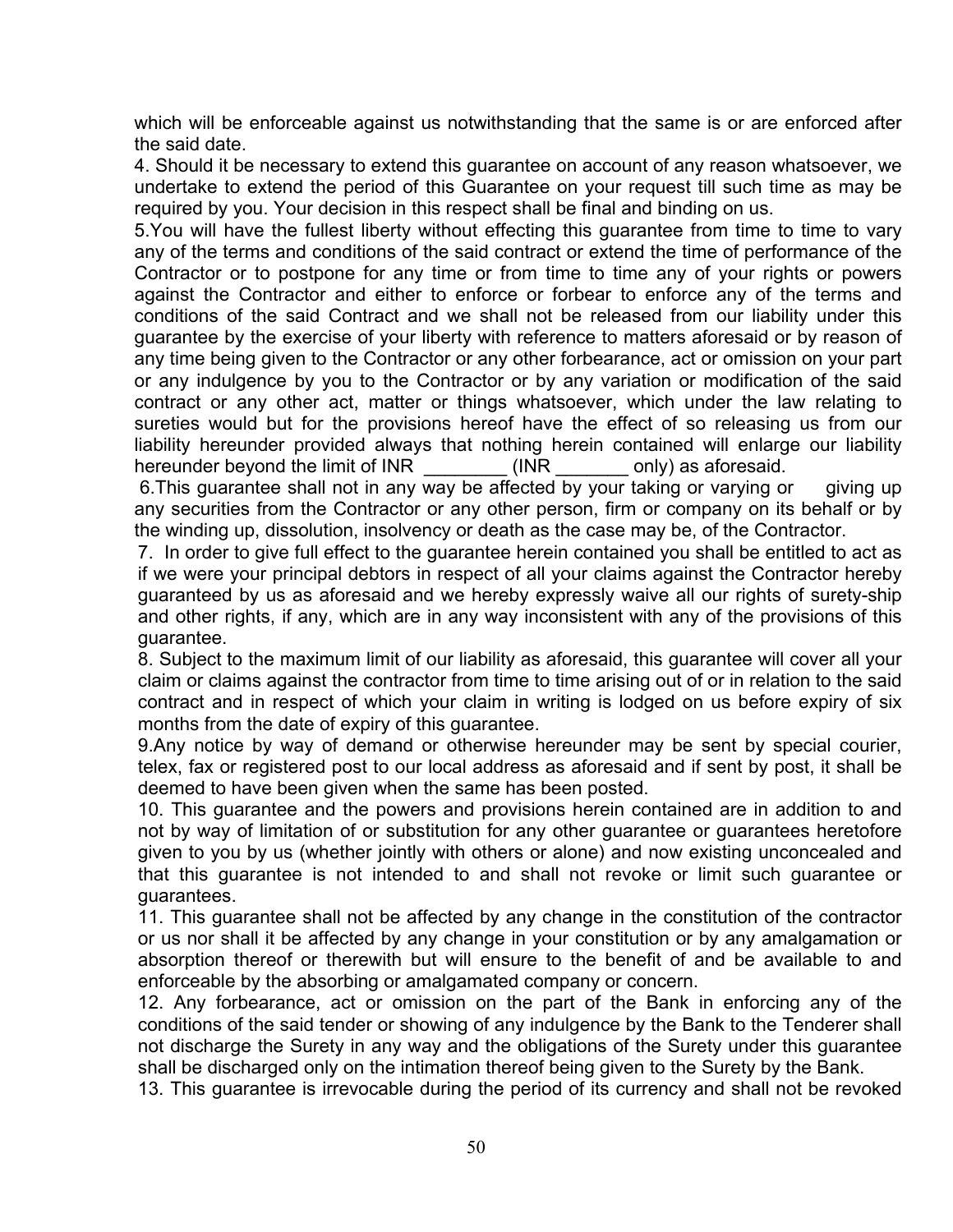without your previous consent in writing.

14. We further agree and undertake to pay you without demur the amount demanded by you in writing notwithstanding any difference or dispute or controversy that may exist or arise between you and contractor or any other person.

15. Notwithstanding anything contained herein above our liability under this guarantee is restricted to INR (INR conly). Unless a written claim is lodged on us for payment under this guarantee within six months from the date of expiry, including extensions if any, of this guarantee all your rights under the guarantee shall be forfeited and we shall be deemed to have been released and discharged from all liabilities there under, irrespective of whether or not the original guarantee is returned to us.

16. We have power to issue this guarantee in your favor under the Memorandum and Articles of Association of our Bank and the undersigned has full power to execute this Guarantee under the Power of Attorney granted to him by the Bank.

SIGNED AND DELIVERED (For & on behalf of the above-named Bank)

For & on behalf of (Banker's Name & Seal)

BRANCH MANAGER (Banker's Seal)

Address \_\_\_\_\_\_\_\_\_\_\_\_\_\_\_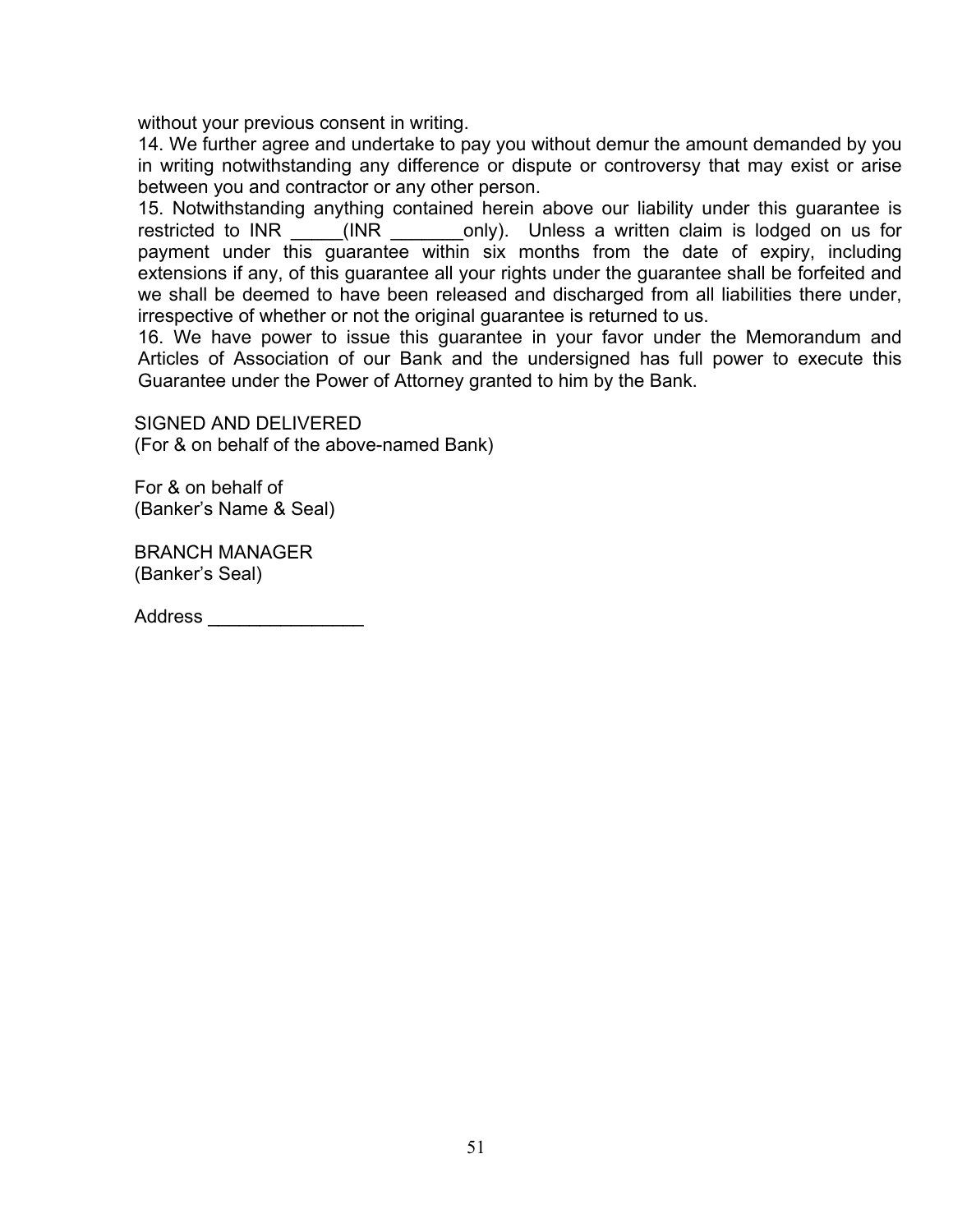### **Section 14 Providing and Fixing Roofing Sheets at Bank's Main Office Building, New Delhi**.

# **Preamble to PART – II**

# **The quoted rate shall be inclusive of the following:**

| 1.  | Visiting the site, gathering information about work and understanding the scope of work<br>well before quoting the tender.                                                                                                                                                                                                                                                                                                                                                                                                                                                                                                                                                                                                                                                                                                                                                                                              |
|-----|-------------------------------------------------------------------------------------------------------------------------------------------------------------------------------------------------------------------------------------------------------------------------------------------------------------------------------------------------------------------------------------------------------------------------------------------------------------------------------------------------------------------------------------------------------------------------------------------------------------------------------------------------------------------------------------------------------------------------------------------------------------------------------------------------------------------------------------------------------------------------------------------------------------------------|
| 2.  | The arrangement and cost of water and electricity required for the work shall be done by<br>the contractor at their cost. However, the Bank may consider allowing the contractor to<br>take the water and electricity from the premises at one place. For these purpose, water<br>charges $@$ 0.50% and electric charges $@$ 0.25% of contract value shall be deducted<br>from all the bills. But in this case contractor has to arrange for suitable length of electric<br>wire/extension board with a cut out. The cutting machine etc. shall be arranged by the<br>contractor as per load of Bank's meter and wires in case they use the electricity from<br>Bank's flat. If any damage of electric line / electric meter is observed due to work the<br>contractor has to make it good at his own cost, failing which the Bank will recover the<br>cost of damage from the bill/security deposit of the contractor. |
| 3.  | The contractor has to arrange for cleaning & mopping of common area at the end of the<br>day's work every day to the entire satisfaction of Caretaker/Bank's Engineer and also<br>arrange for collection & disposal of debris outside the Bank's premises and the site is to<br>be kept clean after day to day work including all lead & lift as per the local municipal<br>norms to avoid any inconvenience to the staff.                                                                                                                                                                                                                                                                                                                                                                                                                                                                                              |
| 4.  | Necessary charges towards arranging and getting, testing the materials on the captioned<br>work with reference to their make, quality, shade, size etc. shall be included in the rates<br>to be quoted. Only approved materials to be used in above work.                                                                                                                                                                                                                                                                                                                                                                                                                                                                                                                                                                                                                                                               |
| 5.  | The contractor has to consider all wastages etc. in the quoted rates. There may, however<br>occur changes during the actual execution of works for which no extra payment will be<br>considered.                                                                                                                                                                                                                                                                                                                                                                                                                                                                                                                                                                                                                                                                                                                        |
| 6.  | Providing and making all the arrangement for the access to work area as may be<br>required for carrying out the works to the satisfaction of at all levels and heights.                                                                                                                                                                                                                                                                                                                                                                                                                                                                                                                                                                                                                                                                                                                                                 |
| 8.  | Providing service of a qualified supervisor on the work site during entire working hours<br>involving the scope of work i.e. to receive instructions from the Bank's Engineer to work<br>at site (ii) Authority for certification of bills (iii) Co-ordination with local authorities<br>whenever required, related scope of work.                                                                                                                                                                                                                                                                                                                                                                                                                                                                                                                                                                                      |
| 9.  | Providing for all costs and charges incurred by the contractor complying with safety<br>health and welfare regulations, appertaining to staff and work people employed on the<br>site. The rate shall include all taxes as applicable.                                                                                                                                                                                                                                                                                                                                                                                                                                                                                                                                                                                                                                                                                  |
| 10. | All chases in walls shall be made by using electro-mechanical cutter only.                                                                                                                                                                                                                                                                                                                                                                                                                                                                                                                                                                                                                                                                                                                                                                                                                                              |
| 11. | The rates approved by the employer for various items of the work of the tender shall<br>remain valid till the completion of the project including defect liability period with effect<br>from the date of issue of work order.                                                                                                                                                                                                                                                                                                                                                                                                                                                                                                                                                                                                                                                                                          |
| 12. | Exposed quantities of the finishing items like flooring, dado, wall paneling, false ceiling,<br>partitions, etc. shall be considered for payment.                                                                                                                                                                                                                                                                                                                                                                                                                                                                                                                                                                                                                                                                                                                                                                       |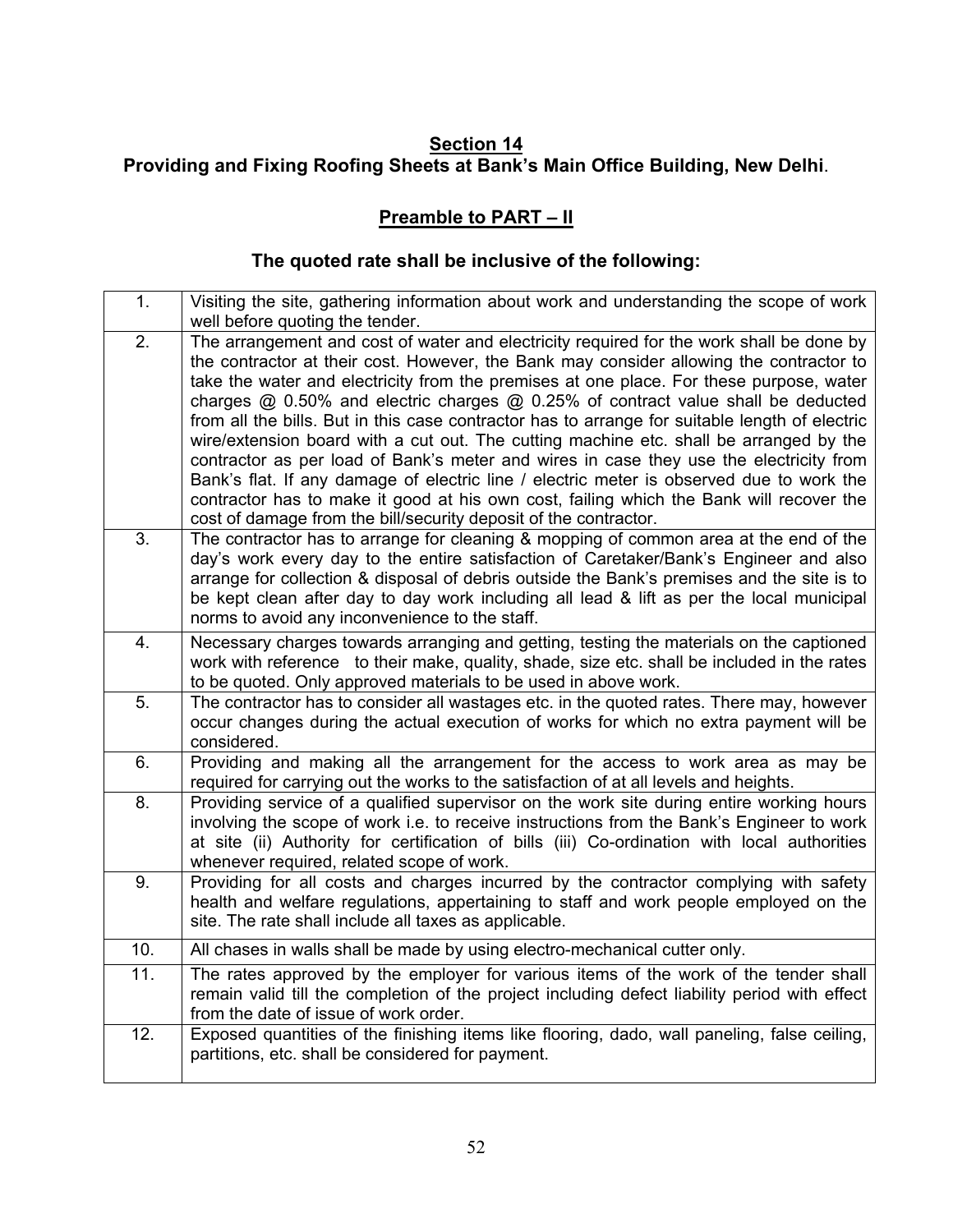| 13. | Rates are for working at all heights including cost of centering, shuttering and scaffolding<br>unless otherwise mentioned                                                                                                                                                                                                                                                                                                                                                                                    |
|-----|---------------------------------------------------------------------------------------------------------------------------------------------------------------------------------------------------------------------------------------------------------------------------------------------------------------------------------------------------------------------------------------------------------------------------------------------------------------------------------------------------------------|
| 14. | All internal wood works including inner surface of plywood shall be treated with anti-<br>termite wood preservative against borer pests and white ants. All internal frame works<br>shall be teak wood unless otherwise specified. All exposed edges of plywood/blockboard<br>shall be fixed with 3mm teak wood lipping. All ply wood and block board shall be first<br>quality BWR grade of plywood bonded with synthetic resin adhesive (phenol bonded) as<br>per IS 303/AA grade and IS 1659 respectively. |
| 15. | All the exposed veneer shall be finished with approved matt melamine polish unless<br>otherwise specified of approved shade.                                                                                                                                                                                                                                                                                                                                                                                  |
| 16. | Wherever basic prices are given, they shall ex-godown/shop in Delhi/NCR inclusive of<br>cartage, loading, unloading, all taxes, GST, etc.                                                                                                                                                                                                                                                                                                                                                                     |
| 17. | The rates shall be inclusive of bringing down the building rubbish /malba with mechanical<br>device or manually. The rate shall also include the cost of manual labour required for<br>collecting malba/ unserviceable material from the different floor to the ground floor,<br>loading, transporting, unloading to approved Municipal dumping ground or as approved<br>by the Bank's Engineer-in-charge for all leads & lifts involved.                                                                     |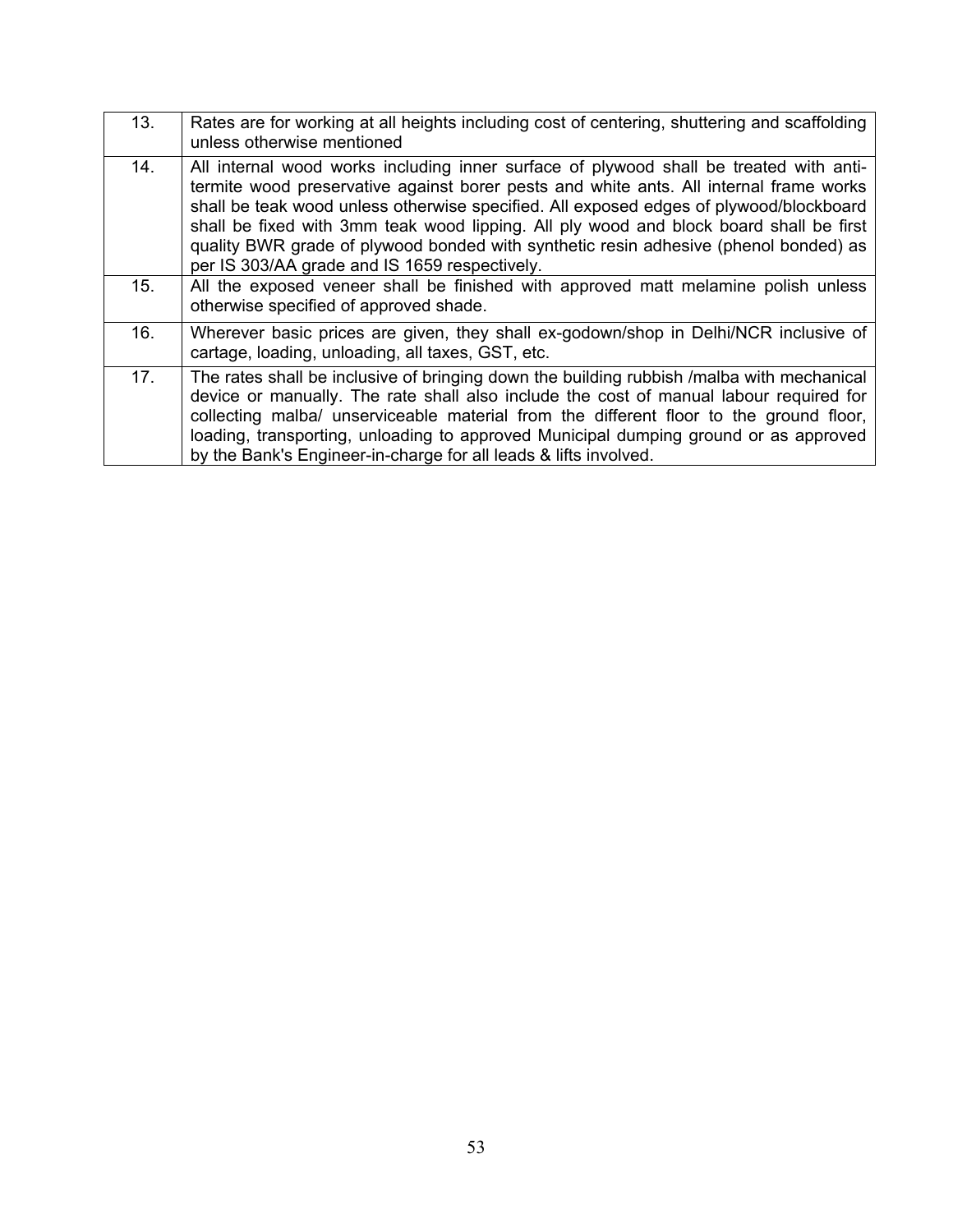# **Section 15**

**Part -II**

# **Schedule of Quantities**

**Name of work:** Providing and Fixing Roofing Sheets at Bank's Main Office Building, New Delhi.

| Item         | Description of work                                                                                                                                                                                                                                                                                                                                                                                                                                                                                                                                                                                                                                                                                                                                                  | Quantity | Unit | Rate               | Amount             |
|--------------|----------------------------------------------------------------------------------------------------------------------------------------------------------------------------------------------------------------------------------------------------------------------------------------------------------------------------------------------------------------------------------------------------------------------------------------------------------------------------------------------------------------------------------------------------------------------------------------------------------------------------------------------------------------------------------------------------------------------------------------------------------------------|----------|------|--------------------|--------------------|
| no.          |                                                                                                                                                                                                                                                                                                                                                                                                                                                                                                                                                                                                                                                                                                                                                                      |          |      | $(\overline{\xi})$ | $(\overline{\xi})$ |
| $\mathbf{1}$ | Carefully removing the existing plastic /<br>fibre sheets fixed horizontally, vertically & in<br>dome shaped on M.S Frame over the<br>terrace of Governor / Deputy Governor's<br>Flat and over the passage on 3rd floor or at<br>any other location at Bank's Main Office<br>Building without causing any damage to the<br>existing framework. Rates to include the<br>cost of repairing / replacing the damage<br>caused, if any to the existing M.S<br>framework.                                                                                                                                                                                                                                                                                                  | 1        | L.S  |                    |                    |
| 2            | Buy back of dismantled plastic / fibre<br>sheets.                                                                                                                                                                                                                                                                                                                                                                                                                                                                                                                                                                                                                                                                                                                    | 1        | L.S  |                    |                    |
| 3            | Providing & fixing at all heights, levels and<br>locations Mill finish color coated steel<br>roofing sheets with Zn-AI alloy coating of<br>Tata Durashine or approved equivalent<br>make with characteristics of good<br>formability and corrosion resistance. The<br>profile sheets shall be fixed to existing M.S<br>frame in slope or required pitch or<br>curvature with screws, fasteners of required<br>size and diameter, fixing accessories like<br>ridges, flashings, eaves, seal washers etc.<br>to make the entire structure leakproof.<br>Rates shall be inclusive of labour,<br>scaffolding, T&P, CPOH, taxes and<br>sundries etc. complete as per directions of<br>the Engineer-In-Charge. The total coated<br>thickness of the sheet shall be 0.50mm. | 650      | SQM  |                    |                    |
|              | Total amount (inclusive of Goods and<br>Services Tax (GST))                                                                                                                                                                                                                                                                                                                                                                                                                                                                                                                                                                                                                                                                                                          | ₹        |      |                    |                    |